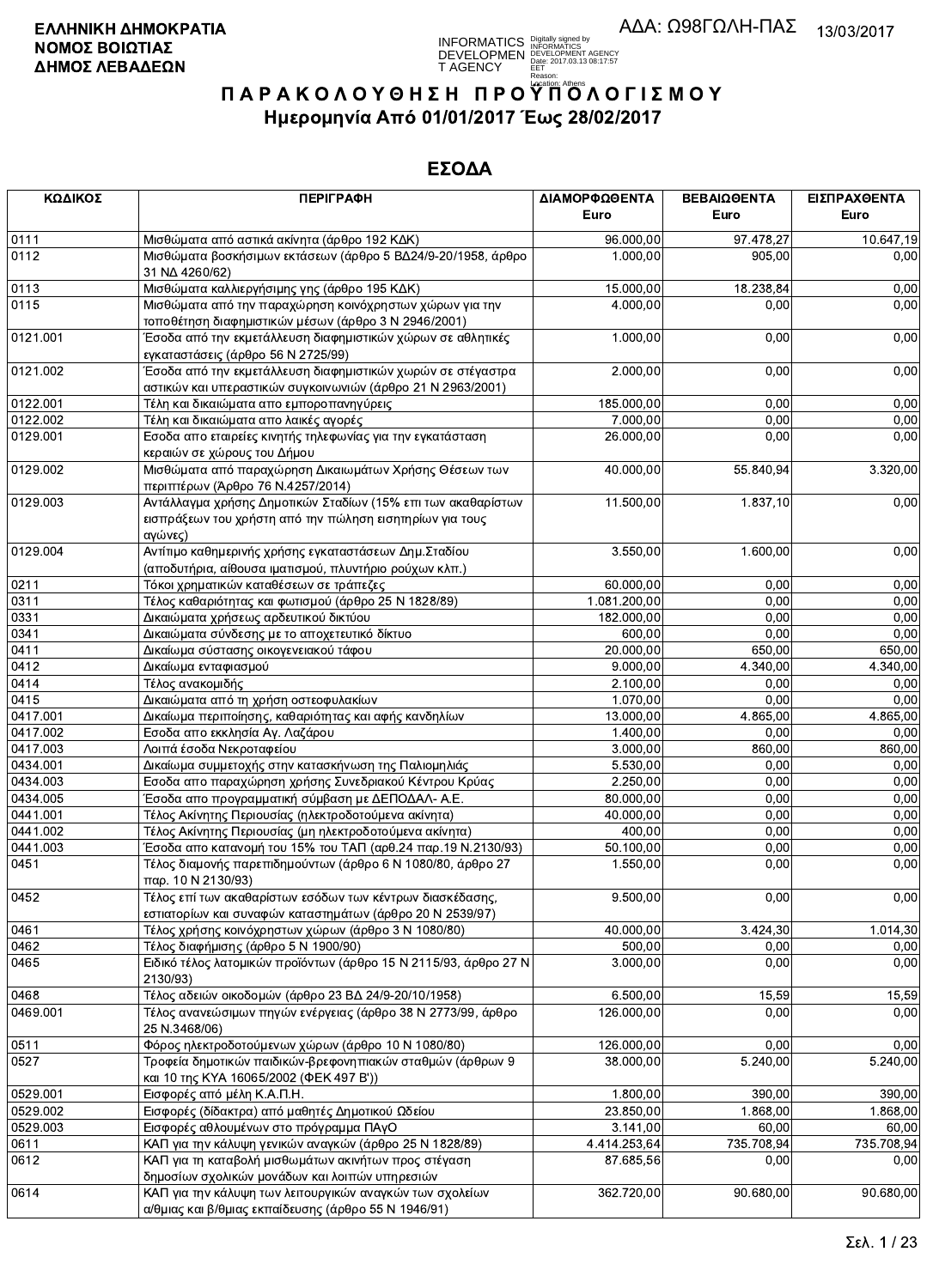| ΚΩΔΙΚΟΣ  | <b>ПЕРІГРАФН</b>                                                                                                                    | ΔΙΑΜΟΡΦΩΘΕΝΤΑ<br>Euro | ΒΕΒΑΙΩΘΕΝΤΑ<br>Euro | ΕΙΣΠΡΑΧΘΕΝΤΑ<br>Euro |
|----------|-------------------------------------------------------------------------------------------------------------------------------------|-----------------------|---------------------|----------------------|
| 0621     | Κάλυψη δαπάνης των προνοιακών επιδομάτων (άρθρου 94 ΠΑΡ 3Β<br>περ <sub>1</sub> ππ.17                                                | 3.214.935,00          | 412.341,96          | 412.341,96           |
| 0711     | Έσοδα από μισθώματα δημοσίων λατομείων (άρθρο 21 Ν 2115/93)                                                                         | 2.150,00              | 0,00                | 0,00                 |
| 0712     | Μισθώματα θαλασσίων εκτάσεων (άρθρο 15 Ν 2130/93)                                                                                   | 4.882,50              | 10.627,50           | 0,00                 |
| 0713     | Παράβολα για την έκδοση των αδειών ίδρυσης και λειτουργίας<br>επιχειρήσεων υγειονομικού ενδιαφέροντος (άρθρο 80 ΔΚΚ)                | 10.000,00             | 1.000,00            | 1.000,00             |
| 0715     | Τέλος διαφήμισης της κατηγορίας Δ΄ του άρθρου 15 του ΒΔ 24/9-<br>20/10/1958 (άρθρο 9 Ν 2880/2001)                                   | 63.110,00             | 0,00                | 0,00                 |
| 1212.002 | Επιχορήγηση για υλοποίηση Ευρωπαικού προγράμματος<br>"Έναρμόνιση οικογενειακής και επαγγελματικής ζωής"                             | 248.235,00            | 46.913,04           | 27.878,36            |
| 1212.003 | Επιχορήγηση ΟΑΕΔ για εισφορές ωφελούμενων από Προγραμμα<br>Κοινωφελούς Χαρακτήρα (παρ. ΙΔ Ν.4152/2013)                              | 195.000,00            | 0,00                | 0,00                 |
| 1212.004 | Από Γ.Γ.Α. για υλοποίηση ΠΑγΟ                                                                                                       | 3.345,00              | 0,00                | 0,00                 |
| 1212.005 | Χρηματοδότηση προγραμμάτων Κοινωφελούς χαρακτήρα (υλικά<br>συντήρησης)                                                              | 54.836,60             | 0,00                | 0,00                 |
| 1214.005 | Επιχορήγηση ΥΠ.ΕΣ για κάλυψη δράσεων πυροπροστασίας                                                                                 | 81.800,00             | 0,00                | 0,00                 |
| 1311.001 | ΚΑΠ επενδυτικών δαπανών των δήμων                                                                                                   | 516.150,00            | 0,00                | 0,00                 |
| 1312.001 | Επισκευή και συντήρηση σχολικών κτιρίων (άρθρο 13 Ν 2880/2001)                                                                      | 69.000.00             | 0,00                | 0,00                 |
| 1313.001 | Επιχορήγηση ΥΠ.ΕΣ. για κάλυψη δράσεων πυροπροστασίας                                                                                | 2.000.00              | 0,00                | 0,00                 |
| 1321.007 | Χρηματοδότηση της πράξης ΄ Δομή Παροχής Βασικών Αγαθών:<br>Κοινωνικό Παντοπωλείο, Παροχή Συσσιτίου, Κοινωνικό Φαρμακείο"            | 118.560,00            | 0,00                | 0,00                 |
| 1321.008 | Χρηματοδότηση της πράξης: "Κέντρο Κοινότητας Δήμου Λεβαδέων"                                                                        | 28.080,00             | 0,00                | 0,00                 |
| 1321.043 | Ανάδειξη ψηφιδωτών παλαιοχριστιανικού ναού στην οδό<br>Σπυροπούλου Λιβαδειάς                                                        | 169.557,00            | 0,00                | 0,00                 |
| 1322.001 | Αναβάθμιση Ενεργητικής Πυροπροστασίας Κλειστού Γυμναστηρίου<br>Λιβαδειάς                                                            | 18.582,02             | 0,00                | 0,00                 |
| 1322.031 | Επιχορήγηση από ΠΔΕ για "Άρση επικινδυνότητας από καταπτώσεις<br>βραχωδών μαζών"                                                    | 100.000,00            | 0,00                | 0,00                 |
| 1322.032 | Επιχορήγηση από ΠΔΕ για ''Βελτίωση εγκαταστάσεων<br>ανακυκλοφορίας υφιστάμενου ανοικτού κολυμβητηρίου Λιβαδειάς<br>Βοιωτίας"        | 76.538,90             | 0,00                | 0,00                 |
| 1328.016 | Βελτίωση και Ανάπλαση Κοινόχρηστων Χώρων Οικισμού Ελικώνα                                                                           | 227.440,24            | 0,00                | 0,00                 |
| 1328.406 | Ανάπλαση Πλατείας Τ.Κ. Αγίου Γεωργίου                                                                                               | 12.293,30             | 0,00                | 0,00                 |
| 1329.003 | Επιχορήγηση από Πράσινο Ταμείο για Αποζημίωση ιδιοκτησιών στο<br>πάρκο της Ερκυνας από την οδό Θουκιδίδου εως την οδό<br>Ξενοφώντος | 90.752,00             | 0,00                | 0,00                 |
| 1511     | Προσαυξήσεις εκπρόθεσμης καταβολής χρεών (άρθρο 6 ΝΔ 356/74,<br>άρθρο 16 Ν 2130/93)                                                 | 58.000.00             | 7.063,33            | 7.063,33             |
| 1512     | Πρόστιμα του ΚΟΚ, του ΝΔ 805/71 και του ΑΝ 170/67 (άρθρο 31 Ν<br>2130/93)                                                           | 52.000,00             | 310,00              | 310,00               |
| 1514     | Πρόστιμα ανέγερσης και διατήρησης αυθαιρέτων κατασκευών                                                                             | 11.300,00             | 1.294,08            | 1.294,08             |
| 1519     | Λοιπά πρόστιμα και χρηματικές ποινές επιβαλλόμενες βάσει ειδικών<br>διατάξεων                                                       | 3.000,00              | 895,07              | 595,07               |
| 1629     | Λοιπά έσοδα από δαπάνες πραγματοποιηθείσες για λογαριασμό<br>τρίτων                                                                 | 10.000,00             | 0,00                | 0,00                 |
| 1699.001 | Έσοδα απο κατασκευή παραγκών και ηλεκτροδότησης αυτών στην<br>Εμποροπανήγυρη                                                        | 35.000,00             | 0,00                | 0,00                 |
| 1699.006 | Έκτακτα Έσοδα από εράνους της Ιεράς Μητρόπολης Θηβών και<br>Λεβαδείας (2% επί του ακαθαρίστου προιόντος)                            | 1.000,00              | 0,00                | 0,00                 |
| 2111     | Τακτικά έσοδα από τέλη καθαριότητας και ηλεκτροφωτισμού                                                                             | 450.650,00            | 407.350,85          | 10.963,83            |
| 2113     | Τακτικά έσοδα από τέλη και δικαίωματα άρδευσης                                                                                      | 0,00                  | 8.199,89            | 2.428,90             |
| 2115.001 | Τέλος Ακίνητης περιουσίας (ηλεκτροδοτούμενα ακίνητα)                                                                                | 15.500,00             | 13.180,39           | 512,57               |
| 2115.002 | Τέλος Ακίνητης περιουσίας (μη ηλεκτροδοτούμενα ακίνητα)                                                                             | 19.000,00             | 286,63              | 286,63               |
| 2118     | Τακτικά έσοδα επί των ακαθαρίστων εσόδων επιτηδευματιών                                                                             | 12.000,00             | 6.496,91            | 6.496,91             |
| 2119.001 | Φόρος ηλεκτροδούμενων χώρων (άρθ. 10 Ν. 1080/80) Π.Ο.Ε.                                                                             | 46.197,00             | 45.315,37           | 976,71               |
| 2119.004 | Τέλος χρήσης κοινοχρήστων χώρων Π.Ο.Ε.                                                                                              | 7.000,00              | 1.188,00            | 0,00                 |
| 2119.012 | Τέλη και δικαιώματα απο λαική αγορά                                                                                                 | 7.000,00              | 0,00                | 0,00                 |
| 2119.020 | Αντίτιμο κατανάλωσης ηλεκτρικού ρευματος των πυλώνων του                                                                            | 10.000,00             | 0,00                | 0,00                 |
|          | Δημοτικού Σταδιου για λογαριασμό τριτων (τέλεση αγώνων)                                                                             |                       |                     |                      |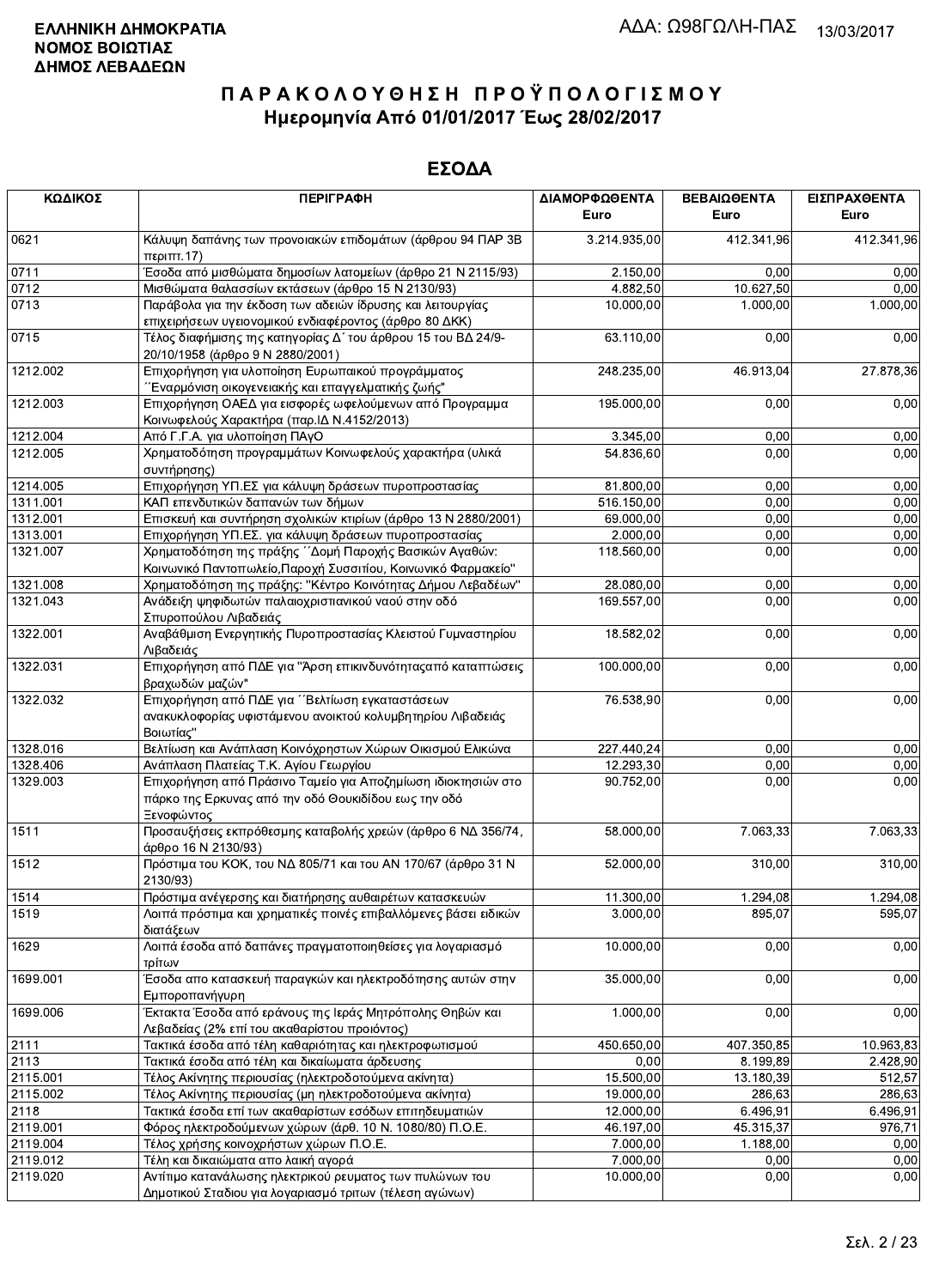| ΚΩΔΙΚΟΣ  | <b>ПЕРІГРАФН</b>                                                                                                         | ΔΙΑΜΟΡΦΩΘΕΝΤΑ<br><b>Euro</b> | ΒΕΒΑΙΩΘΕΝΤΑ<br>Euro | ΕΙΣΠΡΑΧΘΕΝΤΑ<br>Euro |
|----------|--------------------------------------------------------------------------------------------------------------------------|------------------------------|---------------------|----------------------|
| 2119.021 | Αντίτιμο καθημερινής χρήσης εγκαταστάσεων Δημ. Σταδίου<br>(αποδυτήρια, αίθουσα ιματισμού, πλυντήριο ρούχων κλπ.)         | 600,00                       | 0,00                | 0,00                 |
| 2119.022 | Έσοδα από εισφορές (δίδακτρα μαθητών Δημ.Ωδείου)                                                                         | 5.350,00                     | 2.623,50            | 2.623,50             |
| 2211.001 | Πρόστιμα παραβάσεων Κ.Ο.Κ. - Ελεγχόμενης στάθμευσης Π.Ο.Ε.                                                               | 18.000,00                    | 21.287,95           | 8.967,95             |
| 2211.002 | Λοιπά πρόστιμα                                                                                                           | 2.000,00                     | 0,00                | 0,00                 |
| 2212.001 | Πρόστιμα ανέγερσης-διατήρησης αυθαιρέτων                                                                                 | 3.200,00                     | 0,00                | 0,00                 |
| 3211     | Τέλη καθαριότητας και ηλεκτροφωτισμού                                                                                    | 831.277,75                   | 910.772,54          | 384.659,39           |
| 3212     | Τέλη και δικαιώματα ύδρευσης                                                                                             | 200.115,01                   | 200.994,80          | 700,81               |
| 3213     | Τέλη και δικαιώματα άρδευσης                                                                                             | 455.125,36                   | 411.657,33          | 64.510,67            |
| 3214     | Τέλη και δικαιώματα αποχέτευσης                                                                                          | 16.254,89                    | 16.425,19           | 73,04                |
| 3215     | Τέλος ακίνητης περιουσίας                                                                                                | 178.439,65                   | 191.612,78          | 14.427,80            |
| 3217     | Εισφορά λόγω ένταξης ή επέκτασης πολεοδομικών σχεδίων                                                                    | 2.878,21                     | 5.878,21            | 0,00                 |
| 3218     | Τακτικά έσοδα επί των ακαθαρίστων εσόδων επιτηδευματιών                                                                  | 857.995,35                   | 865.221,70          | 5.012,85             |
| 3219.001 | Απο δικαιώματα και μισθώματα βοσκήσιμων εκτάσεων                                                                         | 14.218,71                    | 14.315,35           | 0,00                 |
| 3219.002 | Απο τέλη διαφήμισης και απο την εκμετάλλευση διαφημιστικών                                                               | 20.000,00                    | 20.000,00           | 0,00                 |
|          | χώρων                                                                                                                    |                              |                     |                      |
| 3219.003 | Απο δικαιώματα νεκροταφείων                                                                                              | 16.983,11                    | 17.144,24           | 70,70                |
| 3219.004 | Απο τέλη χρήσης κοινόχρηστων δημοτικών χώρων και απο                                                                     | 246.106,31                   | 255.873,31          | 7.682,60             |
|          | παραχώρηση δικαιωμάτων χρήσης θέσεων των περιπτέρων                                                                      |                              |                     |                      |
| 3219.005 | Απο δικαιώματα Σφαγείων                                                                                                  | 3.428,95                     | 3.543,60            | 45,96                |
| 3219.006 | Απο μισθώματα λατομείων                                                                                                  | 66.487,62                    | 94.396,63           | 0,00                 |
| 3219.008 | Απο δικαιώματα χρήσης Χ.Υ.Τ.Α.                                                                                           | 58.016,67                    | 57.949,35           | 135,48               |
| 3219.009 | Απο δικαιώματα συμμετοχής στην Κατασκήνωση                                                                               | 9.307,23                     | 9.637,80            | 60,00                |
| 3219.010 | Απο τέλη και δικαιώματα λαικών αγορών                                                                                    | 72.213,04                    | 83.558,24           | 3.915,42             |
| 3219.011 | Απο φόρο ηλεκτροδοτούμενων χώρων (άρθ. 10 Ν. 1080/80)                                                                    | 83.790,33                    | 85.311,82           | 43.698,68            |
| 3219.013 | Απο μισθώματα αστικών ακινήτων                                                                                           | 359.001,99                   | 367.073,52          | 5.081,61             |
| 3219.014 | Απο μισθώματα καλλιεργήσιμης γής                                                                                         | 24.031,84                    | 18.334,30           | 63,50                |
| 3219.015 | Απο μισθώματα θαλασσίων εκτάσεων                                                                                         | 14.554,00                    | 14.554,47           | 0,00                 |
| 3219.017 | Λοιπές περιπτώσεις                                                                                                       | 13.870,86                    | 14.721,87           | 112,79               |
| 3219.018 | Απο εισφορές για τροφεία παιδικών και βρεφονηπιακών σταθμών                                                              | 21.221,74                    | 21.420,25           | 102,26               |
| 3219.019 | Απο κρατήσεις υπέρ Δημοσίου                                                                                              | 28.672,96                    | 27.004,17           | 156,56               |
| 3219.020 | Απο επιστροφές αχρεωστήτως καταβληθέντων προνοιακών<br>επιδομάτων                                                        | 254.335,89                   | 254.343,78          | 2.312,30             |
| 3219.021 | Από χρήση Δημοτικών Σταδίων (15% επί των ακαθαρίστων                                                                     | 49.589,39                    | 49.589,39           | 0,00                 |
|          | εισπράξεων του χρήστη από την πώληση εισητηρίων για τους<br>αγώνες)                                                      |                              |                     |                      |
| 3219.022 | Από αντίιτιμο κατανάλωσης ηλεκτρικού ρευματος των πυλώνων του<br>Δημοτικού Σταδιου για λογαριασμό τρίτων (τέλεση αγώνων) | 39.876,35                    | 45.166,03           | 0,00                 |
| 3219.023 | Από αντίτιμο καθημερινής χρήσεως εγκαταστάσεων Δημ. Σταδίου                                                              | 75,00                        | 535,00              | 0,00                 |
|          | (αποδυτήρια, αίθουσα ιματισμού, πλυντήριο ρούχων κλπ)                                                                    |                              |                     |                      |
| 3221.001 | Απο πρόστιμα παραβάσεων Κ.Ο.Κ.-Ελεγχόμενης στάθμευσης                                                                    | 679.558,82                   | 697.817,95          | 1.451,48             |
| 3221.002 | Απο διάφορα πρόστιμα κλπ έκτακτα έσοδα                                                                                   | 129.693.40                   | 130.783,69          | 1.611,81             |
| 3221.003 | Απο αποζημιώσεις καταβληθείσες για λογαριασμό των υπόχρεων,                                                              | 80.151,30                    | 80.335,10           | 99,39                |
|          | λόγω προσκύρωσης ή ρυμοτόμησης ακινήτων (άρθρο 26 Ν<br>1828/89)                                                          |                              |                     |                      |
| 4111     | Εισφορά υπέρ του Δημοσίου στις αποδοχές και τα έξοδα                                                                     | 190.000,00                   | 27.292,14           | 27.292,14            |
|          | παράστασης                                                                                                               |                              |                     |                      |
| 4121     | Φόροι μισθωτών υπηρεσιών                                                                                                 | 240.000,00                   | 39.087,01           | 39.087,01            |
| 4122     | Φοροί και χαρτόσημο Δημάρχων Αντιδημάρχων μελών Δημοτικών                                                                | 3.500,00                     | 192,12              | 192,12               |
|          | Συμβουλίων και λοιπών συλλογικών οργάνων                                                                                 |                              |                     |                      |
| 4123     | Φόρων προμηθευτών εργολάβων ελ. Επαγγελματιών κ.λ.π.                                                                     | 130.000,00                   | 1.133,44            | 1.133,44             |
| 4124     | Λοιπές κρατήσεις υπέρ του Δημοσίου                                                                                       | 80.000,00                    | 6.649,56            | 464,14               |
| 4131     | Εισφορές σε ασφαλιστικούς οργανισμούς και ταμεία                                                                         | 1.400.000,00                 | 164.844,14          | 164.844,14           |
| 4132     | Εισφορά για το εφάπαξ βοήθημα του Ν 103/75                                                                               | 2.000,00                     | 295,56              | 295,56               |
| 4141     | Κρατήσεις στις αποδοχές για την εξόφληση δανείων του Τ.Π. &<br>Δανείων.                                                  | 75.000,00                    | 9.382,01            | 9.382,01             |
| 4142     | Λοιπές κρατήσεις υπέρ τρίτων                                                                                             | 230.000,00                   | 19.271,44           | 19.271,44            |
| 4211     | Επιστροφή χρημάτων από υπολόγους χρηματικών ενταλμάτων<br>προπληρωμής                                                    | 2.000,00                     | 0,00                | 0,00                 |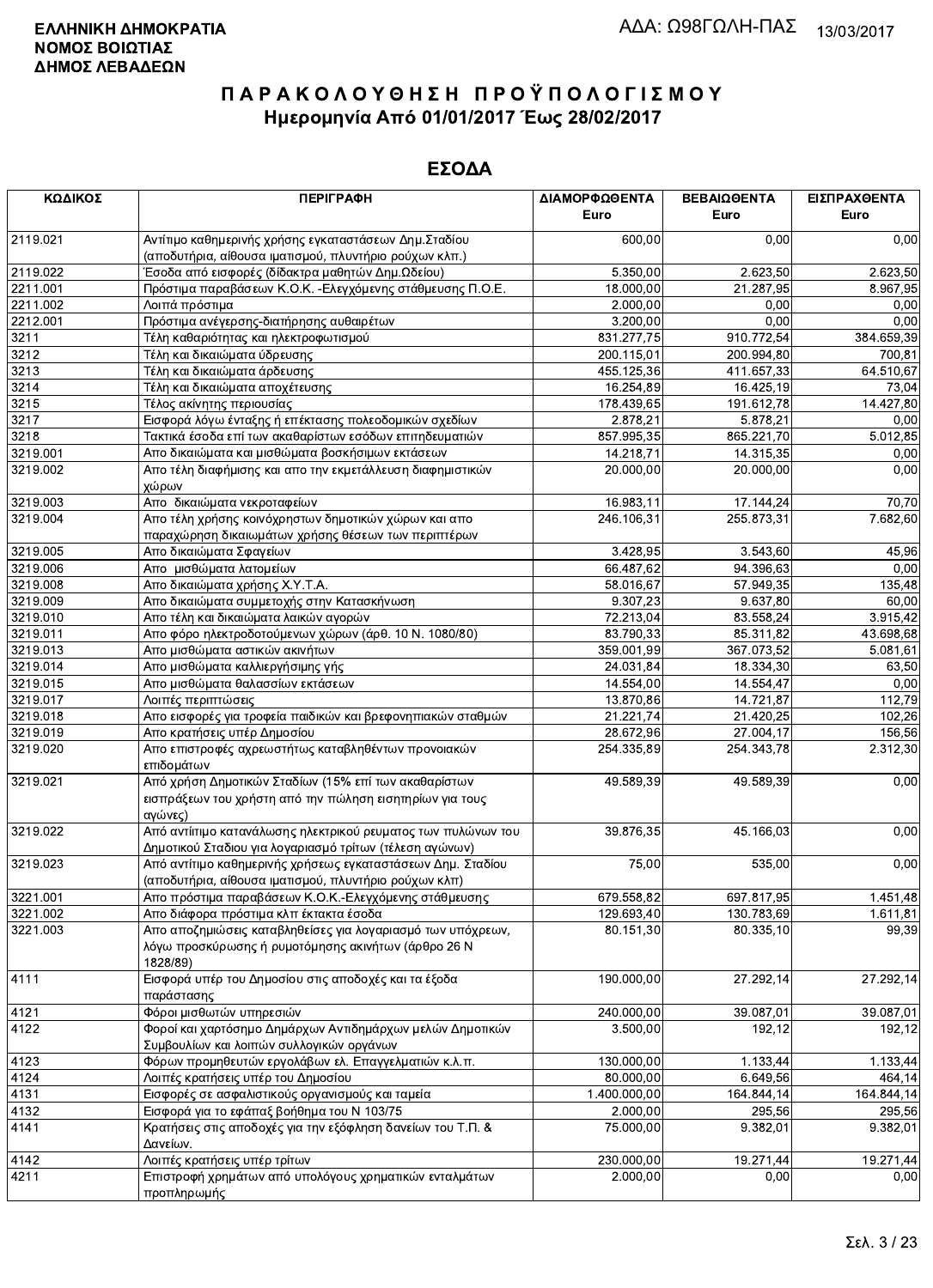| ΚΩΔΙΚΟΣ  | <b>ПЕРІГРАФН</b>                                                                                                    | ΔΙΑΜΟΡΦΩΘΕΝΤΑ<br>Euro | ΒΕΒΑΙΩΘΕΝΤΑ<br>Euro | ΕΙΣΠΡΑΧΘΕΝΤΑ<br>Euro |
|----------|---------------------------------------------------------------------------------------------------------------------|-----------------------|---------------------|----------------------|
| 4212.001 | Επιστροφή πάγιας προκαταβολής από υπόλογο υπάλληλο του<br>Δήμου                                                     | 6.000,00              | 0,00                | 0,00                 |
| 4212.101 | Επιστροφή πάγιας προκαταβολής από υπόλογο πρόεδρο Δ.Κ.<br>Λιβαδειάς                                                 | 3.000,00              | 0,00                | 0,00                 |
| 4212.102 | Επιστροφή πάγιας προκαταβολής από υπόλογο πρόεδρο Τ.Κ.<br>Λαφυστίου                                                 | 1.000,00              | 0,00                | 0,00                 |
| 4212.103 | Επιστροφή πάγιας προκαταβολής από υπόλογο πρόεδρο Τ.Κ.<br>Ρωμαίικου                                                 | 1.000,00              | 0,00                | 0,00                 |
| 4212.201 | Επιστροφή πάγιας προκαταβολής από υπόλογο πρόεδρο Τ.Κ.<br>Χαιρώνειας                                                | 1.000,00              | 0,00                | 0,00                 |
| 4212.202 | Επιστροφή πάγιας προκαταβολής από υπόλογο πρόεδρο Τ.Κ.<br>Προφήτη Ηλία                                              | 1.000,00              | 0,00                | 0,00                 |
| 4212.203 | Επιστροφή πάγιας προκαταβολής από υπόλογο πρόεδρο Τ.Κ.<br>Προσηλίου                                                 | 1.000,00              | 0,00                | 0,00                 |
| 4212.204 | Επιστροφή πάγιας προκαταβολής από υπόλογο πρόεδρο Τ.Κ.<br>Θουρίου                                                   | 1.000,00              | 0,00                | 0,00                 |
| 4212.205 | Επιστροφή πάγιας προκαταβολής από υπόλογο πρόεδρο Τ.Κ.<br>Βασιλικών                                                 | 1.000,00              | 0,00                | 0,00                 |
| 4212.206 | Επιστροφή πάγιας προκαταβολής από υπόλογο πρόεδρο Τ.Κ.<br>Ανθοχωρίου                                                | 1.000,00              | 0,00                | 0,00                 |
| 4212.207 | Επιστροφή πάγιας προκαταβολής από υπόλογο πρόεδρο Τ.Κ.<br>Ακοντίου                                                  | 1.000,00              | 0,00                | 0,00                 |
| 4212.208 | Επιστροφή πάγιας προκαταβολής από υπόλογο πρόεδρο Τ.Κ.<br>Αγίου Βλασίου                                             | 1.000,00              | 0,00                | 0,00                 |
| 4212.301 | Επιστροφή πάγιας προκαταβολής από υπόλογο πρόεδρο Τ.Κ.<br>Δαυλείας                                                  | 1.000,00              | 0,00                | 0,00                 |
| 4212.302 | Επιστροφή πάγιας προκαταβολής από υπόλογο πρόεδρο Τ.Κ.<br>Μαυρονερίου                                               | 1.000,00              | 0,00                | 0,00                 |
| 4212.303 | Επιστροφή πάγιας προκαταβολής από υπόλογο πρόεδρο Τ.Κ.<br>Παρορίου                                                  | 1.000,00              | 0,00                | 0,00                 |
| 4212.401 | Επιστροφή πάγιας προκαταβολής από υπόλογο πρόεδρο<br>Τ.Κ.Αγίας Αννας                                                | 1.000,00              | 0,00                | 0,00                 |
| 4212.402 | Επιστροφή πάγιας προκαταβολής από υπόλογο πρόεδρο Τ.Κ.<br>Αγίας Τριάδας                                             | 1.000,00              | 0,00                | 0,00                 |
| 4212.403 | Επιστροφή πάγιας προκαταβολής από υπόλογο πρόεδρο Τ.Κ.<br>Αγίου Γεωργίου                                            | 1.000,00              | 0,00                | 0,00                 |
| 4212.404 | Επιστροφή πάγιας προκαταβολής από υπόλογο πρόεδρο Τ.Κ.<br>Αλαλκομενών                                               | 1.000,00              | 0,00                | 0,00                 |
| 4212.405 | Επιστροφή πάγιας προκαταβολής από υπόλογο πρόεδρο Τ.Κ.<br>Κορώνειας                                                 | 1.000,00              | 0,00                | 0,00                 |
| 4212.501 | Επιστροφή πάγιας προκαταβολής από υπόλογο πρόεδρο Δ.Κ.<br>Κυριακίου                                                 | 2.000,00              | 0,00                | 0,00                 |
| 4213     | Επιστροφή αχρεωστήτως καταβληθέντων χρηματικών ποσών<br>(άρθρο 26 Ν 318/69, Αποφ. Υπ. Οικον. 2081241/11652/1997)    | 140.000,00            | 95.932,65           | 316,19               |
| 4219     | Επιστροφή εν γένει χρημάτων                                                                                         | 40.000,00             | 0,00                | 0,00                 |
| 5111     | Χρηματικό υπόλοιπο προερχόμενο από τακτικά έσοδα για την<br>κάλυψη υποχρεώσεων παρελθόντων ετών                     | 522.302,72            | 803.093,18          | 803.093,18           |
| 5112     | Χρηματικό υπόλοιπο προερχόμενο από τακτικά έσοδα για<br>πιστώσεις προοριζόμενες για επενδυτικές δαπάνες             | 717.469,78            | 721.611,17          | 721.611,17           |
| 5113     | Χρηματικό υπόλοιπο προερχόμενο απο τακτικά έσοδα για την<br>κάλυψη ειδικευμένων δαπανών                             | 758.644,67            | 862.656,38          | 862.656,38           |
| 5119     | Χρηματικό υπόλοιπο προερχόμενο απο τακτικά έσοδα για την<br>κάλυψη εν γένει δαπανών του Δήμου                       | 273.168,93            | 0,00                | 0,00                 |
| 5121     | Χρηματικό υπόλοιπο προερχόμενο από έκτακτα έσοδα για την<br>κάλυψη υποχρεώσεων παρελθόντων ετών                     | 56.319,92             | 71.490,88           | 71.490,88            |
| 5122     | Χρηματικό υπόλοιπο προερχόμενο από έκτακτα έσοδα (εκτός ΠΔΕ)<br>για πιστώσεις προοριζόμενες για επενδυτικές δαπάνες | 1.391.677,05          | 1.490.354,47        | 1.490.354,47         |
| 5123     | Χρηματικό υπόλοιπο προερχόμενο απο έκτακτα έσοδα για την<br>κάλυψη ειδικευμένων δαπανών                             | 26.290,39             | 26.501,21           | 26.501,21            |
|          | ΣΥΝΟΛΑ                                                                                                              | 24.396.889,95         | 11.316.136,21       | 6.117.369,40         |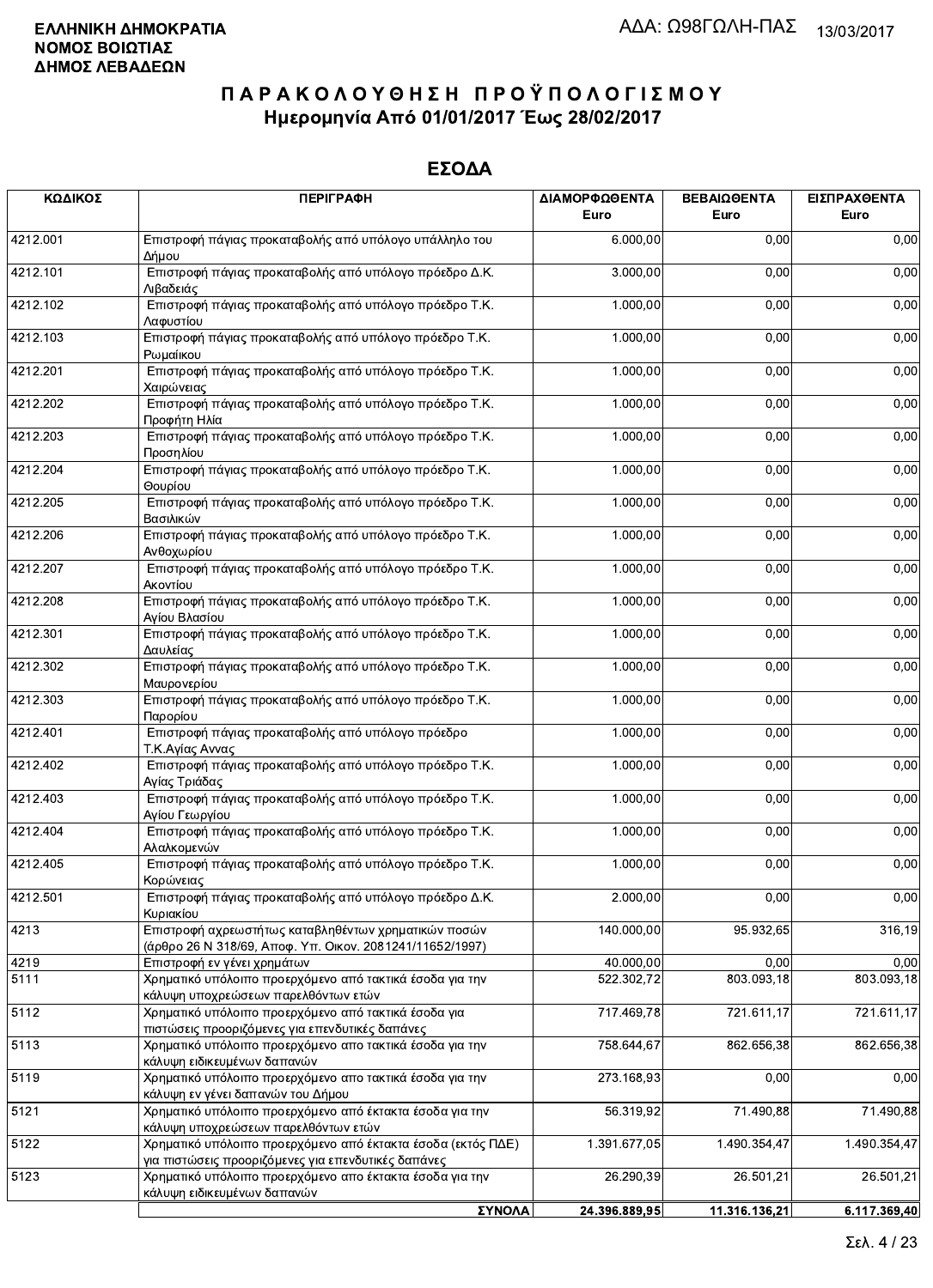|        | ΚΩΔΙΚΟΣ      | <b>ПЕРІГРАФН</b>                                                                                                          | ΔΙΑΜΟΡ<br>ΦΩΘΕΝΤΑ    | ΕΝΤΑΛΘΕΝΤΑ<br>Euro | ΠΛΗΡΩΘΕΝΤΑ<br>Euro |
|--------|--------------|---------------------------------------------------------------------------------------------------------------------------|----------------------|--------------------|--------------------|
|        |              |                                                                                                                           | Euro                 |                    |                    |
| $00\,$ | 6031         | Τακτικές αποδοχές (περιλαμβάνονται βασικός μισθός, δώρα εορτών, γενικά και<br>ειδικά τακτικά επιδόματα)                   | 100.608,00           | 8.239,00           | 8.239,00           |
| $00\,$ | 6053.001     | Εργοδ. εισφορές ΙΚΑ υπαλλήλων ειδικών θέσεων                                                                              | 8.375,00             | 730,90             | 730,90             |
| 00     | 6053.002     | Εργοδ. εισφορές Ταμείου Νομικών                                                                                           | 5.150,00             | 69,40              | 69,40              |
| 00     | 6053.003     | Εργοδοτικές εισφορές υπέρ ΤΜΕΔΕ                                                                                           | 4.601,00             | 379,77             | 379,77             |
| 00     | 6053.004     | Εργοδοτικές εισφορές υπέρ ΤΜΕΔΕ (επικουρικό)                                                                              | 1.208,00             | 99,72              | 99,72              |
| 00     | 6053.005     | Εργοδοτικές εισφορές υπέρ ΚΥΤ                                                                                             | 1.485,00             | 122,50             | 122,50             |
| 00     | 6073         | Δαπάνες επιμόρφωσης προσωπικού και συμμετοχής σε συνέδρια και                                                             | 1.000,00             | 0,00               | 0,00               |
|        |              | σεμινάρια                                                                                                                 |                      |                    |                    |
| $00\,$ | 6111<br>6116 | Αμοιβές νομικών και συμβολαιογράφων                                                                                       | 3.000,00<br>3.500,00 | 0,00               | 0,00               |
| $00\,$ |              | Αμοιβές δικαστικών επιμελητών                                                                                             |                      | 0,00               | 0,00               |
| 00     | 6117.001     | Ανάθεση παροχής υπηρεσιών Ιατρού Εργασίας του Δήμου                                                                       | 2.600,00             | 0,00               | 0,00               |
| 00     | 6117.002     | Ανάθεση παροχής υπηρεσιών τεχνικού ασφαλείας του Δήμου                                                                    | 6.400,00             | 0,00               | 0,00               |
| 00     | 6121.001     | Αντιμισθία δημάρχου, αντιδημάρχων και προέδρου δημοτικού συμβουλίου<br>(Άρθρο92 Ν.3852/2010)                              | 123.120,00           | 10.260,00          | 10.260,00          |
| 00     | 6123         | Έξοδα κίνησης προέδρων Δ.Σ. (άρθρο 4 Ν 2539/97)                                                                           | 87.600,00            | 5.750,00           | 5.750,00           |
| $00\,$ | 6126.008     | Εργοδοτικές εισφορές υπέρ ΙΚΑ-ΕΤΕΑ                                                                                        | 10.285,00            | 857.06             | 857,06             |
| 00     | 6151         | Δικαιώματα τρίτων (ΔΕΗ κλπ) από την είσπραξη τελών και φόρων                                                              | 2.500,00             | 290,81             | 290,81             |
| 00     | 6154.001     | Έξοδα είσπραξης κλήσεων Τροχαίας από ΕΛΤΑ                                                                                 | 2.500,00             | 0,00               | 0,00               |
| 00     | 6221         | Ταχυδρομικά τέλη                                                                                                          | 18.000,00            | 0,00               | 0,00               |
| 00     | 6222         | Τηλεφωνικά, τηλεγραφικά και τηλετυπία τέλη εσωτερικού                                                                     | 28.500,00            | 8.096,00           | 985,00             |
| $00\,$ | 6331.001     | Λοιποί φόροι και τέλη                                                                                                     | 13.500,00            | 0.00               | 0,00               |
| 00     | 6331.003     | Φόρος εισοδήματος φορολογικού έτους 2015                                                                                  | 35.000,00            | 0,00               | 0,00               |
| 00     | 6421         | Οδοιπορικά έξοδα και αποζημίωση μετακινούμενων αιρετών                                                                    | 2.500,00             | 0,00               | 0,00               |
| 00     | 6431         | Έξοδα ενημέρωσης και προβολής δραστηριοτήτων του Δήμου                                                                    | 4.000,00             | 0,00               | 0,00               |
| 00     | 6433         | Τιμητικές διακρίσεις, αναμνηστικά δώρα και έξοδα φιλοξενίας φυσικών<br>προσώπων και αντιπροσωπειών                        | 2.000,00             | 0,00               | 0,00               |
| 00     | 6434         | Λοιπές δαπάνες δημοσίων σχέσεων                                                                                           | 1.500,00             | 0,00               | 0,00               |
| $00\,$ | 6443         | Δαπάνες δεξιώσεων και εθνικών ή τοπικών εορτών                                                                            | 2.500,00             | 0,00               | 0,00               |
| 00     | 6451.002     | Συνδρομή σε νομικές βάσεις δεδομένων                                                                                      | 4.000,00             | 0,00               | 0,00               |
| 00     | 6463         | Έξοδα λοιπών δημοσιεύσεων                                                                                                 | 3.000,00             | 0,00               | 0,00               |
| 00     | 6492         | Δικαστικά έξοδα και έξοδα εκτέλεσης δικαστικών αποφάσεων ή                                                                | 10.000,00            | 0,00               | 0,00               |
|        |              | συμβιβαστικών πράξεων                                                                                                     |                      |                    |                    |
| 00     | 6494         | Έξοδα συμβολαιογράφων και δικαστικών επιμελητών                                                                           | 1.500,00             | 0,00               | 0,00               |
| 00     | 6495.002     | Αμοιβή ΤΕΕ από τακτοποίηση δημοτικών αυθαιρέτων (σχολείων κλπ.)                                                           | 200,00               | 0,00               | 0,00               |
| $00\,$ | 6495.007     | Δαπάνες για πάγια τέλη κτηματογράφησης ακινήτων του Δήμου                                                                 | 200,00               | 0,00               | 0,00               |
| 00     | 6495.010     | Δαπάνη για μηχανογραφικό αρχείο ΔΕΗ χρέωσης δημοτικών τελών                                                               | 250,00               | 0,00               | 0,00               |
| 00     | 6495.011     | Απόδοση σε Ε.Τ.Α ποσοστού 10% επί των εισπράξεων από ΞΕΝΙΑ                                                                | 5.184,00             | 0.00               | 0,00               |
| 00     | 6511         | Τόκοι δανείων εσωτερικού                                                                                                  | 180.768.70           | 32.867.04          | 32.867.04          |
| 00     | 6514         | Συμβολαιογραφικά έξοδα και δαπάνες σύναψης δανείων                                                                        | 2.500,00             | 0,00               | 0,00               |
| 00     | 6515         | Αμοιβές και προμήθειες τραπεζών                                                                                           | 3.000,00             | 0,00               | 0,00               |
| 00     | 6516         | Χρεολύσια δανείων εσωτερικού                                                                                              | 200.580,37           | 36.469,16          | 36.469,16          |
| 00     | 6521         | Τόκοι δανείων εσωτερικού                                                                                                  | 121.284,54           | 22.051,74          | 22.051,74          |
| 00     | 6524         | Συμβολαιογραφικά έξοδα και δαπάνες σύναψης δανείων                                                                        | 2.500,00             | 0,00               | 0,00               |
| 00     | 6526         | Χρεολύσια δανείων εσωτερικού                                                                                              | 150.965,70           | 27.448,30          | 27.448,30          |
| $00\,$ | 6711.001     | Μεταβιβάσεις σε σχολικές επιτροπές για λειτουργικές δαπάνες                                                               | 362.720,00           | 0,00               | 0,00               |
| 00     | 6711.003     | Μεταβιβάσεις σε σχολικές επιτροπές για έργα επισκευής και συντήρησης<br>σχολικών κτιρίων                                  | 20.000,00            | 0,00               | 0,00               |
| 00     | 6721.001     | Εισφορά υπέρ συνδέσμου Δήμων και Κοινοτήτων Προστασίας & Ορθολογικής<br>Ανάπτυξης του Κορινθιακού Κόλπου (ΣΠΟΑΚ) ο 'ΑΡΙΩΝ | 7.184,50             | 7.184,50           | 7.184,50           |
| 00     | 6722         | Εισφορά για την εξασφάλιση μέσων προστασίας άμαχου πληθυσμού                                                              | 9.225,58             | 0,00               | 0,00               |
| 00     | 6723         | Κράτηση 0,50% υπέρ λογαριασμού του άρθρου 68 ΝΔ 3033/54                                                                   | 46.127,90            | 1.250,43           | 1.250,43           |
| 00     | 6725         | Εισφορά υπέρ ΤΠΟΕΚΕ                                                                                                       | 750,00               | 0,00               | 0.00               |
| 00     | 6726.001     | Υπέρ δήμων και κοινοτήτων απο το Τέλος Ακίνητης Περιουσίας (15% επι των                                                   | 16.000,00            | 1.984,68           | 1.984,68           |
|        |              | εισπράξεων - Ν. 2130/93)                                                                                                  |                      |                    |                    |
| 00     | 6734         | Καταβολή επιδόματος ένδειας στους δικαιούχους                                                                             | 10.000,00            | 0,00               | 0,00               |
| 00     | 6736         | Επιχορηγήσεις σε πολιτιστικούς συλλόγους και σωματεία                                                                     | 10.100,00            | 0,00               | 0,00               |
| $00\,$ | 6738.001     | Χρηματοδότηση Κοινωφελούς Επιχείρησης Δήμου Λεβαδέων                                                                      | 20.000,00            | 0,00               | 0,00               |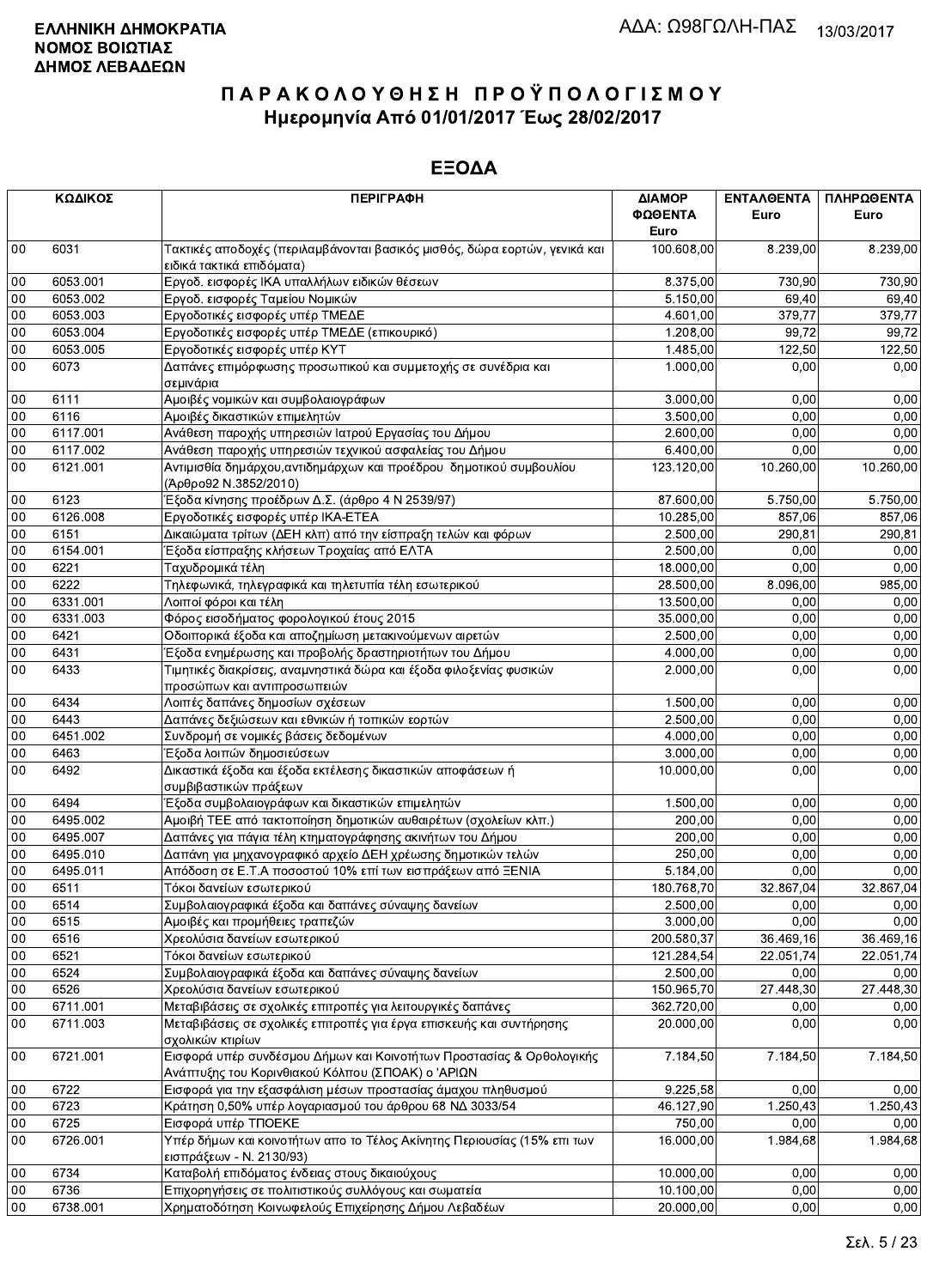|        | ΚΩΔΙΚΟΣ  | <b>ПЕРІГРАФН</b>                                                           | ΔΙΑΜΟΡ     | ΕΝΤΑΛΘΕΝΤΑ | ΠΛΗΡΩΘΕΝΤΑ |
|--------|----------|----------------------------------------------------------------------------|------------|------------|------------|
|        |          |                                                                            | ΦΩΘΕΝΤΑ    | Euro       | Euro       |
|        |          |                                                                            | Euro       |            |            |
| 00     | 6821.001 | Φορολογικά πρόστιμα και προσαυξήσεις χρήσης                                | 3.000,00   | 0,00       | 0,00       |
| $00\,$ | 6822     | Προσαυξήσεις Ασφαλιστικών ταμείων χρήσης                                   | 2.000,00   | 0.00       | 0,00       |
| $00\,$ | 6823.001 | Τόκοι υπερημερίας χρήσης                                                   | 30.000,00  | 0,00       | 0,00       |
| 10     | 6011     | Τακτικές αποδοχές (περιλαμβάνονται βασικός μισθός, δώρα εορτών, γενικά και | 971.203,00 | 189.311,65 | 189.311,65 |
|        |          | ειδικά τακτικά επιδόματα)                                                  |            |            |            |
| 10     | 6012.001 | Αποζημίωση υπερωριακής εργασίας μονίμων υπαλλήλων                          | 1.000,00   | 0,00       | 0,00       |
| 10     | 6012.002 | Αμοιβή υπαλλήλων που ασκούν καθήκοντα ληξιάρχου                            | 2.500,00   | 0,00       | 0,00       |
| 10     | 6012.003 | Αμοιβή υπαλλήλου που τηρεί τα πρακτικά του Δημοτικού Συμβουλίου            | 1.050,00   | 0,00       | 0,00       |
| 10     | 6012.004 | Αμοιβή υπαλλήλων για την γραμματειακή υποστήριξη των συμβουλίων των        | 2.600,00   | 0,00       | 0,00       |
|        |          | τοπικών και δημοτικών κοινοτήτων                                           |            |            |            |
| 10     | 6021.002 | Τακτικές αποδοχές υπαλλήλων με σύμβαση αορίστου χρόνου                     | 209.581,00 | 16.664,04  | 16.664,04  |
| 10     | 6051.001 | Εργοδοτικές εισφορές ΙΚΑ μονίμων διοικητικών-οικονομικών υπηρεσιών         | 7.002,00   | 1.139.68   | 1.139,68   |
|        |          | $(E\Phi KA)$                                                               |            |            |            |
| 10     | 6051.002 | Εργοδοτικές εισφορές ΤΥΔΚΥ μονίμων διοικητικών-οικονομικών υπηρεσιών       | 110.010,00 | 11.925,53  | 11.925,53  |
| 10     | 6051.003 | Εργοδοτικές εισφορές ΕΤΕΑΕΠ μονίμων διοικητικών-οικονομικών υπηρεσιών      | 33.120,00  | 4.583,28   | 4.583,28   |
| 10     | 6051.004 | Εργοδοτικές εισφορές ΤΜΕΔΕ μονίμων διοικητικών-οικονομικών υπηρεσιών       | 5.978,00   | 1.013,20   | 1.013,20   |
| 10     | 6051.005 | Εργοδοτικές εισφορές ΤΜΕΔΕ (ΕΠΙΚΟΥΡΙΚΟ) μονίμων διοικητικών-οικονομικών    | 1.571,00   | 266,02     | 266,02     |
|        |          | υπηρεσιών                                                                  |            |            |            |
| 10     | 6051.006 | Εργοδοτικές εισφορές ΚΥΤ μονίμων διοικητικών-οικονομικών υπηρεσιών         | 1.929,00   | 326.83     | 326,83     |
| 10     | 6051.007 | Εργοδοτικές εισφορές τακτικών υπαλλήλων υπέρ ΚΣΚΥ                          | 13.120,00  | 2.085,80   | 2.085,80   |
| 10     | 6051.008 | Εργοδοτικές εισφορές τακτικών υπαλλήλων υπέρ ΟΠΑΔ                          | 4.864,00   | 686,64     | 686,64     |
| 10     | 6051.010 | Εργοδοτικές εισφορές υπέρ σύνταξης Δημοσίου (ΕΦΚΑ)                         | 31.293,00  | 0,00       | 0,00       |
| 10     | 6052.002 | Εργοδοτικές εισφορές ΙΚΑ υπαλλήλων με σύμβαση αορίστου χρόνου              | 52.781,00  | 4.176,01   | 4.176,01   |
| 10     | 6056     | Εργοδοτικές εισφορές Δήμων Κοινωνικής Ασφάλισης                            | 23.353,00  | 3.915,12   | 3.915,12   |
| 10     | 6142.002 | Ανάθεση εργασίας σε ορκωτούς ελεγκτές για τον έλεγχο των οικονομικών       | 9.930,00   | 0,00       | 0,00       |
|        |          | καταστάσεων του Δήμου (Ν. 2880/2001, Ν.3146/2003)                          |            |            |            |
| 10     | 6231.001 | Εκμίσθωση χώρου για λειτουργία εμποροπανήγυρης, εκθέσεων κλπ               | 13.221,60  | 2.003,60   | 1.001,80   |
| 10     | 6232     | Μισθώματα κτιρίων - Τεχνικών έργων ακινήτων                                | 52.026,24  | 8.671,04   | 4.335,52   |
| 10     | 6253     | Ασφάλιστρα μεταφορικών μέσων                                               | 2.000,00   | 0,00       | 0,00       |
| 10     | 6262.001 | Συντήρηση και επισκευή ηλεκτρομηχανολογικιού εξοπλισμού κτιρίων            | 2.300,00   | 0,00       | 0,00       |
|        |          | (ανελκυστήρας, κλιματιστικά κλπ)                                           |            |            |            |
| 10     | 6263.001 | Συντήρηση και επισκευή μεταφορικών μέσων                                   | 6.000,00   | 0,00       | 0,00       |
| 10     | 6263.002 | Δαπάνες για τεχνικό έλεγχο αυτοκινήτων (Κ.Τ.Ε.Ο.)                          | 450,00     | 0.00       | 0,00       |
| 10     | 6264.001 | Συντήρηση και επισκευή εγκαταστάσεων θέρμανσης, κλιματισμού, αερισμού και  | 6.000,00   | 0,00       | 0,00       |
|        |          | λοιπών μηχανημάτων                                                         |            |            |            |
| 10     | 6265.002 | Συντήρηση και επισκευή ηλεκτρονικών υπολογιστών, φωτοτυπικών, fax κλπ      | 3.500,00   | 333,56     | 0,00       |
| 10     | 6266.001 | Συντήρηση Εφαρμογών λογισμικού                                             | 25.388,00  | 0,00       | 0,00       |
| 10     | 6279.001 | Λοιπές δαπάνες για ύδρευση, άρδευση, φωτισμό, καθαριότητα                  | 53.600,00  | 7.370.00   | 7.370,00   |
| 10     | 6321     | Τέλη κυκλοφορίας επιβατηγών αυτοκινήτων                                    | 565,00     | 0.00       | 0.00       |
| 10     | 6411     | Έξοδα κίνησης ιδιοκτητών μεταφορικών μέσων (καύσιμα, λιπαντικά, διόδια     | 7.000,00   | 55,94      | 0,00       |
|        |          | $K\lambda\pi$ )                                                            |            |            |            |
| 10     | 6422     | Οδοιπορικά έξοδα και αποζημίωση μετακινούμενων υπαλλήλων                   | 1.250,00   | 0,00       | 0,00       |
| 10     | 6461     | Έξοδα δημοσίευσης οικονομικών καταστάσεων                                  | 1.000,00   | 0,00       | 0,00       |
| 10     | 6462     | Δημοσίευση προκηρύξεων                                                     | 3.000,00   | 0,00       | 0,00       |
| 10     | 6611.001 | Προμήθεια βιβλίων, περιοδικών και λοιπών εκδόσεων                          | 500,00     | 0,00       | 0,00       |
| 10     | 6611.002 | Προμήθεια ληξιαρχικών βιβλίων (υποχρεωτ. εισφορά ΥΠ.ΕΣ 55327/89)           | 100,00     | 0,00       | 0,00       |
| 10     | 6612     | Προμήθεια γραφικής ύλης και λοιπά υλικά γραφείων                           | 10.000,00  | 0,00       | 0,00       |
| 10     | 6613.001 | Προμήθεια εντύπων υπηρεσιών                                                | 850,00     | 0,00       | 0,00       |
| 10     | 6613.002 | Προμήθεια υλικών μηχανογράφησης και πολλαπλών εκτυπώσεων (τόνερ,           | 15.000,00  | 0,00       | 0,00       |
|        |          | μελανοταινίες-αναλώσιμα fax κλπ)                                           |            |            |            |
| 10     | 6615.001 | Εργασίες εκτυπώσεων, εκδόσεων, βιβλιοδετήσεων                              | 2.000,00   | 0,00       | 0,00       |
| 10     | 6615.002 | Εργασίες εκτύπωσης φωτοτυπιών                                              | 2.000,00   | 0,00       | 0,00       |
| 10     | 6615.003 | Εκτύπωση Μητρώου Αρρένων (υποχρεωτ. εισφορά ΥΠ.ΕΣ 55327/89)                | 100,00     | 0,00       | 0,00       |
| 10     | 6634     | Προμήθεια ειδών καθαριότητας και ευπρεπισμού                               | 400,00     | 0,00       | 0,00       |
| 10     | 6643     | Προμήθεια καυσίμων για θέρμανση και φωτισμό                                | 38.000,00  | 4.829,24   | 0,00       |
| 10     | 6662.001 | Προμήθεια υλικών ενεργητικής πυροπροστασίας - συστημάτων συναγερμού-       | 1.000,00   | 0,00       | 0,00       |
|        |          | πυρανίχνευσης, αναγομώσεις πυροσβεστήρων                                   |            |            |            |
| 10     | 6662.002 | Προμήθεια ηλεκτρολογικού υλικού κτιριακών εγκαταστάσεων                    | 1.000,00   | 0,00       | 0,00       |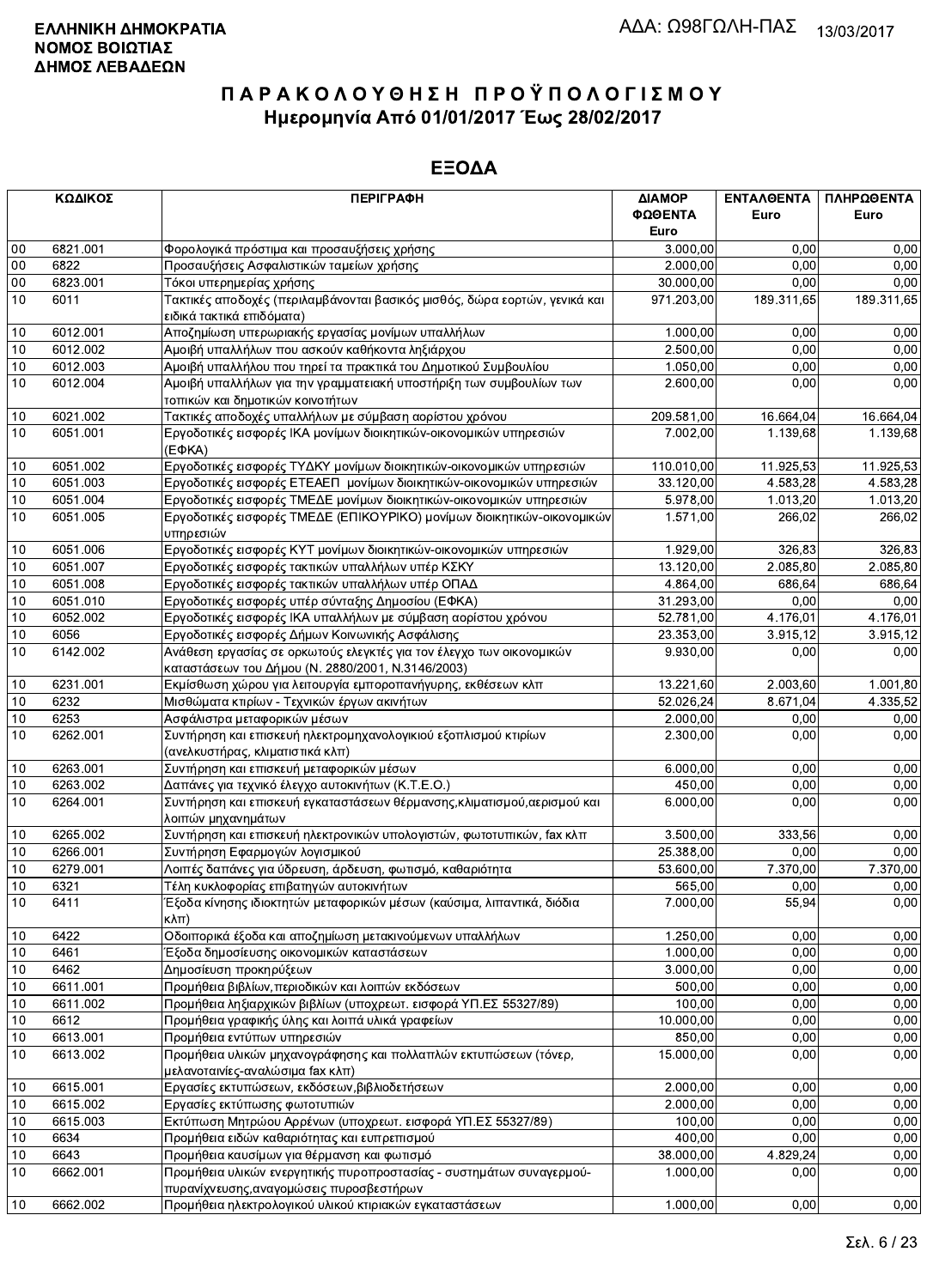|          | ΚΩΔΙΚΟΣ              | <b>ПЕРІГРАФН</b>                                                                                                                       | ΔΙΑΜΟΡ<br>ΦΩΘΕΝΤΑ<br>Euro | ΕΝΤΑΛΘΕΝΤΑ<br>Euro | ΠΛΗΡΩΘΕΝΤΑ<br>Euro |
|----------|----------------------|----------------------------------------------------------------------------------------------------------------------------------------|---------------------------|--------------------|--------------------|
| 10       | 6671.002             | Προμήθεια ελαστικών μεταφορικών μέσων                                                                                                  | 1.000,00                  | 0,00               | 0,00               |
| 10       | 6673.001             | Ανταλλακτικά εγκαταστάσεων θέρμανσης, κλιματισμού, αερισμού και λοιπών                                                                 | 1.300,00                  | 0.00               | 0,00               |
|          |                      | μηχανημάτων                                                                                                                            |                           |                    |                    |
| 10       | 6691                 | Προμήθεια ειδών σημαιοστολισμού και φωταγωγήσεων                                                                                       | 1.000,00                  | 0.00               | 0,00               |
| 15       | 6011                 | Τακτικές αποδοχές (περιλαμβάνονται βασικός μισθός, δώρα εορτών, γενικά και<br>ειδικά τακτικά επιδόματα)                                | 431.864,00                | 84.357,32          | 84.357,32          |
| 15       | 6013                 | Εφάπαξ βοήθημα του Ν 103/75                                                                                                            | 15.000,00                 | 0.00               | 0,00               |
| 15       | 6021.001             | Τακτικές αποδοχές καθαριστριών σχολικών μονάδων (αρθ. 18 Ν.3870/2010)                                                                  | 89.727,00                 | 7.282,07           | 7.282,07           |
| 15       | 6021.002             | Τακτικές αποδοχές υπαλλήλων Κοινωνικής Προστασίας, Παιδείας, Αθλητισμού<br>και Πολιτισμού (Παιδικοί Σταθμοί, ΚΑΠΗ, Δημοτικό Ωδείο κλπ) | 237.012,00                | 19.750,92          | 19.750.92          |
| 15       | 6021.003             | Τακτικές αποδοχές σχολικών φυλάκων με σύμβαση Ιδιωτ. Δικαίου Αορίστου<br>Χρόνου                                                        | 106.268,00                | 8.805,61           | 8.805,61           |
| 15       | 6041.001             | Τακτικές αποδοχές ωρομισθίων γυμναστών ΠΑγΟ                                                                                            | 5.186,00                  | 0.00               | 0,00               |
| 15       | 6041.004             | Τακτικές αποδοχές εκτάκτων υπαλλήλων Κατασκήνωσης                                                                                      | 22.470,00                 | 0.00               | 0,00               |
| 15       | 6041.005             | Αμοιβές συμβασιούχων αμιγώς αμοιβομένων από καταβολή αντιτίμου στο<br>Ωδείο Λιβαδειάς                                                  | 13.473,20                 | 1.194,65           | 1.194,65           |
| 15       | 6051.001             | Εργοδοτικές εισφορές ΙΚΑ μονίμων κοινωνικών υπηρεσιών(ΕΦΚΑ)                                                                            | 27.719,00                 | 4.127,38           | 4.127,38           |
| 15       | 6051.002             | Εργοδοτικές εισφορες ΤΥΔΚΥ μονίμων κοινωνικών υπηρεσιών                                                                                | 31.342,00                 | 3.388.05           | 3 3 8 8 0 5        |
| 15       | 6051.003             | Εργοδοτικές εισφορες ΕΤΕΑΕΠ μονίμων υπαλλήλων κοινωνικών υπηρεσιών                                                                     | 8.680,00                  | 1.399, 10          | 1.399,10           |
| 15       | 6051.009             | Εργοδοτικές εισφορές ΟΠΑΔ μονίμων κοινωνικών υπηρεσιών                                                                                 | 9.689,00                  | 1.617,12           | 1.617,12           |
| 15       | 6051.010             | Εργοδοτικές εισφορές υπέρ σύνταξης Δημοσίου (ΕΦΚΑ)                                                                                     | 13.821,00                 | 0,00               | 0,00               |
| 15       | 6052.001             | Εργοδοτικές εισφορές (ΙΚΑ) υπαλλήλων αορίστου. χρόνου (καθαρ. σχολικών<br>μονάδων)                                                     | 24.470.00                 | 1.972,07           | 1.972,07           |
| 15       | 6052.002             | Εργοδοτικές εισφορές (ΙΚΑ) υπαλλήλων κοινωνικής προστασίας, πολιτισμού<br>και αθλητισμού (Παιδικοί Σταθμοί, ΚΑΠΗ, Δημ. Ωδείο κλπ)      | 56.700,00                 | 4.997.91           | 4.997,91           |
| 15       | 6052.003             | Εργοδοτικές εισφορές (ΙΚΑ) σχολικών φυλάκων                                                                                            | 25.636,00                 | 2.206,67           | 2.206,67           |
| 15       | 6054.001             | Εργοδοτικές εισφορές ωρομισθίων γυμναστών ΠΑγΟ                                                                                         | 1.300,00                  | 0.00               | 0,00               |
| 15       | 6054.004             | Εργοδοτικές εισφορές ΙΚΑ εκτάκτων υπαλλήλων Κατασκήνωσης                                                                               | 5.840,00                  | 0.00               | 0,00               |
| 15       | 6054.005             | Εργοδοτικές εισφορες συμβασιούχων αμιγώς αμοιβομένων από καταβολή<br>αντιτίμου στο Ωδείο Λιβαδειάς                                     | 3.460,00                  | 299,38             | 299,38             |
| 15       | 6056                 | Εργοδοτικές εισφορές Δήμων Κοινωνικής Ασφάλισης                                                                                        | 10.811,00                 | 1.812,46           | 1.812,46           |
| 15       | 6061.001             | Παροχές σε ειδος- γάλα εργαζόμενων                                                                                                     | 10.173,00                 | 0,00               | 0,00               |
| 15       | 6061.002             | Προμήθειες στολών μουσικών Φιλαρμονικής                                                                                                | 1.500,00                  | 0,00               | 0,00               |
| 15       | 6117.002             | Εργασίες απολύμανσης-απεντόμωσης                                                                                                       | 800,00                    | 0,00               | 0,00               |
| 15       | 6117.006             | Καθαρισμός εγκαταστάσεων Αθλητισμού, Πολιτισμού και λοιπών υπηρεσιών                                                                   | 24.600,00                 | 1.816,60           | 1.816,60           |
| 15       | 6117.007             | Ανάθεση εργασίας για χόρδισμα πιάνου Δημοτικού Ωδείου                                                                                  | 300,00                    | 0.00               | 0,00               |
| 15       | 6117.009             | Σύμβαση έργου με γιατρό για παροχή υπηρεσιών στα μέλη του ΚΑΠΗ                                                                         | 6.000,00                  | 0.00               | 0,00               |
| 15       | 6211.002             | Δαπάνη ηλεκτρικού ρεύματος για φωτισμό Δημοτικού Σταδίου                                                                               | 23.000,00                 | 0,00               | 0,00               |
| 15       | 6232.002             | Μίσθωμα κτιριου Β΄ Παιδικού Σταθμού Λιβαδειάς                                                                                          | 15.288,00                 | 1.274,00           | 1.274,00           |
| 15       | 6232.003             | Μίσθωμα κτιριου ΚΑΠΗ Δαύλειας                                                                                                          | 2.851,20                  | 475,20             | 237,60             |
| 15       | 6232.005             | Μίσθωμα κτιρίου ιατρειου (ΚΑΠΗ)                                                                                                        | 4.602,00                  | 767,00             | 383,50             |
| 15       | 6232.006             | Μίσθωμα κυλικείου ΚΑΠΗ Λιβαδειάς (καντίνα)                                                                                             | 5.831,76                  | 971,96             | 485,98             |
| 15       | 6232.008             | Μίσθωμα για στέγαση Δημοτικού Θεάτρου                                                                                                  | 4.560,00                  | 760,00             | 380,00             |
| 15       | 6236.001             | Μισθώματα σχολικών κτιρίων (άρθ.94 Ν.3852/10)                                                                                          | 87.685,56                 | 0,00               | 0,00               |
| 15       | 6236.002             | Μίσθωμα κτιρίου "Δια Βίου Μάθηση"<br>Ασφάλιστρα μεταφορικών μέσων                                                                      | 3.111,00<br>1.500,00      | 518,40<br>0,00     | 259,20             |
| 15<br>15 | 6253.001<br>6262.001 | Συντήρηση και επισκευή λοιπών μονίμων εγκαταστάσεων Αθλητισμού -<br>Πολιτισμού                                                         | 5.000,00                  | 0,00               | 0,00<br>0,00       |
| 15       | 6263.002             | Συντήρηση και επισκευή μεταφορικών μέσων                                                                                               | 1.500.00                  | 0,00               | 0,00               |
| 15       | 6263.003             | Δαπάνες για τεχνιικό έλεγχο αυτοκινήτων (ΚΤΕΟ)                                                                                         | 200,00                    | 0,00               | 0,00               |
| 15       | 6264.001             | Συντήρηση και επισκευή εγκαταστάσεων θέρμανσης, κλιματισμού, αερισμού                                                                  | 3.500,00                  | 0,00               | 0,00               |
|          |                      | και λοιπών μηχανημάτων                                                                                                                 |                           |                    |                    |
| 15       | 6265.001             | Συντήρηση και επισκευή λοιπού εξοπλισμού Κατασκήνωσης στην Παλιομηλιά                                                                  | 1.000,00                  | 0,00               | 0,00               |
| 15<br>15 | 6265.003<br>6265.004 | Συντήρηση συστημάτων κατάσβεσης-πυρόσβεσης<br>Συντήρηση και επισκευή ηλεκτρικών συσκευών                                               | 1.500,00<br>300,00        | 0,00<br>0,00       | 0,00<br>0,00       |
| 15       | 6265.006             | Συντήρηση και επισκευή επίπλων και λοιπού εξοπλισμού υπηρεσιών<br>Πολιτισμού-Αθλητισμού                                                | 1.000,00                  | 0,00               | 0,00               |
| 15       | 6271.001             | Ύδρευση Παιδικών Σταθμών και Δημοτικού Ωδείου                                                                                          | 2.500,00                  | 85,50              | 0,00               |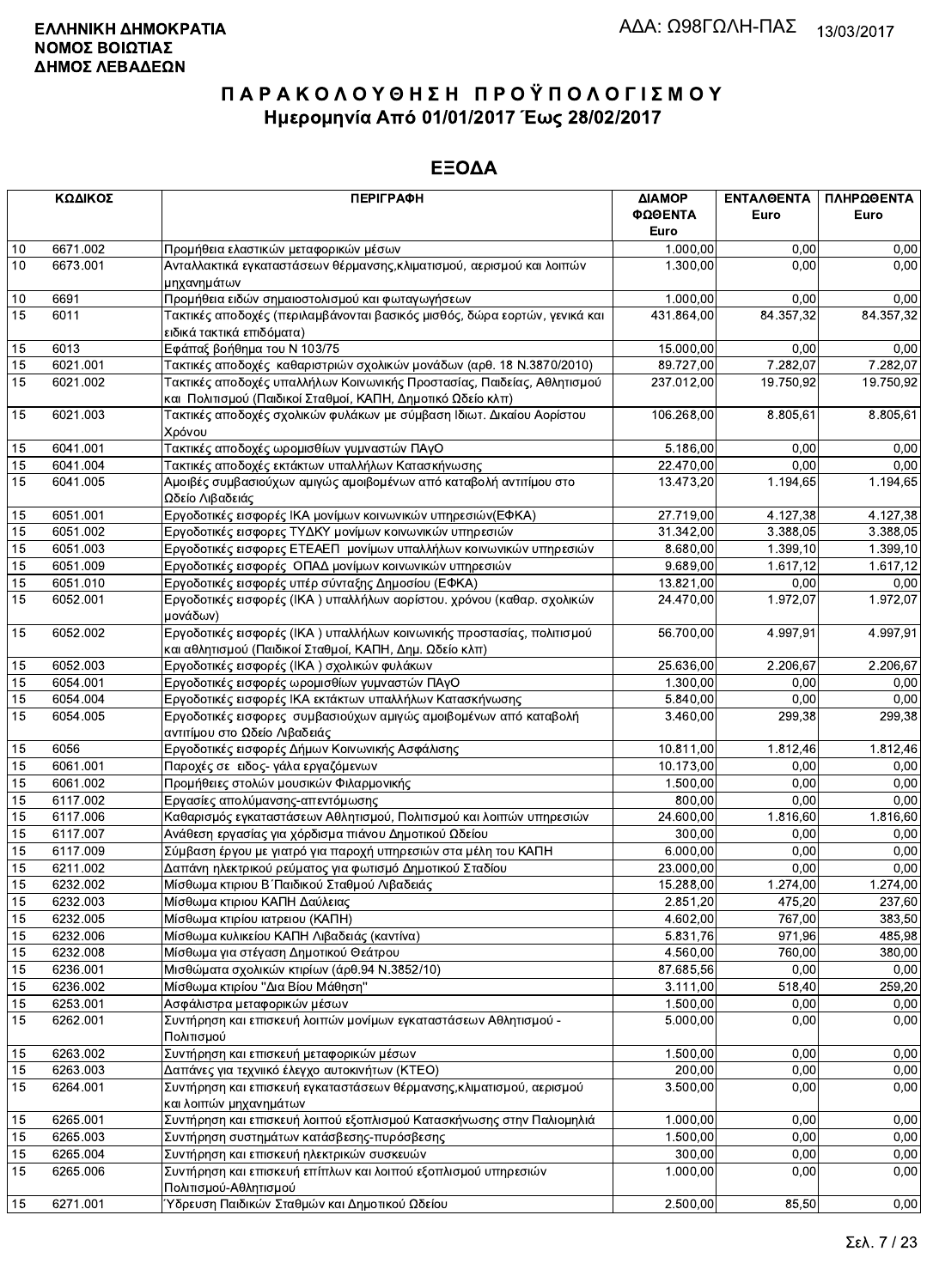|    | ΚΩΔΙΚΟΣ  | <b>ПЕРІГРАФН</b>                                                                                                         | ΔΙΑΜΟΡ<br>ΦΩΘΕΝΤΑ<br>Euro | <b>ENTAA@ENTA</b><br>Euro | ΠΛΗΡΩΘΕΝΤΑ<br>Euro |
|----|----------|--------------------------------------------------------------------------------------------------------------------------|---------------------------|---------------------------|--------------------|
| 15 | 6279.001 | Λοιπές δαπάνες για ύδρευση, άρδευση, φωτισμό, καθαριότητα                                                                | 57.000,00                 | 7.079,00                  | 7.079,00           |
| 15 | 6279.002 | Δαπάνη κοινόχρηστων για το κτίριο στέγασης ΄΄Δια Βίου Μάθηση΄΄                                                           | 750,00                    | 0.00                      | 0.00               |
| 15 | 6279.004 | Επαύξηση ισχύος υπάρχουσας ηλεκτρικής παροχής στο Δημοτικό<br>Κολυμβητήριο Λιβαδειάς                                     | 5.510,00                  | 0.00                      | 0,00               |
| 15 | 6321     | Τέλη κυκλοφορίας επιβατηγών αυτοκινήτων                                                                                  | 1.360,00                  | 0,00                      | 0,00               |
| 15 | 6413.001 | Δαπάνη για εκδρομές ΚΑΠΗ                                                                                                 | 2.000,00                  | 0,00                      | 0,00               |
| 15 | 6422     | Οδοιπορικά έξοδα και αποζημίωση μετακινούμενων υπαλλήλων                                                                 | 1.250,00                  | 0,00                      | 0,00               |
| 15 | 6462     | Δημοσίευση προκηρύξεων                                                                                                   | 2.250,00                  | 0,00                      | 0,00               |
| 15 | 6471.001 | Εκδηλώσεις εορτών ΠΑΣΧΑ                                                                                                  | 40.000,00                 | 0,00                      | 0,00               |
| 15 | 6471.002 | Πολιτιστικές εκδηλώσεις ΤΡΟΦΩΝΕΙΑ                                                                                        | 30.000,00                 | 0,00                      | 0,00               |
| 15 | 6471.003 | Πολιτιστικές εκδηλώσεις ΓΑΙΤΑΝΑΚΙ ΛΙΒΑΔΕΙΑΣ                                                                              | 9.500,00                  | 0,00                      | 0,00               |
| 15 | 6471.005 | Επετειακές-εορταστικές εκδηλώσεις και δραστηριότητες όλων των Κοινοτήτων                                                 | 20.000,00                 | 0,00                      | 0,00               |
|    |          | του Δήμου                                                                                                                |                           |                           |                    |
| 15 | 6471.006 | Εκδηλώσεις εορτασμού Χριστουγέννων & Πρωτοχρονιάς                                                                        | 15.000,00                 | 0,00                      | 0,00               |
| 15 | 6471.007 | Εκδηλώσεις Δημοτικού Ωδείου                                                                                              | 1.500,00                  | 0,00                      | 0,00               |
| 15 | 6471.008 | Συνδιοργάνωση Πολιτιστικών εκδηλώσεων με φορείς της πόλης                                                                | 3.000,00                  | 0,00                      | 0,00               |
| 15 | 6472.001 | Εξοδα αθλητικών δραστηριοτήτων και εκδηλώσεων                                                                            | 4.500,00                  | 0,00                      | 0,00               |
| 15 | 6473.001 | Εκδηλώσεις στα ΚΑΠΗ                                                                                                      | 1.500,00                  | 0,00                      | 0,00               |
| 15 | 6482.001 | Προμήθεια ειδών παντοπωλείου για Κατασκήνωση                                                                             | 5.150,00                  | 0,00                      | 0,00               |
| 15 | 6482.002 | Προμήθεια φρούτων και λαχανικών για Κατασκήνωση                                                                          | 5.020,00                  | 0,00                      | 0,00               |
| 15 | 6482.003 | Προμήθεια ειδών κρεοπωλείου για Κατασκήνωση                                                                              | 4.700,00                  | 0,00                      | 0,00               |
| 15 | 6482.004 | Προμήθεια γαλακτοκομικών ειδών για Κατασκήνωση                                                                           | 3.200,00                  | 0,00                      | 0,00               |
| 15 | 6482.005 | Προμήθεια κατεψυγμένων ειδών για Κατασκήνωση                                                                             | 1.250,00                  | 0,00                      | 0,00               |
| 15 | 6482.006 | Προμήθεια ειδών αρτοποιείου για Κατασκήνωση                                                                              | 4.150,00                  | 0,00                      | 0,00               |
| 15 | 6482.007 | Προμήθεια ειδών ζαχαροπλαστείου για Κατασκήνωση                                                                          | 1.050,00                  | 0,00                      | 0,00               |
| 15 | 6612     | Προμήθεια γραφικής ύλης και λοιπά υλικά γραφείων                                                                         | 500,00                    | 0,00                      | 0,00               |
| 15 | 6613.003 | Προμήθεια εντύπων και υλικών μηχανογράφησης και πολλαπλών<br>εκτυπώσεων ΚΑΠΗ                                             | 200,00                    | 0,00                      | 0,00               |
| 15 | 6615.001 | Διάφορες εκδόσεις για την προβολή του Δήμου                                                                              | 8.500,00                  | 0,00                      | 0,00               |
| 15 | 6615.002 | Εκτύπωση ενημερωτικού υλικού για το Ιστορικό-Εθνολογικό Μουσείο                                                          | 3.000,00                  | 0,00                      | 0,00               |
| 15 | 6615.003 | Εκτύπωση βιβλιαρίων σπουδών για τους μαθητές του Δημοτικού Ωδείου                                                        | 500,00                    | 0,00                      | 0,00               |
| 15 | 6622.006 | Προμήθεια παιδικών στρωμάτων για Παιδικούς Σταθμούς                                                                      | 700,00                    | 0,00                      | 0,00               |
| 15 | 6622.007 | Προμήθεια παιδικών στρωμάτων για Κατασκήνωση                                                                             | 600,00                    | 0,00                      | 0,00               |
| 15 | 6622.008 | Προμήθεια τροφίμων για Κοινωνικό Παντοπωλείο                                                                             | 70.500,00                 | 5.488,96                  | 1.430,13           |
| 15 | 6631.001 | Προμήθεια υγειονομικού και φαρμακευτικού υλικού                                                                          | 1.000,00                  | 0,00                      | 0,00               |
| 15 | 6631.002 | Προμήθεια υγειονομικού υλικού για Δημοτικό Κλειστό Γυμναστήριο                                                           | 1.200,00                  | 0,00                      | 0,00               |
| 15 | 6633     | Προμήθεια χημικού υλικού (απολυμαντικά, χημικά κλπ)                                                                      | 2.000,00                  | 0,00                      | 0,00               |
| 15 | 6634.001 | Προμήθεια ειδών καθαριότητας και ευπρεπισμού για Παιδικούς Σταθμούς,<br>Κατασκήνωση και υπηρεσίες Πολιτισμού, Αθλητισμού | 6.000,00                  | 480,31                    | 0,00               |
| 15 | 6634.002 | Προμήθεια ειδών καθαριότητας και ευπρεπισμού για Κοινωνικό Παντοπωλείο                                                   | 11.500,00                 | 3.482,28                  | 0,00               |
| 15 | 6641.001 | Προμήθεια καυσίμων και λιπαντικών για κίνηση μεταφορικών μέσων                                                           | 5.700,00                  | 128,50                    | 0,00               |
| 15 | 6643     | Προμήθεια καυσίμων για θέρμανση και φωτισμό                                                                              | 43.000,00                 | 4.471,03                  | 0,00               |
| 15 | 6644.001 | Προμήθεια καυσίμων κίνησης και λιπαντικών για μηχ/τα κίνησης του νερού της<br>πισινας                                    | 30.000,00                 | 0,00                      | 0,00               |
| 15 | 6662.001 | Προμήθεια υλικών ενεργητικής πυροπροστασίας-συστημάτων συναγερμού-<br>πυρανίχνευσης, αναγομώσεις πυροσβεστήρων           | 5.000,00                  | 0,00                      | 0,00               |
| 15 | 6662.002 | Προμήθεια ηλεκτρολογικού υλικού κτιριακών εγκαταστάσεων                                                                  | 1.000,00                  | 0.00                      | 0,00               |
| 15 | 6662.003 | Προμήθεια υδραυλικών υλικών και εξαρτημάτων                                                                              | 1.000,00                  | 0,00                      | 0,00               |
| 15 | 6673.002 | Ανταλλακτικά εγκαταστάσεων θέρμανσης, κλιματισμού, αερισμού και λοιπών                                                   | 2.000.00                  | 0,00                      | 0,00               |
|    |          | μηχανημάτων                                                                                                              |                           |                           |                    |
| 15 | 6673.003 | Ανταλλακτικά μουσικών οργάνων Φιλαρμονικής                                                                               | 1.150,00                  | 0,00                      | 0,00               |
| 15 | 6681.002 | Προμήθεια ειδων φαρμακείου                                                                                               | 500,00                    | 0,00                      | 0,00               |
| 15 | 6699.001 | Διάφορα αναλώσιμα υλικά για τον χώρο του Ιατρείου του ΚΑΠΗ                                                               | 400,00                    | 0,00                      | 0,00               |
| 15 | 6699.002 | Διάφορα αναλώσιμα υλικά για τον χώρο του Φυσιοθεραπευτηρίου του ΚΑΠΗ                                                     | 300,00                    | 0,00                      | 0,00               |
| 15 | 6699.003 | Ταινίες για μηχανήματα μέτρησης σακχάρου και χοληστερίνης                                                                | 500,00                    | 0,00                      | 0,00               |
| 15 | 6699.004 | Προμήθεια εκπαιδευτικού υλικού για τμήματα μουσικής προπαιδείας                                                          | 500,00                    | 0,00                      | 0,00               |
|    |          | (τυμπανάκια, μεταλλόφωνα, ντέφια, μαράκες κλπ.)                                                                          |                           |                           |                    |
| 15 | 6699.005 | Προμήθεια αθλητικού υλικού (μπάλες, κορύνες, δίκτυα κλπ.)                                                                | 2.000,00                  | 0,00                      | 0,00               |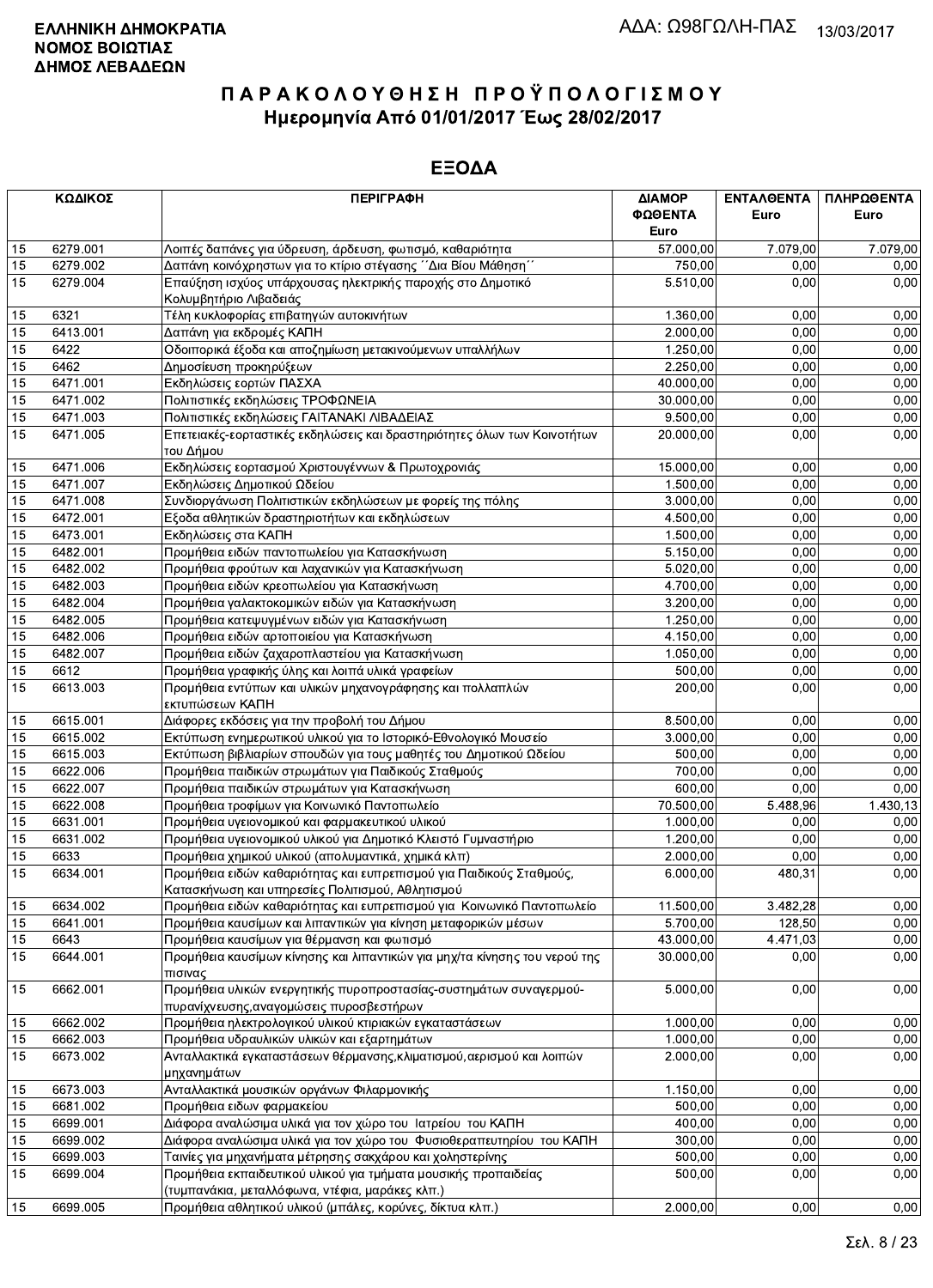|                 | ΚΩΔΙΚΟΣ  | <b>ПЕРІГРАФН</b>                                                           | ΔΙΑΜΟΡ       | <b>ENTAAGENTA</b> | ΠΛΗΡΩΘΕΝΤΑ |
|-----------------|----------|----------------------------------------------------------------------------|--------------|-------------------|------------|
|                 |          |                                                                            | ΦΩΘΕΝΤΑ      | Euro              | Euro       |
|                 |          |                                                                            | Euro         |                   |            |
| 15              | 6699.006 | Προμήθεια σακουλών ηλεκτρικών σκουπών των Παιδικών Σταθμών                 | 400,00       | 0,00              | 0,00       |
| 15              | 6699.007 | Προμήθεια ιματισμού Παιδικών Σταθμών (σαλιάρες, πετσέτες κουζίνας κλπ.)    | 800,00       | 0.00              | 0,00       |
| 15              | 6741.001 | Ενίσχυση ατόμων με ανάγκες Βαριάς Αναπηρίας                                | 1.751.615,46 | 282.847,67        | 282.847,67 |
| 15              | 6741.002 | Επίδομα αιματολογικών νοσημάτων, αιμολυτική αναιμία, αιμορροφυλία, AIDS    | 282.366,33   | 45.596,00         | 45.596,00  |
| 15              | 6741.004 | Επίδομα βαριάς νοητικής καθυστέρησης                                       | 462.560,71   | 74.693,46         | 74.693,46  |
| 15              | 6741.005 | Επίδομα κίνησης σε παραπληγικούς/τετραπληγικούς/ακρωτηριασμένους           | 105.110,18   | 16.973,00         | 16.973,00  |
| 15              | 6741.007 | Επίδομα Ανασφάλιστων Παραπληγικών, Τετραπληγικών                           | 31.375,14    | 5.066,40          | 5.066,40   |
| 15              | 6741.008 | Επίδομα Παραπληγικών, Τετραπληγικών Δημοσίου                               | 76.394,22    | 11.054,80         | 11.054,80  |
| 15              | 6741.009 | Επίδομα Τυφλότητας                                                         | 406.819,68   | 65.692,50         | 65.692,50  |
| 15              | 6741.010 | Επίδομα σε Κωφάλαλα άτομα                                                  | 76.220,83    | 12.308,00         | 12.308,00  |
| 15              | 6741.012 | Επίδομα απροστάτευτων παιδιών                                              | 17.237,81    | 2.783,53          | 2.783,53   |
| 15              | 6741.013 | Επίδομα ομογενών-προσφύγων                                                 | 5.234,64     | 845,28            | 845,28     |
| 20              | 6011     | Τακτικές αποδοχές (περιλαμβάνονται βασικός μισθός, δώρα εορτών, γενικά και | 555.149,00   | 107.812,34        | 107.812,34 |
|                 |          | ειδικά τακτικά επιδόματα)                                                  |              |                   |            |
| $20\,$          | 6012.001 | Αποζημίωση υπερωριακής εργασίας μονίμων υπαλλήλων                          | 16.000,00    | 0.00              | 0,00       |
| 20              | 6021     | Τακτικές αποδοχές (περιλαμβάνονται βασικός μισθός, δώρα εορτών, γενικά και | 116.831,00   | 8.509,31          | 8.509.31   |
|                 |          | ειδικά τακτικά επιδόματα)                                                  |              |                   |            |
| 20              | 6022.001 | Αποζημίωση υπερωριακής εργασίας υπαλλήλων με σύμβαση Αορ. Χρόνου           | 5.370,00     | 0,00              | 0,00       |
| 20              | 6041     | Τακτικές αποδοχές (περιλαμβάνονται βασικός μισθός, δώρα εορτών, γενικά και | 70.752,00    | 5.896,00          | 0.00       |
|                 |          | ειδικά τακτικά επιδόματα)                                                  |              |                   |            |
| 20              | 6051.002 | Εργοδοτικές εισφορές ΤΥΔΚΥ μονίμων υπ. καθαριότητας και ηλεκτροφωτισμού    | 68.025,00    | 7.470,30          | 7.470,30   |
| $\overline{20}$ | 6051.003 | Εργοδοτικές εισφορές ΕΤΕΑΕΠ μονίμων υπ. καθαριότητας και                   | 22.681,00    | 2.999,85          | 2.999,85   |
|                 |          | ηλεκτροφωτισμού                                                            |              |                   |            |
| $20\,$          | 6051.004 | Εργοδοτικές εισφορές ΤΜΕΔΕ μονίμων υπηρεσίας καθαριότητας και              | 4.005,00     | 667,42            | 667,42     |
|                 |          | ηλεκτροφωτισμού                                                            |              |                   |            |
| $20\,$          | 6051.005 | Εργοδοτικές εισφορές ΤΜΕΔΕ (ΕΠΙΚΟΥΡΙΚΟ) μονίμων υπηρεσίας καθαριότητας     | 1.052,00     | 175,24            | 175,24     |
|                 |          | και ηλεκτροφωτισμού                                                        |              |                   |            |
| $20\,$          | 6051.006 | Εργοδοτικές εισφορές ΚΥΤ μονίμων υπηρεσίας καθαριότητας και                | 1.292,00     | 215,30            | 215,30     |
|                 |          | ηλεκτροφωτισμού                                                            |              |                   |            |
| $20\,$          | 6051.007 | Εργοδοτικές εισφορές Τ.Σ.Κ.Υ                                               | 2.302,00     | 327,68            | 327,68     |
| 20              | 6051.010 | Εργοδοτικές εισφορές υπέρ σύνταξης Δημοσίου (ΕΦΚΑ)                         | 18.177,00    | 0,00              | 0,00       |
| 20              | 6052.001 | Εργοδοτικές εισφορές ΙΚΑ υπαλλήλων αορ. χρόνου υπ. καθαριότητας και        | 32.275,00    | 2.460,07          | 2.460,07   |
|                 |          | ηλεκτροφωτισμού                                                            |              |                   |            |
| 20              | 6054.001 | Εργοδοτικές εισφορές ΙΚΑ εκτάκτων υπ. καθαριότητας και ηλεκτροφωτισμού     | 21.353,00    | 1.679,50          | 0,00       |
| 20              | 6056     | Εργοδοτικές εισφορές Δήμων Κοινωνικής Ασφάλισης                            | 14.271,00    | 2.392,52          | 2.392,52   |
| 20              | 6061.001 | Παροχές σε είδος-είδη ατομικής προστασίας εργαζομένων (ένδυση κλπ)         | 3.000,00     | 0,00              | 0,00       |
| $20\,$          | 6061.002 | Παροχές σε είδος-γάλα εργαζομένων                                          | 15.110,00    | 0.00              | 0,00       |
| $20\,$          | 6063     | Λοιπές παροχές σε είδος (ένδυση εργατοτεχνικού προσωπικού κ.λ.π.)          | 2.900,00     | 0,00              | 0,00       |
| 20              | 6151     | Δικαιώματα τρίτων (ΔΕΗ κλπ) από την είσπραξη τελών και φόρων               | 56.500,00    | 10.537,42         | 10.537,42  |
| 20              | 6211.001 | Ηλεκτρικό ρεύμα για φωτισμό οδών, πλατειών και κοινοχρήστων χώρων          | 615.000,00   | 119.942,54        | 119.942,54 |
| 20              | 6211.002 | Δαπάνες ηλεκτρικών παροχών, οδικών φωτισμών, αυξήσεις ισχύος κλπ           | 2.500,00     | 0,00              | 0,00       |
| $20\,$          | 6234.001 | Μισθώματα γερανοφόρων οχημάτων για μεταφορά οχημάτων, κοντέϊνερς κλπ.      | 1.000,00     | 0,00              | 0,00       |
| $20\,$          | 6253.001 | Ασφάλιστρα μεταφορικών μέσων και αυτοκινούμενων μηχανημάτων                | 11.000,00    | 0,00              | 0,00       |
| 20              | 6263.001 | Συντηρήσεις-Επισκευές αυτοκινήτων                                          | 120.000,00   | 0,00              | 0,00       |
| $\overline{20}$ | 6263.002 | Δαπάνες για τεχνικό έλεγχο οχημάτων (ΚΤΕΟ)                                 | 1.000,00     | 0,00              | 0,00       |
| $20\,$          | 6263.010 | Συντήρηση και επισκευή κοντέινερς απορριμμάτων                             | 500,00       | 0,00              | 0,00       |
| $20\,$          | 6265.002 | Συντήρηση λοιπού εξοπλισμού                                                | 500,00       | 0,00              | 0,00       |
| $20\,$          | 6265.003 | Επισκευή μεταλλικών κάδων απορριμμάτων                                     | 12.500,00    | 0,00              | 0,00       |
| $20\,$          | 6265.004 | Επισκευή μεταλλικών καλαθιών απορριμμάτων                                  | 1.000,00     | 0,00              | 0,00       |
| 20              | 6279.001 | Λοιπές δαπάνες για ύδρευση, άρδευση, φωτισμό, καθαριότητα                  | 13.500,00    | 3.843,00          | 3.843,00   |
| 20              | 6322     | Τέλη κυκλοφορίας φορτηγών αυτοκινήτων                                      | 1.500,00     | 0,00              | 0,00       |
| 20              | 6323     | Λοιπά τέλη κυκλοφορίας                                                     | 2.500,00     | 0,00              | 0,00       |
| $20\,$          | 6422     | Οδοιπορικά έξοδα και αποζημίωση μετακινούμενων υπαλλήλων                   | 250,00       | 0,00              | 0,00       |
| 20              | 6462     | Δημοσίευση προκηρύξεων                                                     | 1.500,00     | 0,00              | 0,00       |
| 20              | 6633     | Προμήθεια χημικού υλικού (απολυμαντικά, χημικά κλπ)                        | 3.000,00     | 0,00              | 0,00       |
| $20\,$          | 6635     | Προμήθεια λοιπών ειδών υγιεινής και καθαριότητας                           | 500,00       | 0,00              | 0,00       |
| 20              | 6641.001 | Προμήθεια καυσίμων και λιπαντικών για κίνηση μεταφ. μέσων υπ.              | 135.000,00   | 6.855,56          | 0,00       |
|                 |          | καθαριότητας και ηλεκτροφωτισμού                                           |              |                   |            |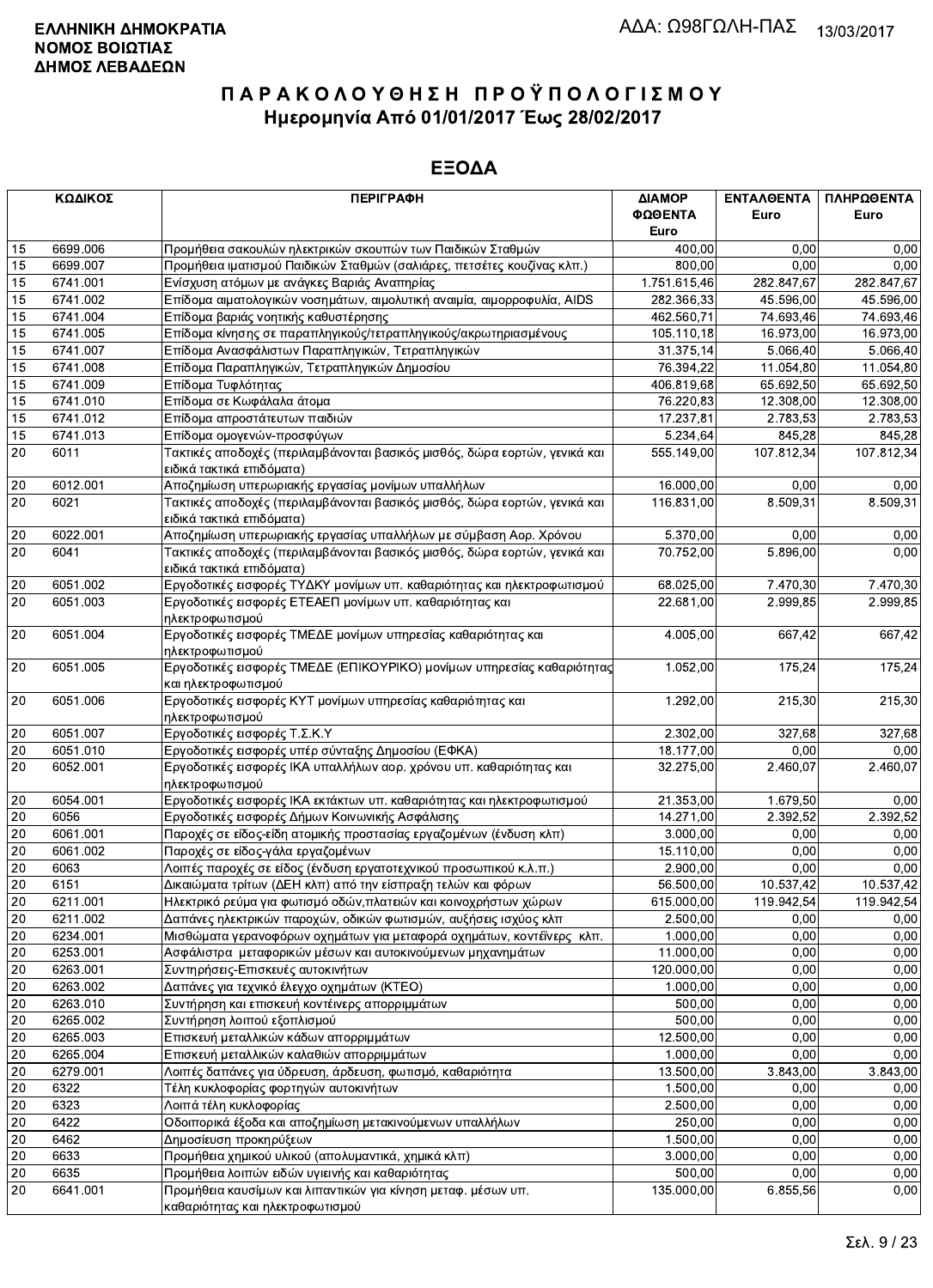|                 | ΚΩΔΙΚΟΣ  | <b>ПЕРІГРАФН</b>                                                                                                                                                                                             | ΔΙΑΜΟΡ<br>ΦΩΘΕΝΤΑ | ΕΝΤΑΛΘΕΝΤΑ<br>Euro | ΠΛΗΡΩΘΕΝΤΑ<br>Euro |
|-----------------|----------|--------------------------------------------------------------------------------------------------------------------------------------------------------------------------------------------------------------|-------------------|--------------------|--------------------|
|                 |          |                                                                                                                                                                                                              | Euro              |                    |                    |
| 20              | 6662.001 | Προμήθεια ηλεκτρολογικού υλικού για τη συντήρηση ηλεκτροφωτισμού<br>Λιβαδειάς και τοπικών διαμερισμάτων                                                                                                      | 30.000,00         | 0,00               | 0,00               |
| 20              | 6671.002 | Προμήθεια και τοποθέτηση ελαστικών μεταφορικών μέσων                                                                                                                                                         | 12.000,00         | 0,00               | 0,00               |
| 20              | 6673.001 | Ανταλλακτικά επίπλων και σκευών και λοιπού εξοπλισμού                                                                                                                                                        | 500,00            | 0,00               | 0,00               |
| 20              | 6691.001 | Προμήθεια εορταστικού φωτιζόμενου διάκοσμου                                                                                                                                                                  | 4.000,00          | 0,00               | 0,00               |
| 20              | 6699.001 | Προμήθεια σάκκων απορριμμάτων                                                                                                                                                                                | 8.000,00          | 0,00               | 0,00               |
| $20\,$          | 6699.003 | Προμήθεια λοιπών αναλωσίμων                                                                                                                                                                                  | 500,00            | 0,00               | 0,00               |
| $20\,$          | 6699.004 | Προμήθεια διάφορων εργαλείων                                                                                                                                                                                 | 3.000,00          | 0,00               | 0,00               |
| 20              | 6721.001 | Ετήσια εισφορά σε ΔΕΠΟΔΑΛ-Α.Ε. (ΦΟΔΣΑ) 1ης Διαχειριστικής Ενότητας Ν.<br>Βοιωτίας                                                                                                                            | 347.238,00        | 0,00               | 0,00               |
| 25              | 6041     | Τακτικές αποδοχές (περιλαμβάνονται βασικός μισθός, δώρα εορτών, γενικά και<br>ειδικά τακτικά επιδόματα)                                                                                                      | 22.800,00         | 0,00               | 0,00               |
| 25              | 6054.001 | Εργοδοτικές εισφορές Ι.Κ.Α. εκτάκτου προσωπικού                                                                                                                                                              | 5.968,00          | 0,00               | 0,00               |
| 25              | 6211.001 | Αντίτιμο ηλεκτρικού ρεύματος για την κίνηση των αντλιοστασίων άρδευσης                                                                                                                                       | 365.000,00        | 1.038,00           | 1.038,00           |
| 25              | 6262.005 | Συντήρηση και επισκευή αντλιοστασίων άρδευσης                                                                                                                                                                | 15.000,00         | 0,00               | 0,00               |
| 25              | 6673.001 | Προμήθεια ηλεκτρολογικού υλικού για αντλιοστάσια                                                                                                                                                             | 5.000,00          | 0,00               | 0,00               |
| $\overline{25}$ | 6673.002 | Προμήθεια ανταλλακτικών και σωλήνων άρδευσης                                                                                                                                                                 | 15.000,00         | 0,00               | 0,00               |
| 30              | 6011     | Τακτικές αποδοχές (περιλαμβάνονται βασικός μισθός, δώρα εορτών, γενικά και<br>ειδικά τακτικά επιδόματα)                                                                                                      | 468.879,00        | 92.193,94          | 92.193,94          |
| 30              | 6012.001 | Αποζημίωση υπερωριακής εργασίας                                                                                                                                                                              | 2.000,00          | 0,00               | 0,00               |
| 30              | 6021     | Τακτικές αποδοχές (περιλαμβάνονται βασικός μισθός, δώρα εορτών, γενικά και<br>ειδικά τακτικά επιδόματα)                                                                                                      | 47.037,00         | 3.939,70           | 3.939,70           |
| 30              | 6022.001 | Αποζημίωση υπερωριακής εργασίας και για εξαιρέσιμες ημέρες και νυκτερινές<br>ώρες και λοιπές πρόσθετες αμοιβές                                                                                               | 500,00            | 0,00               | 0,00               |
| 30              | 6051.001 | Εργοδοτικές εισφορές Ι.Κ.Α. μονίμων υπαλλήλων                                                                                                                                                                | 9.968,00          | 1.608,52           | 1.608,52           |
| 30              | 6051.002 | Εργοδοτικές εισφορές ΤΥΔΚΥ μονίμων υπαλλήλων                                                                                                                                                                 | 52.227,00         | 5.915,11           | 5.915,11           |
| 30              | 6051.003 | Εργοδοτικές εισφορές ΕΤΕΑΕΠ μονίμων υπαλλήλων                                                                                                                                                                | 14.475,00         | 2.132,33           | 2.132,33           |
| $30\,$          | 6051.004 | Εργοδοτικές εισφορές ΤΜΕΔΕ μονίμων υπαλλήλων                                                                                                                                                                 | 21.678,00         | 3.615,48           | 3.615,48           |
| 30              | 6051.005 | Εργοδοτικές εισφορές ΤΜΕΔΕ (ΕΠΙΚΟΥΡΙΚΟ) μονίμων υπαλλήλων                                                                                                                                                    | 648,00            | 107,88             | 107,88             |
| $30\,$          | 6051.006 | Εργοδοτικές εισφορές ΚΥΤ μονίμων υπαλλήλων                                                                                                                                                                   | 796,00            | 132,52             | 132,52             |
| $30\,$          | 6051.010 | Εργοδοτικές εισφορές υπέρ σύνταξης Δημοσίου (ΕΦΚΑ)                                                                                                                                                           | 13.955,00         | 0,00               | 0,00               |
| 30              | 6052.001 | Εργοδοτικές εισφορές Ι.Κ.Α. υπαλλήλων με σχέση Αορ. Χρόνου                                                                                                                                                   | 11.849,00         | 987,29             | 987,29             |
| 30              | 6056     | Εργοδοτικές εισφορές Δήμων Κοινωνικής Ασφάλισης                                                                                                                                                              | 10.811,00         | 1.812,46           | 1.812,46           |
| 30              | 6061.001 | Παροχές σε είδος-είδη ατομικής προστασίας εργαζομένων (ένδυση κλπ)                                                                                                                                           | 1.000,00          | 0,00               | 0,00               |
| $30\,$          | 6061.002 | Παροχές σε είδος-γάλα εργαζομένων                                                                                                                                                                            | 4.595,00          | 0,00               | 0,00               |
| $30\,$          | 6117.002 | Κατεδάφιση κτιρίων (σε κοινόχρηστους χώρους, ετοιμόρροπα και επικίνδυνα)                                                                                                                                     | 5.000,00          | 0,00               | 0,00               |
| 30              | 6117.003 | Απεντόμωση-μυοκτονία-απολύμανση αμαξοστασίου                                                                                                                                                                 | 700,00            | 0,00               | 0,00               |
| 30              | 6142.001 | Αμοιβή για ανάθεση διαμόρφωσης-κατασκευής των παραγκών της<br>εμποροπανήγυρης                                                                                                                                | 25.000,00         | 0,00               | 0,00               |
| $30\,$          | 6142.002 | Παροχή υπηρεσιών για πιστοποίηση-καταχώρηση ανελκυστήρων                                                                                                                                                     | 650,00            | 0,00               | 0,00               |
| 30              | 6142.003 | Αμοιβή αξιολόγησης συμμόρφωσης απαιτήσεων ασφαλείας παιδικών χαρών                                                                                                                                           | 2.749,00          | 0,00               | 0,00               |
| 30              | 6142.005 | Αμοιβή για εργαστηριακές δοκιμές αντοχής υλικών                                                                                                                                                              | 500,00            | 0,00               | 0,00               |
| 30              | 6142.006 | Αμοιβή για έλεγχο πιστοποίησης για αλεξικέραυνα                                                                                                                                                              | 2.000,00          | 0,00               | 0,00               |
| 30              | 6142.009 | Σύνταξη πρότασης χρηματοδότησης για την βελτιστοποίηση της διαχείρισης<br>των ΑΣΑ σύμφωνα με το Τοπικό σχέδιο διαχείρισης του Δήμου Λεβαδέων στα<br>πλαίσιο τηςς Ολοκληρωμένης Διαχείρισης Αστικών Αποβλήτων | 4.200,00          | 0,00               | 0,00               |
| $30\,$          | 6211.001 | Ηλεκτροδότηση προσωρινών τριφασικών παροχών Εμποροπανήγυρης<br>Λιβαδειάς                                                                                                                                     | 2.300,00          | 0,00               | 0,00               |
| 30              | 6232     | Μισθώματα κτιρίων - Τεχνικών έργων ακινήτων                                                                                                                                                                  | 3.015,36          | 502,56             | 251,28             |
| 30              | 6253.001 | Ασφάλιστρα μεταφορικών μέσων                                                                                                                                                                                 | 5.500,00          | 0,00               | 0,00               |
| 30              | 6262.002 | Συντήρηση-επισκευή φωτεινών σηματοδοτών ρύθμισης κυκλοφορίας                                                                                                                                                 | 8.000,00          | 0,00               | 0,00               |
| 30              | 6262.101 | Έκτακτες και επείγουσες δαπάνες για επισκευή και αποκατάσταση ακινήτων,                                                                                                                                      | 3.000,00          | 0,00               | 0,00               |
|                 |          | εγκαταστάσεων, κοινόχρηστων χώρων και λοιπών χώρων Δ.Κ. Λιβαδειάς                                                                                                                                            |                   |                    |                    |
| 30              | 6262.102 | Έκτακτες και επείγουσες δαπάνες για επισκευή και αποκατάσταση ακινήτων,<br>εγκαταστάσεων, κοινόχρηστων χώρων και λοιπών χώρων Τ.Κ.Λαφυστίου                                                                  | 1.000,00          | 0,00               | 0,00               |
| 30              | 6262.103 | Έκτακτες και επείγουσες δαπάνες για επισκευή και αποκατάσταση ακινήτων,<br>εγκαταστάσεων, κοινόχρηστων χώρων και λοιπών χώρων Τ.Κ. Ρωμαίικου                                                                 | 1.000,00          | 0,00               | 0,00               |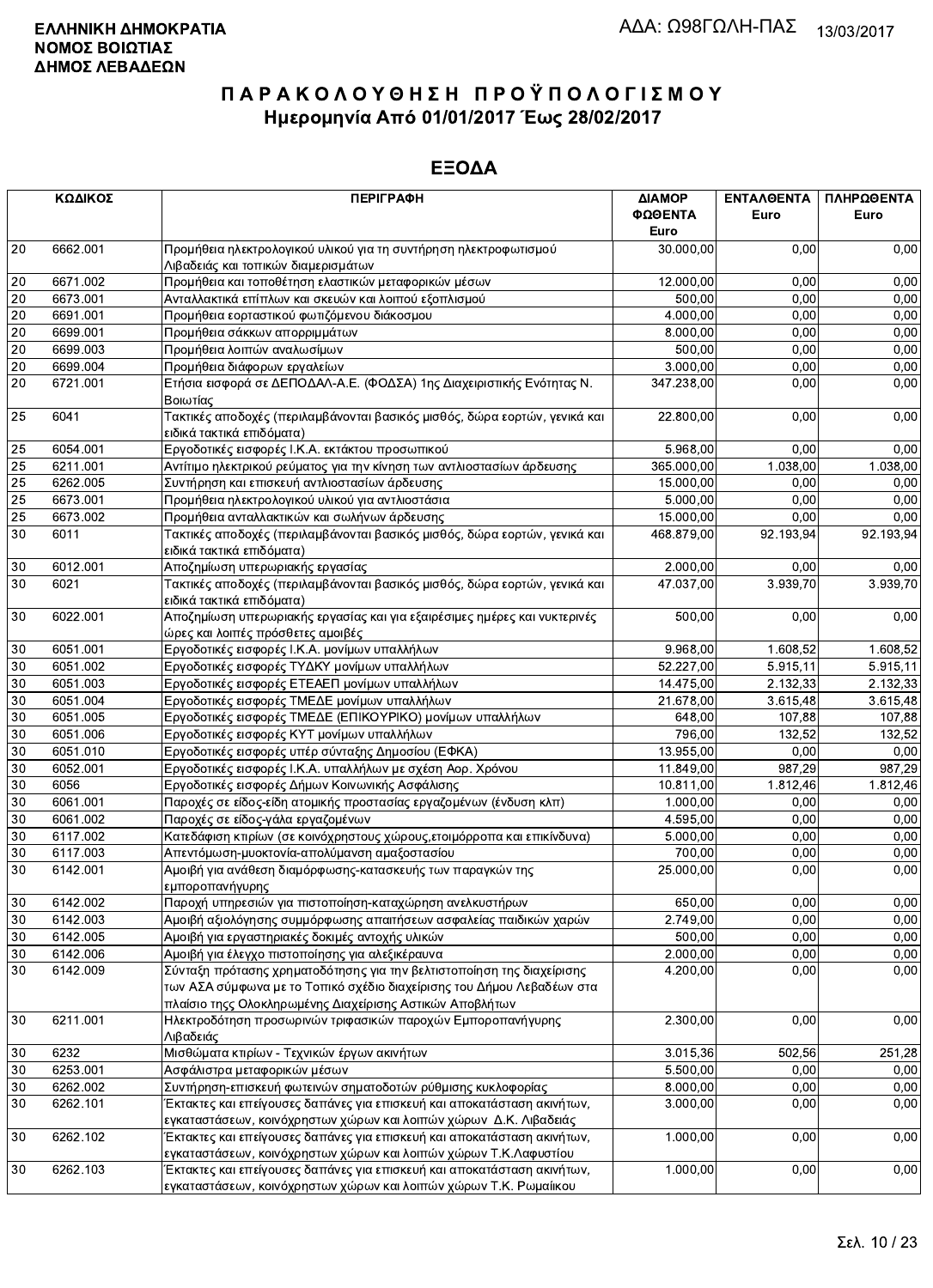|        | ΚΩΔΙΚΟΣ  | <b>ПЕРІГРАФН</b>                                                                                                                                | ΔΙΑΜΟΡ<br>ΦΩΘΕΝΤΑ<br>Euro | <b>ENTAA@ENTA</b><br>Euro | ΠΛΗΡΩΘΕΝΤΑ<br>Euro |
|--------|----------|-------------------------------------------------------------------------------------------------------------------------------------------------|---------------------------|---------------------------|--------------------|
| 30     | 6262.201 | Έκτακτες και επείγουσες δαπάνες για επισκευή και αποκατάσταση ακινήτων,                                                                         | 1.000,00                  | 0,00                      | 0,00               |
|        |          | εγκαταστάσεων, κοινόχρηστων χώρων και λοιπών χώρων Τ.Κ. Χαιρώνειας                                                                              |                           |                           |                    |
| 30     | 6262.202 | Έκτακτες και επείγουσες δαπάνες για επισκευή και αποκατάσταση ακινήτων,                                                                         | 1.000,00                  | 0,00                      | 0,00               |
|        |          | εγκαταστάσεων, κοινόχρηστων χώρων και λοιπών χώρων Τ.Κ. Προφήτη Ηλία                                                                            |                           |                           |                    |
| 30     | 6262.203 | Έκτακτες και επείγουσες δαπάνες για επισκευή και αποκατάσταση ακινήτων,                                                                         | 1.000,00                  | 0,00                      | 0,00               |
|        |          | εγκαταστάσεων, κοινόχρηστων χώρων και λοιπών χώρων Τ.Κ. Προσηλίου                                                                               |                           |                           |                    |
| 30     | 6262.204 | Έκτακτες και επείγουσες δαπάνες για επισκευή και αποκατάσταση ακινήτων,                                                                         | 1.000,00                  | 0,00                      | 0,00               |
|        |          | εγκαταστάσεων, κοινόχρηστων χώρων και λοιπών χώρων Τ.Κ.Θουρίου                                                                                  |                           |                           |                    |
| 30     | 6262.205 | Έκτακτες και επείγουσες δαπάνες για επισκευή και αποκατάσταση ακινήτων,                                                                         | 1.000,00                  | 0,00                      | 0,00               |
|        |          | εγκαταστάσεων, κοινόχρηστων χώρων και λοιπών χώρων Τ.Κ.Βασιλικών                                                                                |                           |                           |                    |
| 30     | 6262.206 | Έκτακτες και επείγουσες δαπάνες για επισκευή και αποκατάσταση ακινήτων,                                                                         | 1.000,00                  | 0,00                      | 0,00               |
|        |          | εγκαταστάσεων, κοινόχρηστων χώρων και λοιπών χώρων Τ.Κ.Ανθοχωρίου                                                                               |                           |                           |                    |
| 30     | 6262.207 | Έκτακτες και επείγουσες δαπάνες για επισκευή και αποκατάσταση ακινήτων,                                                                         | 1.000,00                  | 0,00                      | 0,00               |
|        |          | εγκαταστάσεων, κοινόχρηστων χώρων και λοιπών χώρων Τ.Κ. Ακοντίου                                                                                |                           |                           |                    |
| 30     | 6262.208 | Έκτακτες και επείγουσες δαπάνες για επισκευή και αποκατάσταση ακινήτων,                                                                         | 1.000,00                  | 0,00                      | 0,00               |
|        |          | εγκαταστάσεων, κοινόχρηστων χώρων και λοιπών χώρων Τ.Κ.Αγίου Βλασίου                                                                            |                           |                           |                    |
| 30     | 6262.301 | Επείγουσες εργασίες επισκευής και γενικά εγκαταστάσεων κοινοχρήστων                                                                             | 1.000,00                  | 0,00                      | 0,00               |
|        | 6262.302 | χώρων Τ.Κ.Δαυλείας                                                                                                                              |                           |                           |                    |
| 30     |          | Έκτακτες και επείγουσες δαπάνες για επισκευή και αποκατάσταση ακινήτων,                                                                         | 1.000,00                  | 0,00                      | 0,00               |
|        | 6262.303 | εγκαταστάσεων, κοινόχρηστων χώρων και λοιπών χώρων Τ.Κ.Μαυρονερίου                                                                              | 1.000,00                  | 0,00                      | 0,00               |
| 30     |          | Έκτακτες και επείγουσες δαπάνες για επισκευή και αποκατάσταση ακινήτων,                                                                         |                           |                           |                    |
|        | 6262.401 | εγκαταστάσεων, κοινόχρηστων χώρων και λοιπών χώρων Τ.Κ.Παρορίου                                                                                 | 1.000,00                  |                           | 0,00               |
| 30     |          | Έκτακτες και επείγουσες δαπάνες για επισκευή και αποκατάσταση ακινήτων,                                                                         |                           | 0,00                      |                    |
|        | 6262.402 | εγκαταστάσεων, κοινόχρηστων χώρων και λοιπών χώρων Τ.Κ.Αγίας Αννας                                                                              | 1.000,00                  | 0,00                      | 0,00               |
| 30     |          | Έκτακτες και επείγουσες δαπάνες για επισκευή και αποκατάσταση ακινήτων,                                                                         |                           |                           |                    |
| 30     | 6262.403 | εγκαταστάσεων, κοινόχρηστων χώρων και λοιπών χώρων Τ.Κ Αγίας Τριάδας<br>Έκτακτες και επείγουσες δαπάνες για επισκευή και αποκατάσταση ακινήτων, | 1.000,00                  | 0,00                      | 0,00               |
|        |          | εγκαταστάσεων, κοινόχρηστων χώρων και λοιπών χώρων Τ.Κ.Αγίου Γεωργίου                                                                           |                           |                           |                    |
| 30     | 6262.404 | Έκτακτες και επείγουσες δαπάνες για επισκευή και αποκατάσταση ακινήτων,                                                                         | 1.000,00                  | 0,00                      | 0,00               |
|        |          | εγκαταστάσεων, κοινόχρηστων χώρων και λοιπών χώρων Τ.Κ.Αλαλκομενών                                                                              |                           |                           |                    |
| 30     | 6262.405 | Έκτακτες και επείγουσες δαπάνες για επισκευή και αποκατάσταση ακινήτων,                                                                         | 1.000,00                  | 0,00                      | 0,00               |
|        |          | εγκαταστάσεων, κοινόχρηστων χώρων και λοιπών χώρων Τ.Κ.Κορώνειας                                                                                |                           |                           |                    |
| 30     | 6262.501 | Έκτακτες και επείγουσες δαπάνες για επισκευή και αποκατάσταση ακινήτων,                                                                         | 2.000,00                  | 0,00                      | 0,00               |
|        |          | εγκαταστάσεων, κοινόχρηστων χώρων και λοιπών χώρων Δ.Κ. Κυριακίου                                                                               |                           |                           |                    |
| 30     | 6263.001 | Συντήρηση και επισκευή μεταφορικών μέσων και μηχανημάτων                                                                                        | 58.000,00                 | 0,00                      | 0,00               |
| 30     | 6263.002 | Δαπάνες για τεχνικό έλεγχο οχημάτων (ΚΤΕΟ)                                                                                                      | 600,00                    | 0,00                      | 0,00               |
| 30     | 6266     | Συντήρηση Εφαρμογών λογισμικού                                                                                                                  | 2.000,00                  | 0,00                      | 0,00               |
| 30     | 6322     | Τέλη κυκλοφορίας φορτηγών αυτοκινήτων                                                                                                           | 1.255,00                  | 0,00                      | 0,00               |
| 30     | 6323     | Λοιπά τέλη κυκλοφορίας                                                                                                                          | 2.045,00                  | 0,00                      | 0,00               |
|        |          |                                                                                                                                                 |                           |                           |                    |
| 30     | 6411.001 | Εξοδα κίνησης ιδιόκτητων μεταφορικών μέσων (καύσιμα, λιπαντικά, διόδια<br>кλπ)                                                                  | 1.800,00                  | 0,00                      | 0,00               |
| $30\,$ | 6422     | Οδοιπορικά έξοδα και αποζημίωση μετακινούμενων υπαλλήλων                                                                                        | 1.300,00                  | 0,00                      | 0,00               |
| 30     | 6462     | Δημοσίευση προκηρύξεων                                                                                                                          | 4.200,00                  | 0,00                      | 0,00               |
| 30     | 6611.001 | Προμήθεια βιβλίων, περιοδικών και λοιπών εκδόσεων                                                                                               | 500,00                    | 0,00                      | 0,00               |
| 30     | 6615.001 | Εργασίες εκτύπωσης φωτοτυπιών                                                                                                                   | 3.000,00                  | 0,00                      | 0,00               |
| 30     | 6635     | Προμήθεια λοιπών ειδών υγιεινής και καθαριότητας                                                                                                | 150,00                    | 0,00                      | 0,00               |
|        |          |                                                                                                                                                 |                           |                           |                    |
| 30     | 6641.001 | Προμήθεια καυσίμων και λιπαντικών για κίνηση μεταφορικών μέσων και<br>μηχανημάτων                                                               | 50.000,00                 | 4.275,10                  | 0,00               |
| 30     | 6651     | Προμήθεια υλικού τοπογραφήσεων και σχεδιάσεων                                                                                                   | 1.000,00                  | 0,00                      | 0,00               |
|        |          |                                                                                                                                                 |                           | 0.00                      |                    |
| 30     | 6661.002 | Προμήθεια χρωμάτων για συντήρηση δημοτικών κτιρίων                                                                                              | 30.000,00<br>3.000,00     | 0.00                      | 0,00               |
| 30     | 6661.004 | Προμήθεια υαλοπινάκων-κουφωμάτων                                                                                                                |                           |                           | 0,00               |
| 30     | 6662.001 | Προμήθεια ξυλείας                                                                                                                               | 5.000,00                  | 0,00                      | 0,00               |
| 30     | 6662.002 | Προμήθεια χρωμάτων για κοινόχρηστους χώρους, διαγράμμιση οδών κλπ.                                                                              | 10.000,00                 | 0,00                      | 0,00               |
| 30     | 6662.004 | Προμήθεια ειδών κιγκαλερίας                                                                                                                     | 2.500,00                  | 0,00                      | 0,00               |
| 30     | 6662.007 | Προμήθεια σκυροδέματος                                                                                                                          | 20.000,00                 | 0,00                      | 0,00               |
| 30     | 6662.008 | Προμήθεια ασφαλτομίγματος και ψυχρής ασφάλτου                                                                                                   | 24.800,00                 | 0,00                      | 0,00               |
| 30     | 6662.009 | Προμήθεια υδραυλικών υλικών και εξαρτημάτων                                                                                                     | 20.000,00                 | 0,00                      | 0,00               |
| 30     | 6662.010 | Προμήθεια σιδηρών κιγκλιδωμάτων και φρεατίων                                                                                                    | 8.000,00                  | 0,00                      | 0,00               |
| 30     | 6662.011 | Προμήθεια αδρανών υλικών λατομείου                                                                                                              | 20.000,00                 | 0,00                      | 0,00               |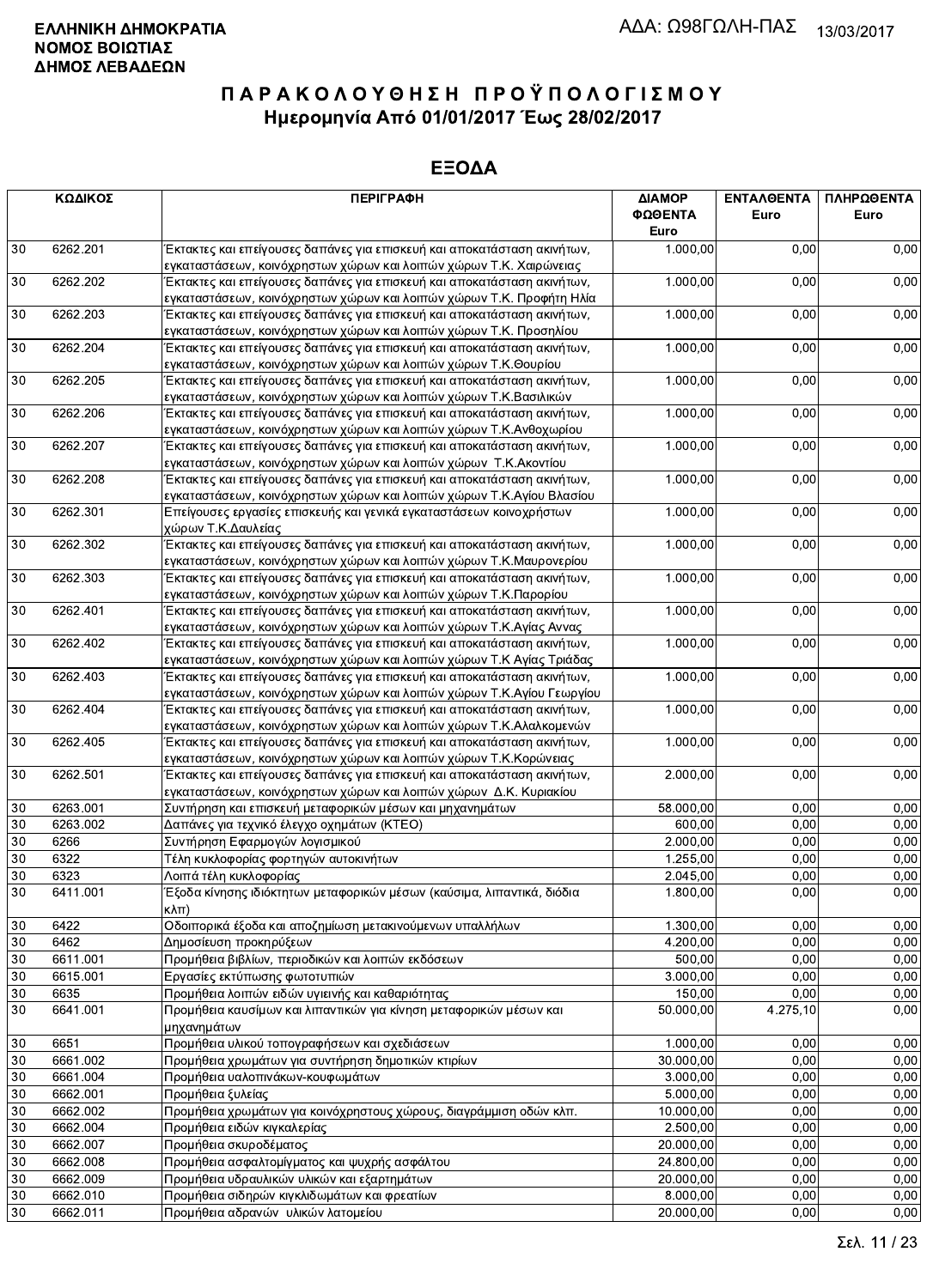|                 | ΚΩΔΙΚΟΣ              | <b>ПЕРІГРАФН</b>                                                                                                              | ΔΙΑΜΟΡ<br>ΦΩΘΕΝΤΑ    | ΕΝΤΑΛΘΕΝΤΑ<br>Euro | ΠΛΗΡΩΘΕΝΤΑ<br>Euro |
|-----------------|----------------------|-------------------------------------------------------------------------------------------------------------------------------|----------------------|--------------------|--------------------|
|                 |                      |                                                                                                                               | Euro                 |                    |                    |
| 30              | 6662.012             | Προμήθεια οικοδομικών υλικών                                                                                                  | 30.000,00            | 0,00<br>0.00       | 0,00               |
| 30<br>30        | 6662.013<br>6662.014 | Προμήθεια μονωτικών-στεγανωτικών υλικών<br>Προμήθεια χυτοσιδηρών οριοδεικτών                                                  | 1.000,00<br>3.000,00 | 0.00               | 0,00<br>0,00       |
| 30              | 6671.002             | Προμήθεια ελαστικών οχημάτων και μηχανημάτων                                                                                  | 15.000,00            | 0,00               | 0,00               |
| 30              | 6673.002             | Ανταλλακτικά φωτεινών σηματοδοτών                                                                                             | 3.000,00             | 0,00               | 0,00               |
| 30              | 6673.003             | Ανταλλακτικά αντικεραυνικής προστασίας                                                                                        | 4.000,00             | 0,00               | 0,00               |
| 30              | 6699.001             | Προμήθεια διάφορων εργαλείων                                                                                                  | 5.000,00             | 0,00               | 0,00               |
| 30              | 6699.007             | Προμήθεια αλατιού για αντιμετώπιση επιπτώσεων από έκτακτα καιρικά                                                             | 22.000,00            | 6.996,65           | 0,00               |
|                 |                      | φαινόμενα (χιονοπτώσεις κ.λ.π.)                                                                                               |                      |                    |                    |
| 35              | 6011                 | Τακτικές αποδοχές (περιλαμβάνονται βασικός μισθός, δώρα εορτών, γενικά και<br>ειδικά τακτικά επιδόματα)                       | 133.125,00           | 25.982,85          | 25.982,85          |
| 35              | 6012.001             | Αποζημίωση υπερωριακής εργασίας μονίμων υπαλλήλων                                                                             | 600,00               | 0,00               | 0,00               |
| 35              | 6021                 | Τακτικές αποδοχές (περιλαμβάνονται βασικός μισθός, δώρα εορτών, γενικά και<br>ειδικά τακτικά επιδόματα)                       | 13.800,00            | 1.099,92           | 1.099,92           |
| 35              | 6022.001             | Αποζημίωση υπερωριακής εργασίας και για εξαιρέσιμες ημέρες και νυκτερινές<br>ώρες                                             | 500,00               | 0,00               | 0,00               |
| 35              | 6041                 | Τακτικές αποδοχές (περιλαμβάνονται βασικός μισθός, δώρα εορτών, γενικά και<br>ειδικά τακτικά επιδόματα)                       | 16.120,00            | 0,00               | 0,00               |
| $35\,$          | 6051.001             | Εργοδοτικές εισφορές Ι.Κ.Α. μονίμων υπαλλήλων(ΕΦΚΑ)                                                                           | 5.333,00             | 867,94             | 867,94             |
| 35              | 6051.002             | Εργοδοτικές εισφορές ΤΥΔΚΥ μονίμων υπαλλήλων                                                                                  | 14.196,00            | 1.613,58           | 1.613,58           |
| 35              | 6051.003             | Εργοδοτικές εισφορές ΕΤΕΑΕΠ μονίμων υπαλλήλων                                                                                 | 3.975,00             | 609,68             | 609.68             |
| 35              | 6051.010             | Εργοδοτικές εισφορές υπέρ σύνταξης Δημοσίου (ΕΦΚΑ)                                                                            | 3.794,00             | 0,00               | 0,00               |
| 35              | 6052.001             | Εργοδοτικες εισφορές Ι.Κ.Α. υπαλλήλων με σχέση Αορ.Χρόνου                                                                     | 3.368,00             | 275,64             | 275,64             |
| 35              | 6054.001             | Εργοδοτικές εισφορές Ι.Κ.Α. εκτάκτου προσωπικού                                                                               | 4.040,00             | 0,00               | 0,00               |
| 35              | 6056                 | Εργοδοτικές εισφορές Δήμων Κοινωνικής Ασφάλισης                                                                               | 3.460,00             | 580,06             | 580,06             |
| $\overline{35}$ | 6061.001             | Παροχές σε είδος-είδη ατομικής προστασίας εργαζομένων (ένδυση κλπ)                                                            | 2.000,00             | 0,00               | 0,00               |
| 35              | 6061.002             | Παροχές σε είδος- γάλα εργαζομένων                                                                                            | 1.645,00             | 0,00               | 0,00               |
| 35              | 6117.002             | Κλάδεμα ψηλών και επικίνδυνων δένδρων                                                                                         | 20.000,00            | 0,00               | 0,00               |
| 35              | 6233.001             | Μίσθωση μηχανημάτων για αντιμετώπιση εκτάκτων αναγκών για δράσεις<br>πυροπροστασίας                                           | 15.000,00            | 0,00               | 0,00               |
| 35              | 6233.002             | Μίσθωση μηχανημάτων για Αποχιονισμό, αντιπλημμυρική προστασία και<br>λοιπές δράσεις πολιτικής προστασίας                      | 20.000,00            | 4.372,24           | 0,00               |
| 35              | 6233.003             | Μίσθωση γερανοφόρου οχήματος για την κοπή επικίνδυνων και ψηλών<br>δένδρων                                                    | 4.000,00             | 0,00               | 0,00               |
| 35              | 6233.010             | Μίσθωση μηχανημάτων για την αντιμετώπιση εκτάκτων αναγκών για δράσεις                                                         | 15.040,00            | 0,00               | 0,00               |
| 35              | 6233.201             | πολιτικής προστασίας στην Δημοτική Ενότητα Λιβαδειάς<br>Μίσθωση μηχανημάτων για την αντιμετώπιση εκτάκτων αναγκών για δράσεις | 8.000,00             | 0,00               | 0,00               |
| 35              | 6233.302             | πολιτικής προστασίας στην Δημοτική Ενότητα Χαιρώνειας<br>Μίσθωση μηχανημάτων για αντιμετώπιση εκτάκτων αναγκών για δράσεις    | 8.000,00             | 0,00               | 0,00               |
| 35              | 6233.402             | πολιτιικής προστασίας στην Δημοτική Ενότητα Δαύλειας<br>Μίσθωση μηχανημάτων για αντιμετώπιση εκτάκτων αναγκών για δράσεις     | 8.000,00             | 0,00               | 0,00               |
| 35              | 6233.503             | πολιτικής προστασίας στην Δημοτική Ενότητας Κορωνείας<br>Μίσθωση μηχανημάτων για αντιμετώπιση εκτάκτων αναγκών για δράσεις    | 8.000,00             | 0,00               | 0,00               |
|                 |                      | πολιτικής προστασίας στην Δημοτική Ενότητα Κυριακίου                                                                          |                      |                    |                    |
| 35              | 6262.002             | Συντήρηση και επισκευή συντριβανιών                                                                                           | 1.000,00             | 0,00               | 0,00               |
| 35              | 6263.001             | Συντήρηση και επισκευή οχημάτων και μηχανημάτων                                                                               | 10.000,00            | 0,00               | 0,00               |
| 35              | 6264.001             | Συντήρηση και επισκευή λοιπών μηχανημάτων                                                                                     | 1.000,00             | 0,00               | 0,00               |
| 35              | 6265                 | Συντήρηση και επισκευή επίπλων και λοιπού εξοπλισμού σκευών και λοιπού<br>εξοπλισμού                                          | 300,00               | 0,00               | 0,00               |
| 35              | 6411.001             | Έξοδα κίνησης ιδιόκτητων μεταφορικών μέσων (καύσιμα, λιπαντικά, διόδια                                                        | 1.800,00             | 0,00               | 0,00               |
|                 |                      | κλπ)                                                                                                                          |                      |                    |                    |
| 35              | 6635                 | Προμήθεια λοιπών ειδών υγιεινής και καθαριότητας                                                                              | 200,00               | 0,00               | 0,00               |
| 35              | 6641.001             | Προμήθεια καυσίμων και λιπαντικών για την κίνηση μεταφορικών μέσων και<br>μηχανημάτων                                         | 8.000,00             | 383,62             | 0,00               |
| 35              | 6641.002             | Προμήθεια καυσίμων και λιπαντικών για την κίνηση μεταφορικών μέσων και<br>μηχανημάτων για τις ανάγκες της πυροπροστασίας      | 9.000,00             | 0,00               | 0,00               |
| 35              | 6644                 | Προμήθεια καυσίμων και λιπαντικών για λοιπές ανάγκες                                                                          | 3.000,00             | 143,62             | 0,00               |
| 35              | 6673.001             | Προμήθεια ανταλλακτικών για αυτόματα συστήματα ποτίσματος                                                                     | 3.500,00             | 0,00               | 0,00               |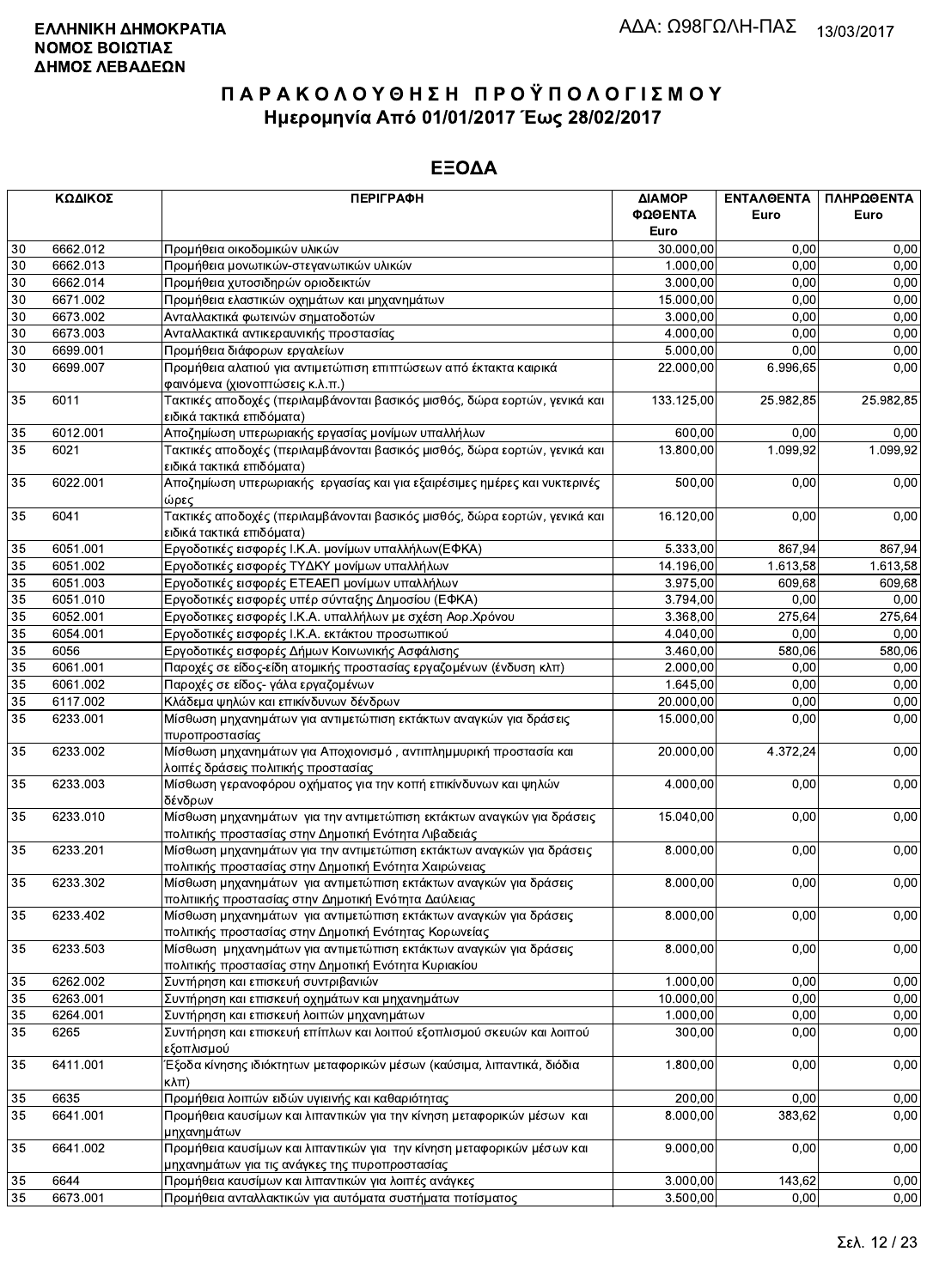|    | ΚΩΔΙΚΟΣ  | <b>ПЕРІГРАФН</b>                                                                                               | ΔΙΑΜΟΡ<br>ΦΩΘΕΝΤΑ<br>Euro | ΕΝΤΑΛΘΕΝΤΑ<br>Euro | ΠΛΗΡΩΘΕΝΤΑ<br>Euro |
|----|----------|----------------------------------------------------------------------------------------------------------------|---------------------------|--------------------|--------------------|
| 35 | 6673.002 | Προμήθεια ανταλλακτικών λοιπού εξοπλισμού                                                                      | 4.000,00                  | 0,00               | 0,00               |
| 35 | 6673.003 | Προμήθεια ανταλλακτικών για εγκαταστάσεις Η/Μ συντριβανιών                                                     | 1.000,00                  | 0,00               | 0,00               |
| 35 | 6692.001 | Προμήθεια σπόρων, φυτών, δενδρυλλίων                                                                           | 250,00                    | 0,00               | 0,00               |
| 35 | 6692.002 | Προμήθεια καλλωπιστικών φυτών                                                                                  | 6.000,00                  | 0,00               | 0,00               |
| 35 | 6692.003 | Προμήθεια δένδρων                                                                                              | 4.500,00                  | 0,00               | 0,00               |
| 35 | 6693.001 | Προμήθεια λιπασμάτων, φαρμάκων, ζιζανιοκτόνων κλπ                                                              | 2.000,00                  | 0,00               | 0,00               |
| 35 | 6699.001 | Προμήθεια διάφορων εργαλείων                                                                                   | 3.000,00                  | 0,00               | 0,00               |
| 40 | 6011     | Τακτικές αποδοχές (περιλαμβάνονται βασικός μισθός, δώρα εορτών, γενικά και<br>ειδικά τακτικά επιδόματα)        | 212.937,00                | 41.860,26          | 41.860,26          |
| 40 | 6012     | Αποζημίωση υπερωριακής εργασίας και για εξαιρέσιμες ημέρες και νυκτερινές<br>ώρες και λοιπές πρόσθετες αμοιβές | 600,00                    | 0,00               | 0,00               |
| 40 | 6051.001 | Εργοδοτικές εισφορές Ι.Κ.Α. μονίμων υπαλλήλων (ΕΦΚΑ)                                                           | 5.010,00                  | 938,08             | 938,08             |
| 40 | 6051.002 | Εργοδοτικές εισφορές ΤΥΔΚΥ μονίμων υπαλλήλων                                                                   | 3.535,00                  | 266,62             | 266,62             |
| 40 | 6051.003 | Εργοδοτικές εισφορές ΕΤΕΑΕΠ μονίμων υπαλλήλων                                                                  | 3.918,00                  | 520,40             | 520,40             |
| 40 | 6051.004 | Εργοδοτικές εισφορές ΤΜΕΔΕ μονίμων υπαλλήλων                                                                   | 15.834,00                 | 2.657,60           | 2.657,60           |
| 40 | 6051.005 | Εργοδοτικές εισφορές ΤΜΕΔΕ (ΕΠΙΚΟΥΡΙΚΟ) μονίμων υπαλλήλων                                                      | 3.168,00                  | 529,38             | 529.38             |
| 40 | 6051.006 | Εργοδοτικές εισφορές ΚΥΤ μονίμων υπαλλήλων                                                                     | 3.892,00                  | 650.38             | 650,38             |
| 40 | 6051.007 | Εργοδοτικές εισφορες τακτικών υπαλλήλων υπέρ ΟΠΑΔ                                                              | 4.415,00                  | 740,88             | 740,88             |
| 40 | 6051.010 | Εργοδοτικές εισφορές υπέρ σύνταξης (ΕΦΚΑ)                                                                      | 3.518,00                  | 0,00               | 0,00               |
| 40 | 6056     | Εργοδοτικές εισφορές Δήμων Κοινωνικής Ασφάλισης                                                                | 4.324,00                  | 724,90             | 724,90             |
| 40 | 6331.001 | Παράβολα για την νομιμοποίηση αυθαιρέτων                                                                       | 3.000,00                  | 0,00               | 0,00               |
| 40 | 6422     | Οδοιπορικά έξοδα και αποζημίωση μετακινούμενων υπαλλήλων                                                       | 4.013,40                  | 0,00               | 0,00               |
| 40 | 6462     | Δημοσίευση προκηρύξεων                                                                                         | 650,00                    | 0,00               | 0,00               |
| 40 | 6612     | Προμήθεια γραφικής ύλης και λοιπά υλικά γραφείων                                                               | 1.000,00                  | 0,00               | 0,00               |
| 40 | 6613.001 | Προμήθεια εντύπων υπηρεσιών                                                                                    | 500,00                    | 0,00               | 0,00               |
| 40 | 6615.002 | Εργασίες εκτύπωσης φωτοτυπιών                                                                                  | 1.200,00                  | 0.00               | 0.00               |
| 40 | 6634     | Προμήθεια ειδών καθαριότητας και ευπρεπισμού                                                                   | 200,00                    | 0,00               | 0,00               |
| 45 | 6011     | Τακτικές αποδοχές (περιλαμβάνονται βασικός μισθός, δώρα εορτών, γενικά και<br>ειδικά τακτικά επιδόματα)        | 44.442,00                 | 8.004,96           | 8.004,96           |
| 45 | 6051.002 | Εργοδοτικές εισφορές ΤΥΔΚΥ μονίμων υπαλλήλων                                                                   | 5.556,00                  | 607,57             | 607,57             |
| 45 | 6051.003 | Εργοδοτικές εισφορές ΕΤΕΑΕΠ μονίμων υπαλλήλων                                                                  | 1.786,00                  | 291,30             | 291,30             |
| 45 | 6051.010 | Εργοδοτικές εισφορές υπέρ σύνταξης Δημοσίου (ΕΦΚΑ)                                                             | 1.485,00                  | 0,00               | 0,00               |
| 45 | 6056     | Εργοδοτικές εισφορές Δήμων Κοινωνικής Ασφάλισης                                                                | 1.297,00                  | 217,44             | 217,44             |
| 45 | 6061.001 | Παροχές σε είδος-είδη ατομικής προστασίας εργαζομένων (ένδυση κλπ)                                             | 600,00                    | 0,00               | 0,00               |
| 45 | 6061.002 | Παροχές σε είδος-γάλα εργαζομένων                                                                              | 660,00                    | 0,00               | 0,00               |
| 45 | 6279     | Λοιπές δαπάνες για ύδρευση, άρδευση, φωτισμό, καθαριότητα                                                      | 2.500,00                  | 25,00              | 25,00              |
| 45 | 6635     | Προμήθεια λοιπών ειδών υγιεινής και καθαριότητας                                                               | 150,00                    | 0,00               | 0,00               |
| 45 | 6693.001 | Προμήθεια φαρμάκων, ζιζανιοκτόνων κλπ                                                                          | 300,00                    | 0,00               | 0,00               |
| 45 | 6699.001 | Προμήθεια λαδιού για τις ανάγκες του Νεκροταφείου                                                              | 6.000,00                  | 0,00               | 0,00               |
| 45 | 6699.002 | Προμήθεια κεριών για τις ανάγκες του Νεκροταφείου                                                              | 1.500,00                  | 0,00               | 0.00               |
| 45 | 6699.003 | Προμήθεια διάφορων εργαλείων                                                                                   | 1.000,00                  | 0,00               | 0,00               |
| 60 | 6021     | Τακτικές αποδοχές (περιλαμβάνονται βασικός μισθός, δώρα εορτών, γενικά και<br>ειδικά τακτικά επιδόματα)        | 51.078,00                 | 4.256,45           | 4.256,45           |
| 60 | 6041.000 | Τακτικές αποδοχές εκτάκτων υπαλλήλων Παιδικών Σταθμών                                                          | 143.568,00                | 11.589,53          | 11.589,53          |
| 60 | 6041.001 | Τακτικές αποδοχές εκτάκτων υπαλλήλων του υποέργου ΄΄Κοινωνικό<br>Παντοπωλείο΄                                  | 16.720,00                 | 0,00               | 0,00               |
| 60 | 6041.002 | Τακτικές αποδοχές εκτάκτων υπαλλήλων του υποέργου ΄΄Παροχή συσσιτίου΄΄                                         | 38.992,00                 | 0,00               | 0,00               |
| 60 | 6041.003 | Τακτικές αποδοχές εκτάκτων υπαλλήλων του υποέργου ΄΄ Κοινωνικό<br>Φαρμακείο΄                                   | 16.720.00                 | 0,00               | 0,00               |
| 60 | 6041.004 | Τακτικές αποδοχές εκτάκτων υπαλλήλων της πράξης "Κέντρο Κοινότητας"                                            | 18.592,00                 | 0,00               | 0,00               |
| 60 | 6052.001 | Εργοδοτικές εισφορές Ι.Κ.Α.υπαλλήλων με σχέση Αορ.Χρόνου                                                       | 12.860,00                 | 1.066,66           | 1.066,66           |
| 60 | 6054.001 | Εργοδοτικές εισφορές ΙΚΑ εκτάκτων υπαλλήλων Παιδικών Σταθμών                                                   | 35.979,00                 | 2.980,82           | 2.980,82           |
| 60 | 6054.002 | Εργοδοτικές εισφορές εκτάκτων υπαλλήλων του υποέργου "Κοινωνικό<br>Παντοπωλείο"                                | 3.280,00                  | 0,00               | 0,00               |
| 60 | 6054.003 | Εργοδοτικές εισφορές εκτάκτων υπαλλήλων του υποέργου ΄΄Παροχή<br>συσσιτίου'                                    | 10.608,00                 | 0,00               | 0,00               |
| 60 | 6054.004 | Εργοδοτικές εισφορές εκτάκτων υπαλλήλων του υποέργου "Κοινωνικό<br>Φαρμακείο΄΄                                 | 4.880,00                  | 0,00               | 0,00               |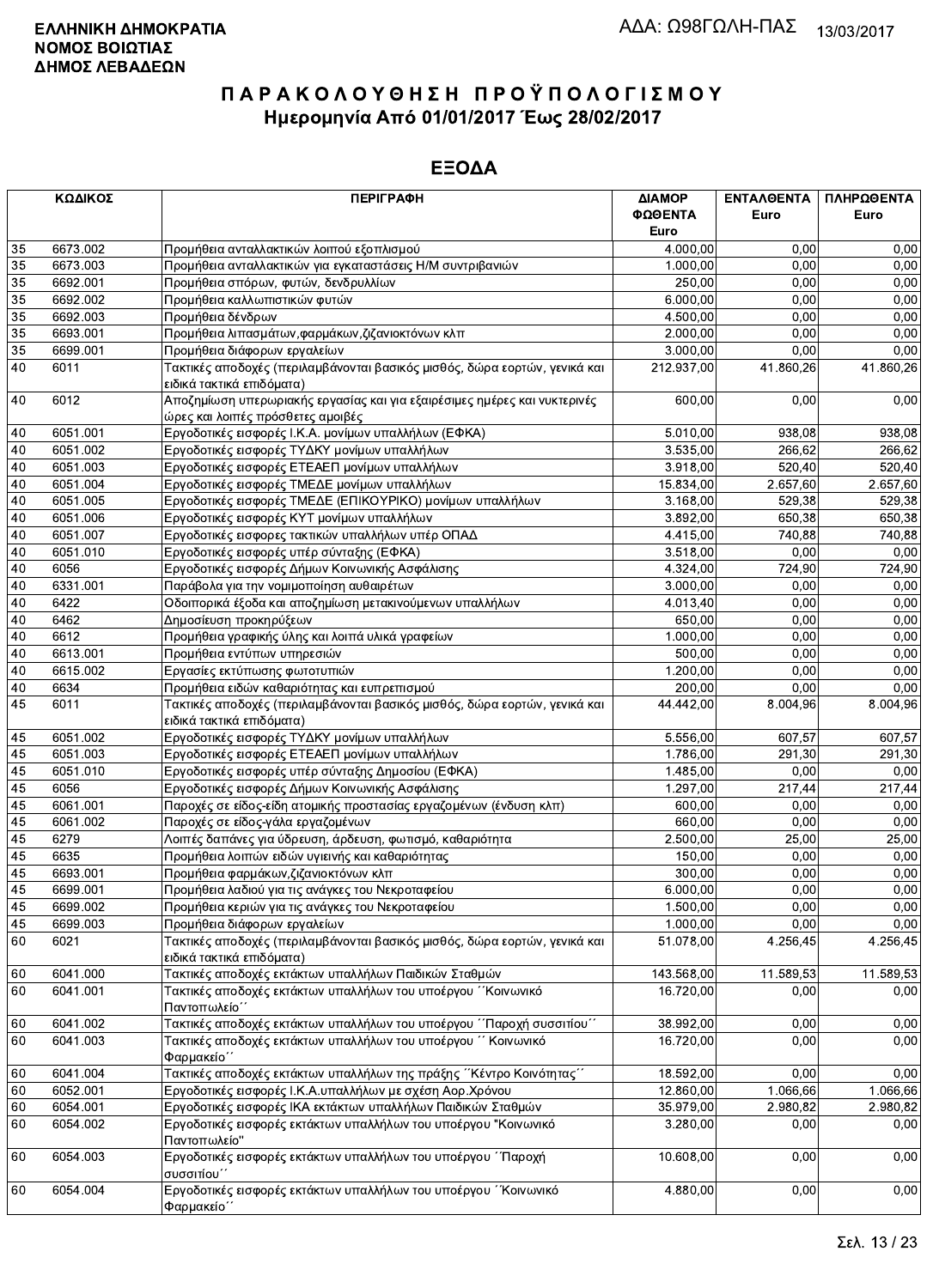|                 | ΚΩΔΙΚΟΣ<br><b>ПЕРІГРАФН</b> |                                                                                                                   | ΔΙΑΜΟΡ<br>ΦΩΘΕΝΤΑ<br>Euro | ΕΝΤΑΛΘΕΝΤΑ<br>Euro | ΠΛΗΡΩΘΕΝΤΑ<br>Euro |
|-----------------|-----------------------------|-------------------------------------------------------------------------------------------------------------------|---------------------------|--------------------|--------------------|
| 60              | 6054.005                    | Εργοδοτικές εισφορές εκτάκτων υπαλλήλων της πράξης "Κέντρο Κοινότητας"                                            | 4.808,00                  | 0,00               | 0,00               |
| 60              | 6481.001                    | Προμήθεια ειδών παντοπωλείου για Παιδικούς Σταθμούς                                                               | 13.000,00                 | 1.380.57           | 0,00               |
| 60              | 6481.002                    | Προμήθεια φρούτων και λαχανικών για Παιδικούς Σταθμούς                                                            | 10.200,00                 | 610.70             | 0,00               |
| 60              | 6481.003                    | Προμήθεια ειδών κρεοπωλείου για Παιδικούς Σταθμούς                                                                | 13.000,00                 | 815,49             | 815,49             |
| 60              | 6481.004                    | Προμήθεια γαλακτομικών ειδών για Παιδικούς Σταθμούς                                                               | 7.500,00                  | 385,79             | 0,00               |
| 60              | 6481.005                    | Προμήθεια κατεψυγμένων ειδών για Παιδικούς Σταθμούς                                                               | 3.000,00                  | 216,95             | 0,00               |
| 60              | 6481.006                    | Προμήθεια ειδών αρτοποιείου για Παιδικούς Σταθμούς                                                                | 8.000,00                  | 434,64             | 434,64             |
| 60              | 6495.001                    | Λοιπές δαπάνες γενικής φύσεως του υποέργου " Κοινωνικό Παντοπωλείο"                                               | 6.000,00                  | 0,00               | 0,00               |
| 60              | 6495.002                    | Λοιπές δαπάνες γενικής φύσεως του υποέργου "Παροχή συσσιτίου"                                                     | 14.880,00                 | 0,00               | 0,00               |
| 60              | 6495.003                    | Λοιπές δαπάνες γενικής φύσεως του υποέργου "Κοινωνικό Φαρμακείο"                                                  | 6.480,00                  | 0,00               | 0,00               |
| 60              | 6495.004                    | Λοιπές δαπάνες γενικής φύσεως της πράξης "Κέντρο Κοινότητας"                                                      | 4.680,00                  | 0,00               | 0,00               |
| 60              | 6613.001                    | Προμήθεια εντύπων και υλικών μηχανογράφησης και πολλαπλών                                                         | 750,00                    | 0,00               | 0,00               |
|                 |                             | εκτυπώσεων                                                                                                        |                           |                    |                    |
| 60              | 6622.001                    | Προμήθεια ειδών ψυχαγωγίας για Παιδικούς Σταθμούς                                                                 | 2.000,00                  | 0,00               | 0,00               |
| 60              | 6622.002                    | Προμήθεια ειδών δημιουργικής απασχόλησης για τους παιδικούς σταθμούς                                              | 2.000,00                  | 0,00               | 0,00               |
|                 |                             | (χαρτικά, μπογιές, εκπαιδευτικό υλικό, κλπ.)                                                                      |                           |                    |                    |
| 60              | 6726.001                    | Εισφορές(ωφελούμενων και εργοδότη) μέσω Προγραμμάτων Κοινωφελούς<br>Χαρακτήρα (παρ. Δ Ν.4152/2013)                | 195.000,00                | 0,00               | 0,00               |
| 64              | 6661.001                    | Προμήθεια υλικών για την συντήρηση κτιριακών υποδομών του Δήμου                                                   | 29.900,00                 | 0,00               | 0,00               |
|                 |                             | Λεβαδέων για την υλοποίηση του προγράμματος κοινωφελούς χαρακτήρα                                                 |                           |                    |                    |
|                 |                             | (Θύλακες ανεργίας)                                                                                                |                           |                    |                    |
| 64              | 6662.001                    | Προμήθεια υλικών για την συντήρηση κοινόχρηστων χώρων του Δήμου                                                   | 5.500,00                  | 0,00               | 0,00               |
|                 |                             | Λεβαδέων για την υλοποίηση του προγράμματος κοινωφελούς χαρακτήρα                                                 |                           |                    |                    |
|                 |                             | (Θύλακες ανεργίας)                                                                                                |                           |                    |                    |
| 64              | 6662.002                    | Προμήθεια υλικών για την συντήρηση οδοποιίας του Δήμου Λεβαδέων για την                                           | 19.436,60                 | 0,00               | 0,00               |
|                 |                             | υλοποίηση του προγράμματος κοινωφελούς χαρακτήρα (Θύλακες ανεργίας)                                               |                           |                    |                    |
| 70              | 6011                        | Τακτικές αποδοχές (περιλαμβάνονται βασικός μισθός, δώρα εορτών, γενικά και<br>ειδικά τακτικά επιδόματα)           | 34.587,00                 | 6.758,61           | 6.758,61           |
| 70              | 6021                        | Τακτικές αποδοχές υπαλλήλων (περιλαμβάνονται βασικός μισθός, δώρα<br>εορτών, γενικά και ειδικά τακτικά επιδόματα) | 33.269,00                 | 2.732,17           | 2.732,17           |
| 70              | 6051.002                    | Εργοδοτικές εισφορές ΤΥΔΚΥ μονίμων υπαλλήλων                                                                      | 4.324,00                  | 491,42             | 491,42             |
| 70              | 6051.003                    | Εργοδοτικές εισφορές ΕΤΕΑΕΠ μονίμων υπαλλήλων                                                                     | 1.211,00                  | 183,96             | 183,96             |
| 70              | 6051.010                    | Εργοδοτικές εισφορές υπέρ σύνταξης Δημοσίου (ΕΦΚΑ)                                                                | 1.156,00                  | 0,00               | 0,00               |
| 70              | 6052.001                    | Εργοδοτικές εισφορές Ι.Κ.Α. εργαζομένων με σχέση Αορ. Χρόνου (υπαλλήλων                                           | 8.377,00                  | 684,68             | 684,68             |
|                 |                             | τοπ. οικονομ. ανάπτυξης)                                                                                          |                           |                    |                    |
| 70              | 6056                        | Εργοδοτικές εισφορές Δήμων Κοινωνικής Ασφάλισης                                                                   | 865,00                    | 145.04             | 145,04             |
| 70              | 6117.001                    | Δαπάνη για στείρωση σκύλων                                                                                        | 12.000,00                 | 2.852,00           | 0,00               |
| 70              | 6236.001                    | Μίσθωση χημικών τουαλετών για την Εμποροπανήγυρη                                                                  | 5.000,00                  | 0,00               | 0,00               |
| 70              | 6262.002                    | Συντήρηση Ρολογιών Δήμου Λεβαδέων                                                                                 | 5.000,00                  | 0,00               | 0,00               |
| 70              | 6263                        | Συντήρηση και επισκευή μεταφορικών μέσων                                                                          | 6.000,00                  | 0,00               | 0,00               |
| $\overline{70}$ | 6279.001                    | Λοιπές δαπάνες για ύδρευση, άρδευση, φωτισμό, καθαριότητα                                                         | 120.000,00                | 19.788,00          | 19.788,00          |
| $70\,$          | 6321                        | Τέλη κυκλοφορίας επιβατηγών αυτοκινήτων                                                                           | 1.350,00                  | 0,00               | 0,00               |
| 70              | 6613                        | Προμήθεια εντύπων και υλικών μηχανογράφησης και πολλαπλών                                                         | 500,00                    | 0,00               | 0,00               |
|                 | 6615.001                    | εκτυπώσεων<br>Εκτύπωση ενημερωτικών εντύπων για την ευαισθητοποίηση πολιτών στο                                   | 500,00                    | 0,00               | 0,00               |
| 70              |                             | θέμα των αδέσποτων ζώων του Δήμου                                                                                 |                           |                    |                    |
| 70              | 6641                        | Προμήθεια καυσίμων και λιπαντικών για κίνηση μεταφορικών μέσων                                                    | 7.000,00                  | 278,16             | 0,00               |
| 70              | 6671.002                    | Προμήθεια ελαστικών μεταφορικών μέσων                                                                             | 1.500,00                  | 0,00               | 0,00               |
| 70              | 6699.001                    | Προμήθεια ζωοτροφών σκύλων                                                                                        | 1.700,00                  | 0,00               | 0,00               |
| 10              | 7133                        | Έπιπλα σκεύη                                                                                                      | 6.000,00                  | 0.00               | 0,00               |
| 10              | 7134.001                    | Μηχανογραφικός εξοπλισμός                                                                                         | 10.000,00                 | 0,00               | 0,00               |
| 10              | 7134.002                    | Προμήθεια λογισμικού ηλεκτρονικών υπολογιστών                                                                     | 7.000,00                  | 0,00               | 0,00               |
| 10              | 7135.003                    | Προμήθεια συστήματος τηλεματικής διαχείρισης στόλου αυτοκινήτων                                                   | 500,00                    | 0,00               | 0,00               |
| 15              | 7131.002                    | Προμήθεια ηλεκτρικής κουζίνας για παιδικούς σταθμούς                                                              | 4.000,00                  | 0,00               | 0,00               |
| 15              | 7131.009                    | Προμήθεια ηλεκτρικών σκουπών για τους Παιδικούς Σταθμούς                                                          | 800,00                    | 0,00               | 0,00               |
| 15              | 7131.011                    | Προμήθεια ρομποτικής σκούπας καθαρισμού κολυμβητικών δεξαμενών του                                                | 10.000,00                 | 0,00               | 0,00               |
|                 |                             | Δημοτικού Κολυμβητηρίου                                                                                           |                           |                    |                    |
| 15              | 7131.012                    | Σύστημα ασφαλείας Μουσείου Αγροτικής Κληρονομιάς στον οικισμό Ελικώνα                                             | 3.296,66                  | 0,00               | 0.00               |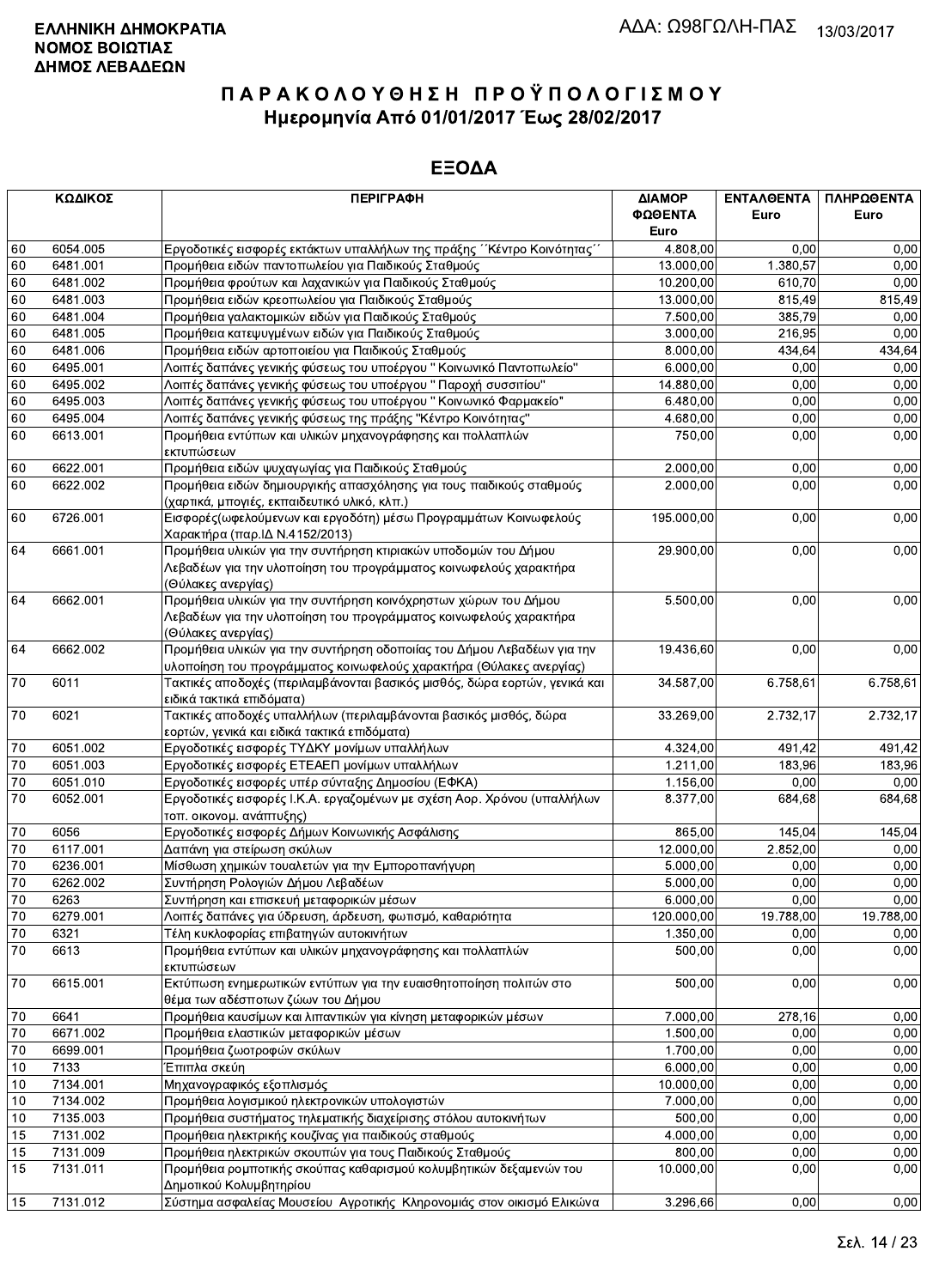|          | ΚΩΔΙΚΟΣ  | <b>ПЕРІГРАФН</b>                                                                                                                          | ΔΙΑΜΟΡ          | ΕΝΤΑΛΘΕΝΤΑ | ΠΛΗΡΩΘΕΝΤΑ |
|----------|----------|-------------------------------------------------------------------------------------------------------------------------------------------|-----------------|------------|------------|
|          |          |                                                                                                                                           | ΦΩΘΕΝΤΑ<br>Euro | Euro       | Euro       |
| 15       | 7131.013 | Προμήθεια επαγγελματικού ψυγείου για τις ανάγκες συντήρησης                                                                               | 4.000,00        | 0,00       | 0,00       |
|          |          | προιόντων "Κοινωνικού Παντοπωλείου"                                                                                                       |                 |            |            |
| 15       | 7131.015 | Προμήθεια ηχητικού συστήματος για Κατασκήνωση                                                                                             | 1.500,00        | 0,00       | 0,00       |
| 15       | 7132.001 | Προμήθεια αυτοκινήτου μεταφοράς παρασκευασμένου φαγητού για κοινωνικές<br>δομές του Δήμου                                                 | 28.000,00       | 0.00       | 0,00       |
| 15       | 7133.002 | Προμήθεια επίπλων και σκευών για Παιδικούς Σταθμούς και ΚΑΠΗ                                                                              | 2.000,00        | 0.00       | 0,00       |
| 15       | 7135.002 | Προμήθεια σκευών μαγειρικής                                                                                                               | 600.00          | 0.00       | 0,00       |
| 15       | 7135.010 | Προμήθεια μηχανημάτων μέτρησης χοληστερίνης και σακχάρου                                                                                  | 200,00          | 0,00       | 0,00       |
| 15       | 7135.012 | Προμήθεια μουσικών οργάνων Φιλαρμονικής                                                                                                   | 2.000,00        | 0,00       | 0,00       |
| 15       | 7135.013 | Προμήθεια μουσικών οργάνων Δημοτικού Ωδείου                                                                                               | 2.500,00        | 0,00       | 0,00       |
| 15       | 7311.101 | Παρεμβάσεις εκσυγχρονισμού κτιριακού αποθέματος αρχιτεκτονικής αξίας και<br>περιβάλλοντος χώρου για την χρήση πολιτιστικών δραστηριοτήτων | 297.614,00      | 0,00       | 0,00       |
| 15       | 7311.102 | Δημιουργία Μουσικού Σχολείου                                                                                                              | 30.000,00       | 0,00       | 0,00       |
| 15       | 7311.105 | Επισκευή στεγών-στεγάστρων σχολικών συγκροτημάτων                                                                                         | 36.171,85       | 0,00       | 0,00       |
| 15       | 7326.001 | Αναβάθμιση αθλητικών εγκαταστάσεων                                                                                                        | 436.208,31      | 0,00       | 0,00       |
| 15       | 7331.001 | Επισκευή Σχολικών Συγκροτημάτων                                                                                                           | 19.000,00       | 0,00       | 0,00       |
| 15       | 7413.001 | Μελέτη αποκατάστασης ρηγματώσεων πέτρινου θεάτρου Λιβαδειάς                                                                               | 5.500,00        | 0,00       | 0,00       |
| 15       | 7413.003 | Μελέτη συντήρησης και στερέωσης τοξωτού γεφυριού στην θέση Πηγές Κρύας                                                                    | 10.000,00       | 0,00       | 0,00       |
| 15       | 7413.004 | Μελέτη ανάδειξης και αποκατάστασης του μνημείου "Τζαμί Γαζί Ομέρ"                                                                         | 20.000,00       | 0,00       | 0,00       |
| 20       | 7135.002 | Προμήθεια κάδων απορριμμάτων διαφόρων τύπων                                                                                               | 20.000,00       | 0,00       | 0,00       |
| 20       | 7135.006 | Σύστημα αντιεμπλοκής ABS στα οχήματα                                                                                                      | 8.100,00        | 0,00       | 0,00       |
| 20       | 7135.007 | Προμήθεια συστήματος τηλεματικής διαχείρησης στόλου οχημάτων                                                                              | 3.500,00        | 0.00       | 0,00       |
| 20       | 7325.001 | Επεκτάσεις Ηλεκτροφωτισμού                                                                                                                | 15.000,00       | 0,00       | 0,00       |
| 20       | 7326.001 | Κατασκευή προστατευτικών κιγκλιδωμάτων κάδων                                                                                              | 2.000,00        | 0,00       | 0,00       |
| 30       | 7131.001 | Ανακαίνιση Παιδικών Χαρών                                                                                                                 | 191.239,00      | 0,00       | 0,00       |
| 30       | 7134.001 | Προμήθεια λογισμικού ηλεκτρονικών υπολογιστών                                                                                             | 2.500,00        | 0,00       | 0,00       |
| 30       | 7135.001 | Σύστημα αντιεμπλοκής ABS σε οχήματα                                                                                                       | 5.400,00        | 0,00       | 0,00       |
| 30       | 7135.003 | Προμήθεια διαφόρων εργαλείων                                                                                                              | 1.500,00        | 0,00       | 0,00       |
| 30       | 7135.004 | Προμήθεια συστήματος τηλεματικής διαχείρισης στόλου αυτοκινήτων                                                                           | 2.000,00        | 0,00       | 0,00       |
| 30       | 7135.007 | Προμήθεια πληροφοριακών πινακίδων και κυκλοφοριακών ρυθμίσεων και<br>ιστών                                                                | 6.000,00        | 0,00       | 0,00       |
| 30       | 7135.008 | Προμήθεια κατόπτρων ρύθμισης κυκλοφορίας                                                                                                  | 4.000,00        | 0,00       | 0,00       |
| 30       | 7135.009 | Προμήθεια πληροφοριακών πινακίδων σήμανσης, ονοματοθεσίας και                                                                             | 2.000,00        | 0,00       | 0,00       |
|          |          | ∣αρίθμησης                                                                                                                                |                 |            |            |
| 30       | 7135.010 | Προμήθεια υδροφρακτών, ρουλεμάν και λοιπά εξαρτήματα ρύθμισης νερού<br>καναλιών στην περιοχή Κρύας                                        | 6.000,00        | 0,00       | 0,00       |
| 30       | 7311.001 | Ανακαίνιση κτιρίων και διαμόρφωση περιβάλλοντος χώρου αμαξοστασίου                                                                        | 285.553,43      | 0,00       | 0,00       |
| 30       | 7311.002 | Ανακατασκευή κτιρίου του Πνευματικού Κέντρου σε Νέο Δημαρχείο                                                                             | 146.735,14      | 0,00       | 0,00       |
| $30\,$   | 7322.003 | Βελτίωση παιδικών χαρών (Δημ. Κοιν. Λιβαδειάς)                                                                                            | 30.000,00       | 0,00       | 0,00       |
| 30       | 7323.001 | Κατασκευή κόμβου επί της συμβολής των οδών Χαιρωνείας και Αισχύλου                                                                        | 129.451,00      | 0,00       | 0,00       |
| 30       | 7323.022 | Βελτίωση Δημοτικής Οδοποιίας (2016)                                                                                                       | 465.824,99      | 0,00       | 0,00       |
| 30       | 7323.023 | Βελτίωση οδικής ασφάλειας                                                                                                                 | 43.806,14       | 0,00       | 0,00       |
| 30       | 7323.417 | Βελτιωση δασικού δρόμου από οικισμό Κορώνειας έως στροφή Νταούμη                                                                          | 69.557,76       | 0,00       | 0,00       |
| 30       | 7323.419 | Βελτίωση οδού από Τ.Κ. Κορώνειας έως Κεφαλόβρυσο                                                                                          | 100.000,00      | 0,00       | 0,00       |
| 30       | 7323.420 | Ανάπλαση εισόδου Τ.Κ. Αγίας Άννας                                                                                                         | 63.934,70       | 0,00       | 0,00       |
| 30       | 7324.001 | Συντήρηση πεζόδρομων                                                                                                                      | 26.000,00       | 0,00       | 0,00       |
| 30       | 7325.003 | Κατασκευή φωτισμού επί της οδού Γεωργαντά                                                                                                 | 32.635,11       | 0,00       | 0,00       |
| 30       | 7331.001 | Συντήρηση Δημοτικών Κτιρίων                                                                                                               | 49.999,02       | 0,00       | 0,00       |
| 30       | 7333.001 | Συντήρηση οδών-πεζοδρόμων και κοινόχρηστων χώρων                                                                                          | 20.016,75       | 0,00       | 0,00       |
| 30       | 7333.003 | Συντήρηση Αγροτικής Οδοποιίας                                                                                                             | 37.000,00       | 486,18     | 0,00       |
| 30       | 7333.010 | Αποκαταστάσεις βλαβών οδοστρωμάτων                                                                                                        | 54.275,97       | 0,00       | 0,00       |
| 30       | 7413.001 | Τεχνικές Μελέτες Προστασίας από Βραχοπτώσεις                                                                                              | 50.908,34       | 0,00       | 0,00       |
| 35       | 7135.002 | Προμήθεια εξοπλισμού (χλοοκοπτικών μηχανημάτων κλπ) για την                                                                               | 2.600,00        | 0,00       | 0,00       |
|          | 7135.004 | αντιμετώπιση δράσεων πολιτικής προστασίας                                                                                                 | 1.000,00        | 0,00       | 0,00       |
| 35<br>35 | 7135.005 | Προμήθεια συστήματος τηλεματικής διαχείρισης στόλου αυτοκινήτων<br>Σύστημα αντιεμπλοκής ABS στα οχήματα                                   | 2.700,00        | 0,00       | 0,00       |
| 40       | 7111.001 | Αποζημίωση ιδιοκτησιών στο πάρκο της Έρκυνας από την οδό Θουκυδίδου                                                                       | 90.752,00       | 0,00       | 0,00       |
|          |          | έως την οδο Ξενοφώντος                                                                                                                    |                 |            |            |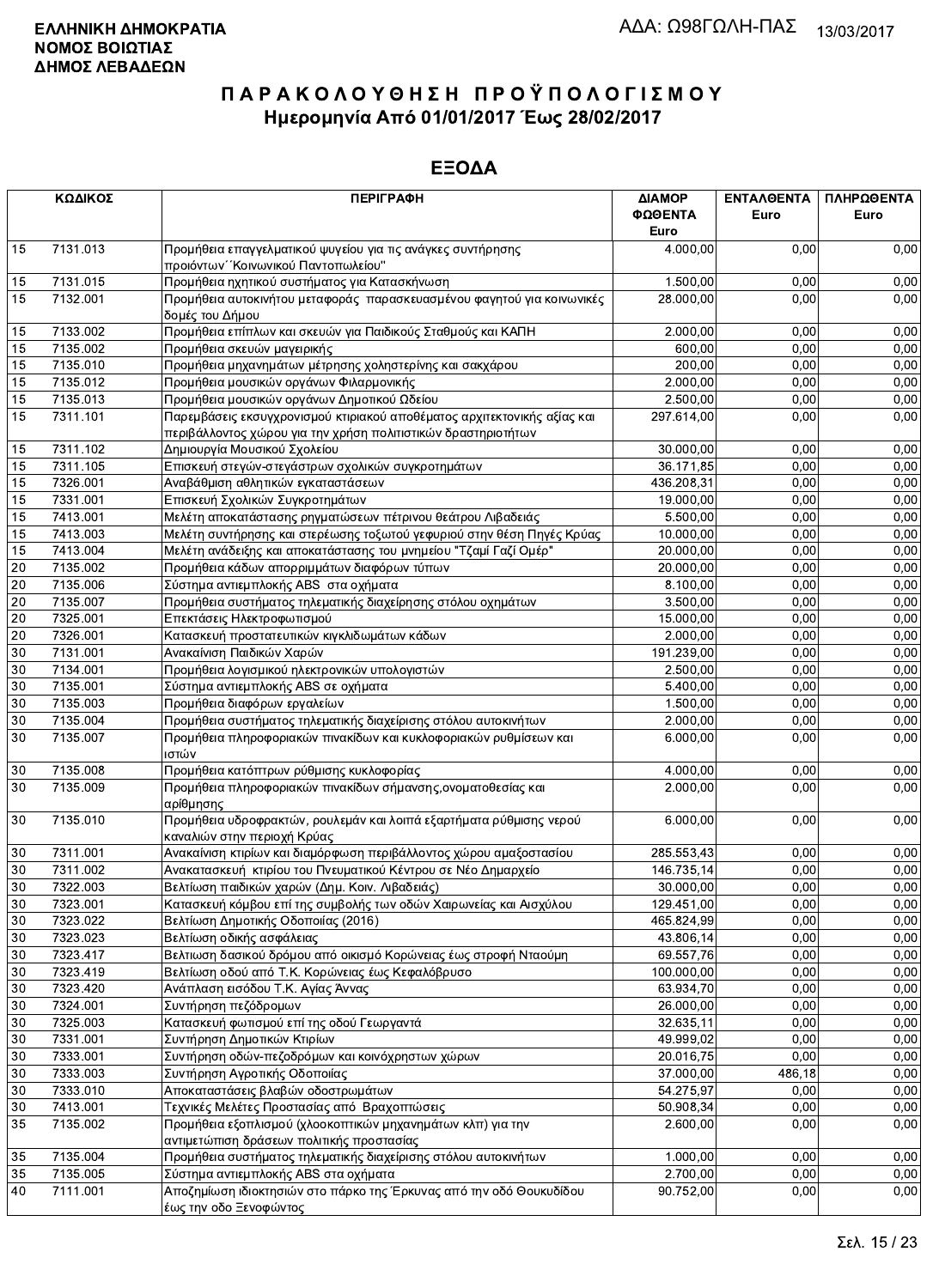|        | ΚΩΔΙΚΟΣ  | <b>ПЕРІГРАФН</b>                                                                                               | ΔΙΑΜΟΡ<br>ΦΩΘΕΝΤΑ<br>Euro | <b>ENTAA@ENTA</b><br>Euro | ΠΛΗΡΩΘΕΝΤΑ<br>Euro |
|--------|----------|----------------------------------------------------------------------------------------------------------------|---------------------------|---------------------------|--------------------|
| 40     | 7111.003 | Αποζημίωση ιδιοκτησίων για την διάνοιξη της οδού Ρούμελης από την οδό                                          | 13.744,34                 | 0.00                      | 0,00               |
|        |          | Χαιρωνείας εως την οδό Ορχομενού (1/2012 πράξη αναλογισμού)                                                    |                           |                           |                    |
| 40     | 7112.401 | Αγορά ακινήτου Τ.Κ. Αγίας Άννας                                                                                | 10.000,00                 | 0,00                      | 0,00               |
| 40     | 7134.001 | Προμήθεια μηχανογραφικού εξοπλισμού                                                                            | 3.000,00                  | 0,00                      | 0,00               |
| 40     | 7134.002 | Προμήθεια λογισμικού τύπου CAD                                                                                 | 3.000,00                  | 0,00                      | 0,00               |
| 40     | 7413.001 | Εκπόνηση μελέτης Βιώσιμης Αστικής Ανάπτυξης                                                                    | 15.040,98                 | 0,00                      | 0,00               |
| 45     | 7326.401 | Αποπεράτωση νεκροταφείου Τ.Κ. Αγίου Γεωργίου                                                                   | 40.000,00                 | 0,00                      | 0,00               |
| 45     | 7413.001 | Τεχνικές μελέτες επέκτασης Κοιμητηρίου Δ.Κ. Λιβαδειάς                                                          | 38.000,00                 | 0,00                      | 0,00               |
| 45     | 7413.002 | Περιβαλλοντική Μελέτη Επέκτασης Κοιμητηρίου Δ.Κ. Λιβαδειάς                                                     | 17.780,00                 | 0,00                      | 0,00               |
| 45     | 7413.401 | Τεχνικές μελέτες ίδρυσης Νέου Κοιμητηρίου Αγίου Γεωργίου                                                       | 31.000,00                 | 0,00                      | 0,00               |
| 61     | 7326.001 | Αναβάθμιση Ενεργητικής Πυροπροστασίας Κλειστού Γυμναστηρίου Λιβαδειάς                                          | 18.582,02                 | 0,00                      | 0,00               |
| 61     | 7326.002 | Βελτίωση εγκαταστάσεων ανακυκλοφορίας υφιστάμενου ανοικτού<br>κολυμβητηρίου Λιβαδειάς Βοιωτίας                 | 76.538,90                 | 0,00                      | 0,00               |
| 61     | 7341.001 | Ανάδειξη ψηφιδωτών παλαιοχριστιανικού ναού στην οδό Σπυροπούλου<br>Λιβαδειάς                                   | 169.557,00                | 0,00                      | 0,00               |
| 64     | 7326.001 | Αρση επικινδυνότητας από καταπτώσεις βραχωδών μαζών                                                            | 100.000,00                | 0,00                      | 0,00               |
| 64     | 7341.001 | Βελτίωση και ανάπλαση κοινόχρηστων χώρων οικισμού Ελικώνα                                                      | 227.440,24                | 0,00                      | 0,00               |
| 64     | 7341.402 | Ανάπλαση Πλατείας Τ.Κ. Αγίου Γεωργίου                                                                          | 12.923,30                 | 0,00                      | 0,00               |
| 00     | 8112     | Αμοιβές αιρετών αρχόντων και τρίτων                                                                            | 873,30                    | 725,51                    | 725,51             |
| 00     | 8113     | Αμοιβές και έξοδα τρίτων Παροχές τρίτων                                                                        | 2.426,70                  | 2.338,26                  | 0,00               |
| 00     | 8115     | Διάφορα έξοδα                                                                                                  | 1.619,39                  | 0,00                      | 0,00               |
| 00     | 8117     | Λοιπά έξοδα                                                                                                    | 28.936,75                 | 1.146,11                  | 0,00               |
| 00     | 8211     | Απόδοση εισφοράς υπέρ του Δημοσίου στις αποδοχές και τα έξοδα<br>παράστασης                                    | 190.000,00                | 27.292,14                 | 27.292,14          |
| 00     | 8221     | Απόδοση φόρων μισθωτών υπηρεσιών                                                                               | 240.000,00                | 44.849.24                 | 44.849,24          |
| 00     | 8222     | Απόδοση φόρων και χαρτόσημο Δημάρχων Αντιδημάρχων, μελών Δημοτικών<br>Συμβουλίων και λοιπών συλλογικών οργάνων | 3.500,00                  | 315,24                    | 315,24             |
| 00     | 8223     | Απόδοση φόρων προμηθευτών εργολάβων ελ. επαγγελματιών κ.λ.π.                                                   | 130.000,00                | 0,00                      | 0,00               |
| 00     | 8224     | Λοιπές αποδόσεις κρατήσεων υπέρ του Δημοσίου                                                                   | 80.000,00                 | 0,00                      | 0,00               |
| 00     | 8231     | Εισφορές σε ασφαλιστικούς οργανισμούς και ταμεία                                                               | 1.400.000,00              | 204.944,90                | 204.944,90         |
| 00     | 8232     | Εισφορά για το εφάπαξ βοήθημα του Ν 103/75                                                                     | 2.000,00                  | 295,56                    | 295,56             |
| 00     | 8241     | Κρατήσεις στις αποδοχές για την εξόφληση δανείων του ΤΠ & Δ                                                    | 75.000,00                 | 9.498.24                  | 9.498,24           |
| 00     | 8242     | Λοιπές κρατήσεις υπέρ τρίτων                                                                                   | 230.000,00                | 18.571,33                 | 18.571,33          |
| 00     | 8251.001 | Πάγια προκαταβολή σε υπάλληλο του Δήμου                                                                        | 6.000,00                  | 6.000.00                  | 0,00               |
|        | 8251.101 |                                                                                                                | 3.000,00                  |                           |                    |
| 00     |          | Πάγια προκαταβολή σε πρόεδρο Δ.Κ. Λιβαδειάς                                                                    |                           | 0,00                      | 0,00               |
| 00     | 8251.102 | Πάγια προκαταβολή σε πρόεδρο Τ.Κ. Λαφυστίου                                                                    | 1.000,00                  | 0,00                      | 0,00               |
| 00     | 8251.103 | Πάγια προκαταβολή σε πρόεδρο Τ.Κ. Ρωμαίικου                                                                    | 1.000,00                  | 0,00                      | 0,00               |
| 00     | 8251.201 | Πάγια προκαταβολή σε πρόεδρο Τ.Κ. Χαιρώνειας                                                                   | 1.000,00                  | 0,00                      | 0,00               |
| $00\,$ | 8251.202 | Πάγια προκαταβολή σε πρόεδρο Τ.Κ. Προφήτη Ηλία                                                                 | 1.000,00                  | 0,00                      | 0,00               |
| 00     | 8251.203 | Πάγια προκαταβολή σε πρόεδρο Τ.Κ. Προσηλίου                                                                    | 1.000,00                  | 0,00                      | 0,00               |
| 00     | 8251.204 | Πάγια προκαταβολή σε πρόεδρο Τ.Κ. Θουρίου                                                                      | 1.000,00                  | 0,00                      | 0,00               |
| 00     | 8251.205 | Πάγια προκαταβολή σε πρόεδρο Τ.Κ. Βασιλικών                                                                    | 1.000,00                  | 0,00                      | 0,00               |
| $00\,$ | 8251.206 | Πάγια προκαταβολή σε πρόεδρο Τ.Κ. Ανθοχωρίου                                                                   | 1.000,00                  | 0,00                      | 0,00               |
| 00     | 8251.207 | Πάγια προκαταβολή σε πρόεδρο Τ.Κ. Ακοντίου                                                                     | 1.000,00                  | 0,00                      | 0,00               |
| 00     | 8251.208 | Πάγια προκαταβολή σε πρόεδρο Τ.Κ. Αγίου Βλασίου                                                                | 1.000.00                  | 0,00                      | 0,00               |
| $00\,$ | 8251.301 | Πάγια προκαταβολή σε πρόεδρο Τ.Κ. Δαυλείας                                                                     | 1.000,00                  | 0,00                      | 0,00               |
| $00\,$ | 8251.302 | Πάγια προκαταβολή σε πρόεδρο Τ.Κ. Μαυρονερίου                                                                  | 1.000,00                  | 0,00                      | 0,00               |
| 00     | 8251.303 | Πάγια προκαταβολή σε πρόεδρο Τ.Κ. Παρορίου                                                                     | 1.000,00                  | 0,00                      | 0,00               |
| 00     | 8251.401 | Πάγια προκαταβολή σε πρόεδρο Τ.Κ.Αγίας Αννας                                                                   | 1.000,00                  | 0,00                      | 0,00               |
| 00     | 8251.402 | Πάγια προκαταβολή σε πρόεδρο Τ.Κ. Αγίας Τριάδας                                                                | 1.000,00                  | 0,00                      | 0,00               |
| $00\,$ | 8251.403 | Πάγια προκαταβολή σε πρόεδρο Τ.Κ. Αγίου Γεωργίου                                                               | 1.000.00                  | 0,00                      | 0,00               |
| $00\,$ | 8251.404 | Πάγια προκαταβολή σε πρόεδρο Τ.Κ. Αλαλκομενών                                                                  | 1.000,00                  | 0,00                      | 0,00               |
| 00     | 8251.405 | Πάγια προκαταβολή σε πρόεδρο Τ.Κ. Κορώνειας                                                                    | 1.000,00                  | 0,00                      | 0,00               |
| 00     | 8251.501 | Πάγια προκαταβολή σε πρόεδρο Δ.Κ. Κυριακίου                                                                    | 2.000,00                  | 0,00                      | 0,00               |
| 00     | 8261.001 | Επιστροφές αχρεωστήτως εισπραχθέντων εσόδων                                                                    | 39.226,75                 | 0,00                      | 0,00               |
| 00     | 8261.003 | Επιστροφές χρημάτων για επιχορηγούμενες ληξιπρόθεσμες οφειλές                                                  | 9.010,00                  | 1.501,52                  | 1.501,52           |
| $00\,$ | 8511     | Προβλέψεις μη είσπραξης εισπρακτέων υπολοίπων                                                                  | 3.002.951,79              | 0,00                      | 0,00               |
| 10     | 8111     | Αμοιβές και έξοδα προσωπικού                                                                                   | 77,59                     | 0,00                      | 0,00               |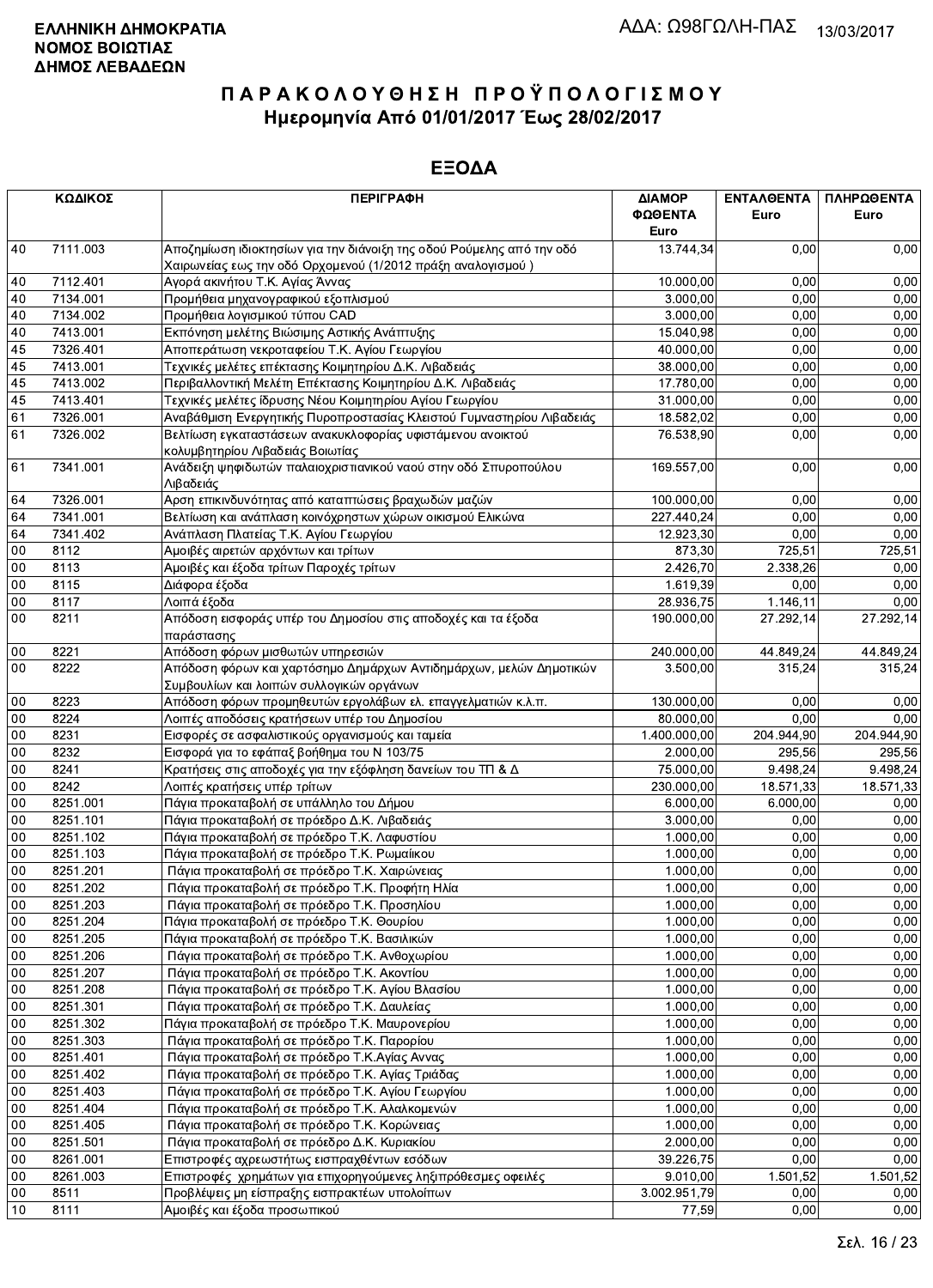| ΚΩΔΙΚΟΣ                     | <b>ПЕРІГРАФН</b>                                                   | ΔΙΑΜΟΡ        | ΕΝΤΑΛΘΕΝΤΑ   | ΠΛΗΡΩΘΕΝΤΑ   |
|-----------------------------|--------------------------------------------------------------------|---------------|--------------|--------------|
|                             |                                                                    | ΦΩΘΕΝΤΑ       | Euro         | Euro         |
|                             |                                                                    | Euro          |              |              |
| 8112<br>10                  | Αμοιβές αιρετών αρχόντων και τρίτων                                | 7.380,00      | 7.380,00     | 0,00         |
| 10<br>8113                  | Αμοιβές και έξοδα τρίτων Παροχές τρίτων                            | 1.739,85      | 744,00       | 744,00       |
| 10<br>8115                  | Διάφορα έξοδα                                                      | 4.940,16      | 391.99       | 336,61       |
| 8116<br>10                  | Δαπάνες προμήθειας αναλωσίμων                                      | 2.764,38      | 2.726,38     | 2.726,38     |
| 15<br>8111                  | Αμοιβές και έξοδα προσωπικού                                       | 29.915,92     | 565,96       | 565,96       |
| 15<br>8112                  | Αμοιβές αιρετών αρχόντων και τρίτων                                | 1.984,20      | 126,00       | 0,00         |
| 8113<br>15                  | Αμοιβές και έξοδα τρίτων Παροχές τρίτων                            | 2.511,00      | 0,00         | 0,00         |
| 15<br>8115                  | Διάφορα έξοδα                                                      | 28.117,00     | 12.684,03    | 3.702,88     |
| 15<br>8116                  | Δαπάνες προμήθειας αναλωσίμων                                      | 9.589,39      | 8.142,62     | 7.855,64     |
| 15<br>8117                  | Λοιπά έξοδα                                                        | 96.379,50     | 0.00         | 0,00         |
| $\overline{15}$<br>8121     | Αγορές κτιρίων τεχνικών έργων και προμήθειες παγίων                | 967,45        | 533,99       | 533,99       |
| 8122<br>15                  | Έργα                                                               | 131.751,73    | 158,56       | 158,56       |
| 8111<br>20                  | Αμοιβές και έξοδα προσωπικού                                       | 1.991,66      | 970,56       | 970,56       |
| 20<br>8113                  | Αμοιβές και έξοδα τρίτων Παροχές τρίτων                            | 1.500,00      | 996,60       | 996,60       |
| 20<br>8115                  | Διάφορα έξοδα                                                      | 560,88        | 0,00         | 0,00         |
| $\overline{20}$<br>8116     | Δαπάνες προμήθειας αναλωσίμων                                      | 20.576,00     | 20.494,47    | 20.494,47    |
| 8511<br>20                  | Προβλέψεις μη είσπραξης εισπρακτέων υπολοίπων                      | 106.822,16    | 0.00         | 0,00         |
| $\overline{25}$<br>8511.001 | Προβλέψεις μη είσπραξης εισπρακτέων υπολοίπων από τέλη άρδευσης    | 217.799,00    | 0,00         | 0,00         |
| 25<br>8511.002              | Προβλέψεις μη είσπραξης εισπρακτέων υπολοίπων από τέλη ύδρευσης    | 192.229,46    | 0,00         | 0,00         |
| 25<br>8511.003              | Προβλέψεις μη είσπραξης εισπρακτέων υπολοίπων από τέλη αποχέτευσης | 15.334,13     | 0.00         | 0,00         |
| 30<br>8111                  | Αμοιβές και έξοδα προσωπικού                                       | 1.341,63      | 299,00       | 299,00       |
| $\overline{30}$<br>8112     | Αμοιβές αιρετών αρχόντων και τρίτων                                | 14.981,40     | 0,00         | 0,00         |
| $\overline{30}$<br>8113     | Αμοιβές και έξοδα τρίτων Παροχές τρίτων                            | 4.108,30      | 856,43       | 856,43       |
| 30<br>8115                  | Διάφορα έξοδα                                                      | 782,47        | 130.20       | 0,00         |
| $\overline{30}$<br>8116     | Δαπάνες προμήθειας αναλωσίμων                                      | 14.850,00     | 11.500,59    | 7.400,21     |
| 8121<br>30                  | Αγορές κτιρίων τεχνικών έργων και προμήθειες παγίων                | 1.200,00      | 0,00         | 0,00         |
| 30<br>8122                  | Έργα                                                               | 36.963,15     | 3.802,00     | 0,00         |
| 30<br>8123                  | Μελέτες Έρευνες πειραματικές εργασίες και ειδικές δαπάνες          | 24.833,18     | 3.124,80     | 3.124,80     |
| 35<br>8111                  | Αμοιβές και έξοδα προσωπικού                                       | 795,72        | 106,79       | 106,79       |
| $\overline{35}$<br>8113     | Αμοιβές και έξοδα τρίτων Παροχές τρίτων                            | 26.760,00     | 150.02       | 150,02       |
| $\overline{35}$<br>8116     | Δαπάνες προμήθειας αναλωσίμων                                      | 4.100,79      | 2.545,61     | 354,84       |
| 8115<br>40                  | Διάφορα έξοδα                                                      | 24,60         | 0,00         | 0,00         |
| 8121<br>40                  | Αγορές κτιρίων τεχνικών έργων και προμήθειες παγίων                | 12.707,30     | 0,00         | 0,00         |
| 45<br>8111                  | Αμοιβές και έξοδα προσωπικού                                       | 97,30         | 45,09        | 45,09        |
| 64<br>8122                  | Έργα                                                               | 51.988,95     | 0,00         | 0,00         |
| 8262<br>64                  | Επιστροφή χρημάτων λόγω ανάκλησης κατανομής χρηματοδότησης ΠΔΕ     | 1.051,66      | 0,00         | 0,00         |
| 69<br>8262                  | Επιστροφή χρημάτων λόγω ανάκλησης κατανομής χρηματοδότησης ΠΔΕ     | 8.925,00      | 0.00         | 0,00         |
| $\overline{70}$<br>8112     | Αμοιβές αιρετών αρχόντων και τρίτων                                | 2.300,00      | 0,00         | 0,00         |
| $70\,$<br>8113              | Αμοιβές και έξοδα τρίτων Παροχές τρίτων                            | 3.600,00      | 367,04       | 0,00         |
| 70<br>8116                  | Δαπάνες προμήθειας αναλωσίμων                                      | 585,00        | 481,59       | 481,59       |
| 90<br>9111                  | Αποθεματικό                                                        | 214.955,20    | 0,00         | 0,00         |
|                             | ΣΥΝΩΛΔ                                                             | 24 396 889 95 | 2.068.323.98 | 1.962.236.00 |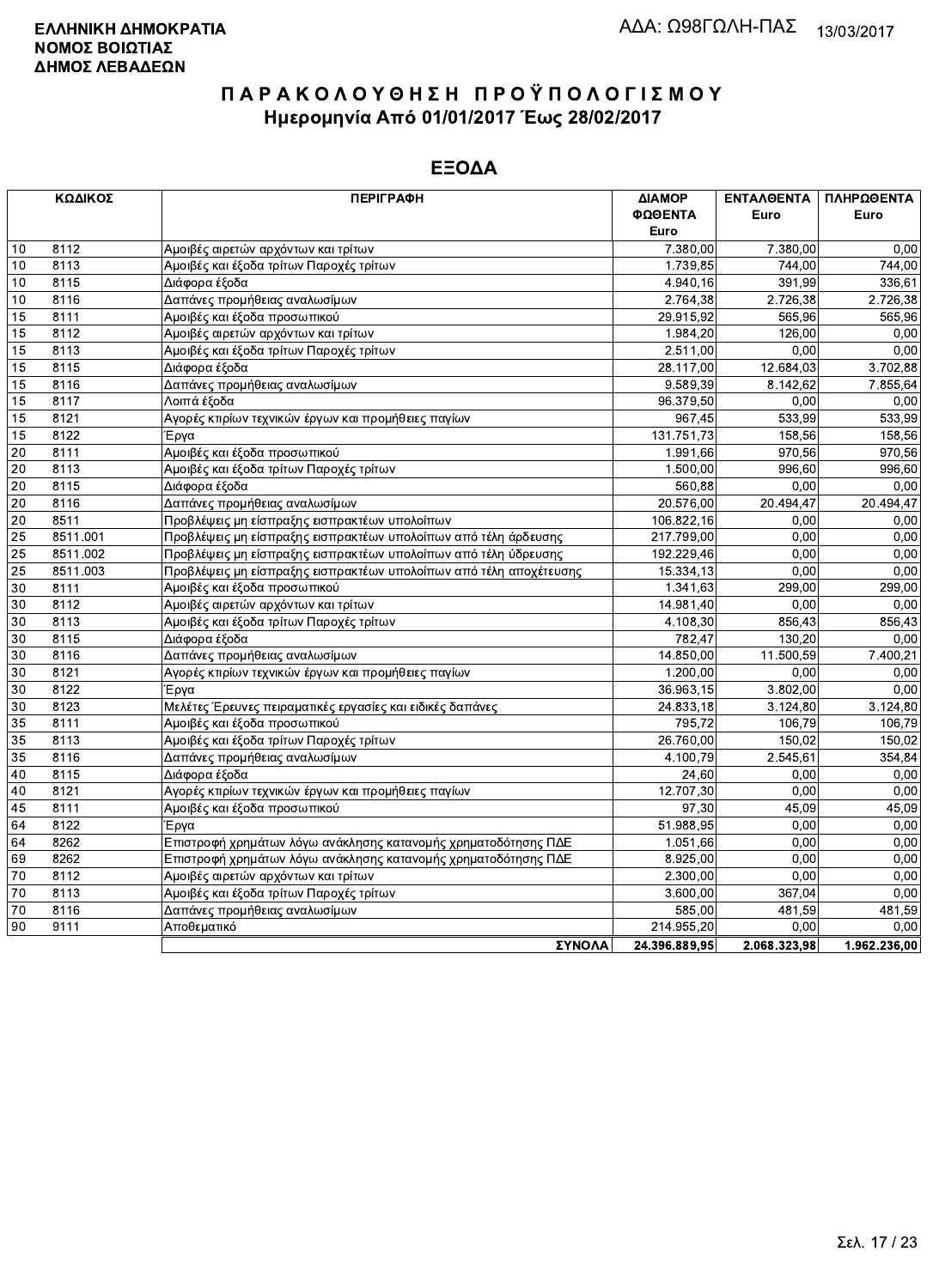#### ΓΕΝΙΚΗ ΑΝΑΚΕΦΑΛΑΙΩΣΗ

|                                         | ΔΙΑΜΟΡΦΩΘΕΝΤΑ<br>Euro | <b>ΒΕΒΑΙΩΘΕΝΤΑ</b><br>Euro | ΕΙΣΠΡΑΧΘΕΝΤΑ<br>Euro |
|-----------------------------------------|-----------------------|----------------------------|----------------------|
| ΕΣΟΔΑ                                   | 20.651.016,49         | 20.254.539,89              | 2.141.662.11         |
| <b>XPHMATIKO</b><br>ΥΠΟΛΟΙΠΟ<br>(K.A.3) | 3.745.873,46          | 3.975.707.29               | 3.975.707,29         |
| ΣΥΝΟΛΟ                                  | 24.396.889,95         | 11.316.136.21              | 6.117.369.40         |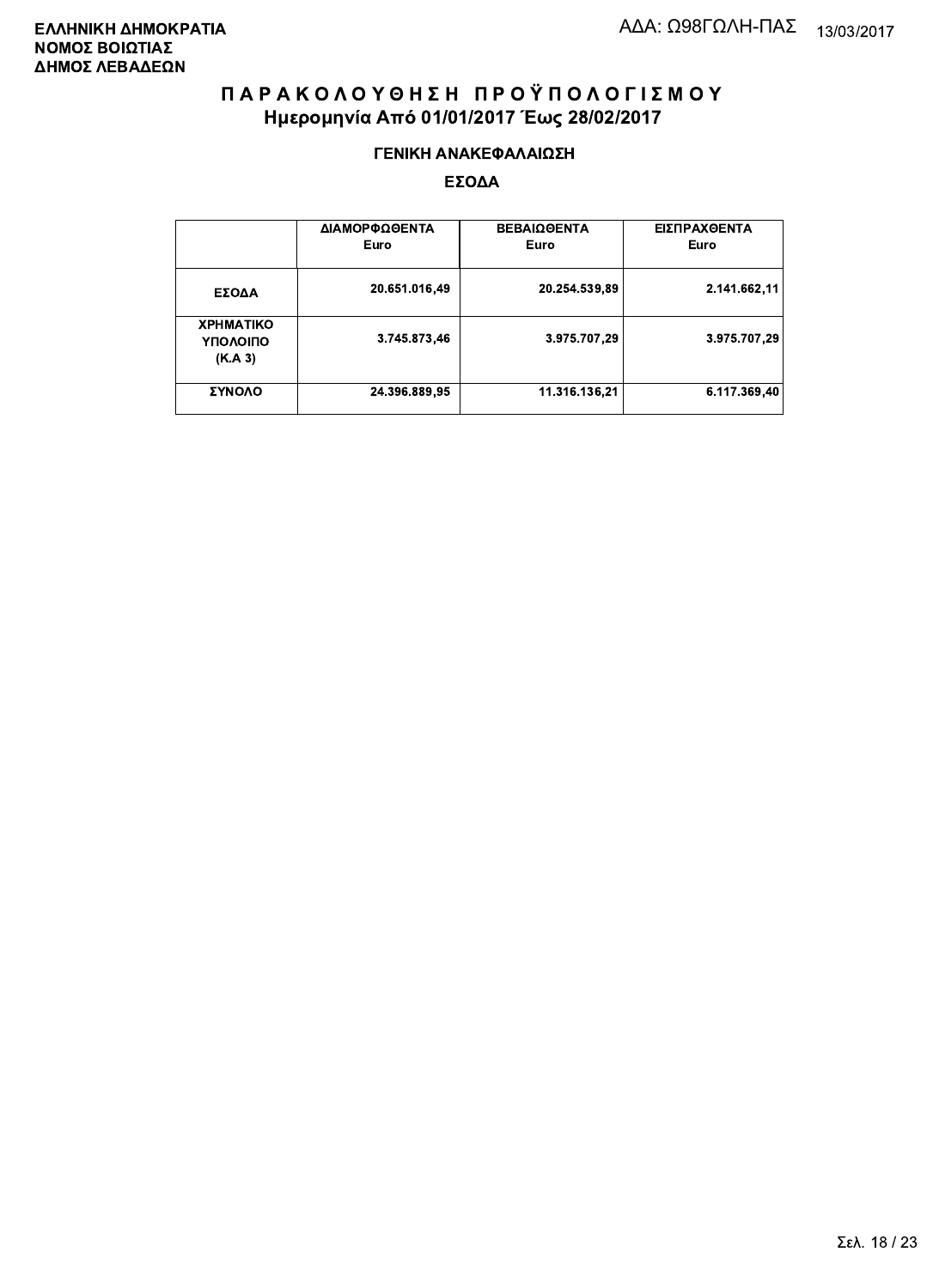#### ΕΞΟΔΑ

|             | ΔΙΑΜΟΡΦΩΘΕΝΤΑ<br>Euro | <b>ENTAAGENTA</b><br>Euro | ΠΛΗΡΩΘΕΝΤΑ<br>Euro |
|-------------|-----------------------|---------------------------|--------------------|
| ΕΞΟΔΑ       | 24.181.934,75         | 2.068.323,98              | 1.962.236,00       |
| ΑΠΟΘΕΜΑΤΙΚΟ | 214.955,20            | 0.00                      | 0,00               |
| ΣΥΝΟΛΟ      | 24.396.889,95         | 2.068.323,98              | 1.962.236.00       |
|             |                       |                           |                    |

#### ΑΝΑΚΕΦΑΛΑΙΩΣΗ 1ου ΕΠΙΠΕΔΟΥ

|  | ΚΩΔΙΚΟΣ | ΔΙΑΜΟΡΦΩΘΕΝΤΑ | <b>AOENTA</b><br>FΝ | ≀OΘFNTA |
|--|---------|---------------|---------------------|---------|
|--|---------|---------------|---------------------|---------|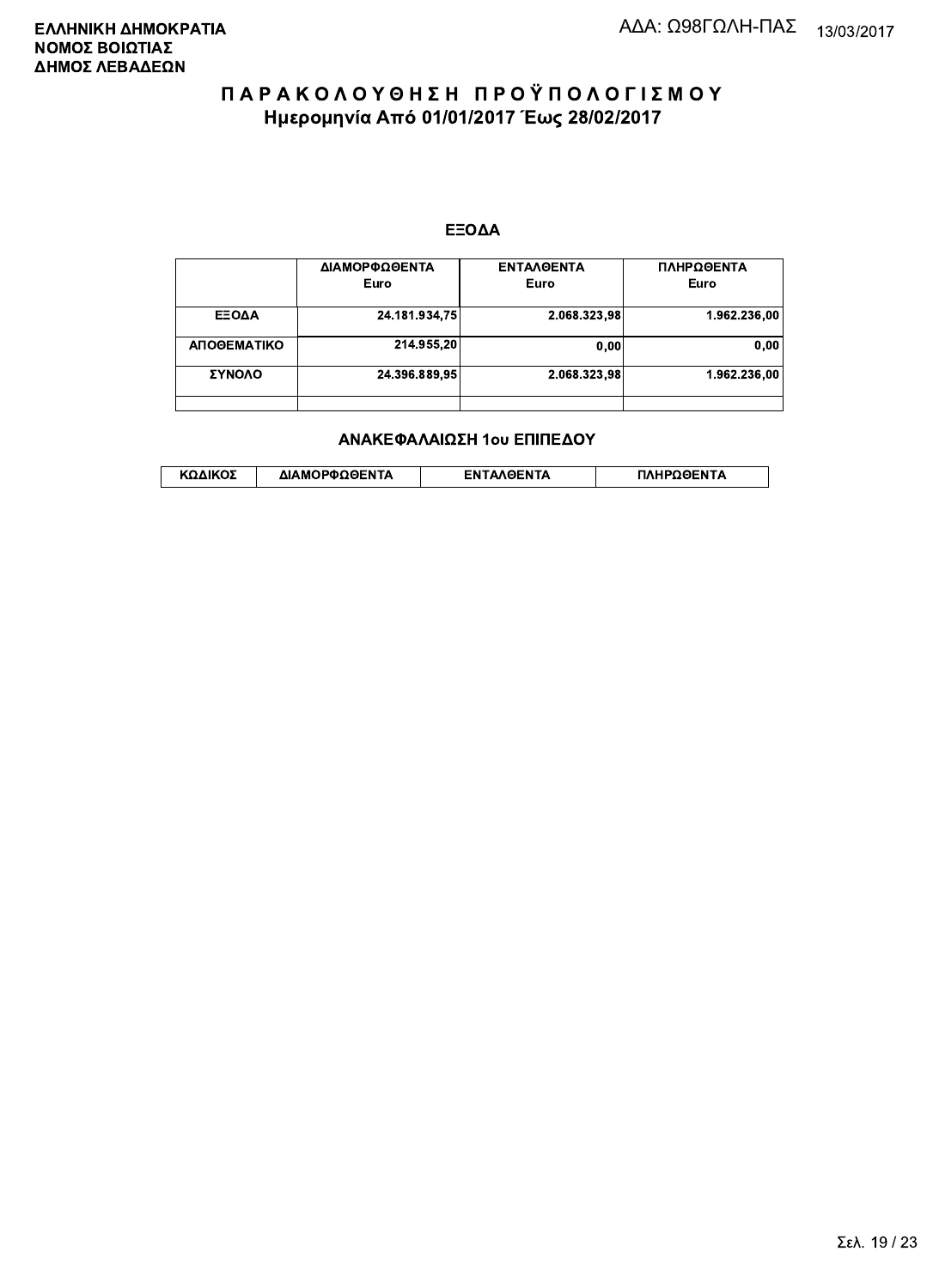ΑΝΑΚΕΦΑΛΑΙΩΣΗ ΕΣΟΔΩΝ ΑΠΟ 01/01/2017 ΕΩΣ 28/02/2017

|   | TAKTIKA EZOAA                                                               |                       |              |
|---|-----------------------------------------------------------------------------|-----------------------|--------------|
|   |                                                                             | <i>EYNOAO:</i>        | 1.273.000,98 |
|   | EKTAKTA EZOAA                                                               |                       |              |
|   |                                                                             | ΣΥΝΟΛΟ:               | 37.140,84    |
| 2 | EZOAA ΠΑΡΕΛΘΟΝΤΩΝ ΟΙΚΟΝΟΜΙΚΩΝ ΕΤΩΝ (Π.Ο.Ε.) ΠΟΥ ΒΕΒΑΙΩΝΟΝΤΑΙ ΓΙΑ ΠΡΩΤΗ ΦΟΡΑ |                       |              |
|   |                                                                             | <i>EYNOAO:</i>        | 33.257,00    |
| 3 | EIZNPASEIZ ANO AANEIA KAI ANAITHZEIZ ANO N.O.E.                             |                       |              |
|   |                                                                             | ΣΥΝΟΛΟ:               | 535.985,10   |
|   | ΕΙΣΠΡΑΞΕΙΣ ΥΠΕΡ ΤΟΥ ΔΗΜΟΣΙΟΥ ΚΑΙ ΤΡΙΤΩΝ ΚΑΙ ΕΠΙΣΤΡΟΦΕΣ ΧΡΗΜΑΤΩΝ             |                       |              |
|   |                                                                             | ΣΥΝΟΛΟ:               | 262.278,19   |
| 5 | ΧΡΗΜΑΤΙΚΟ ΥΠΟΛΟΙΠΟ                                                          |                       |              |
|   |                                                                             | <i>EYNOAO:</i>        | 3.975.707,29 |
|   |                                                                             | ΓΕΝΙΚΟ ΣΥΝΟΛΟ ΕΣΟΔΩΝ: | 6.117.369.40 |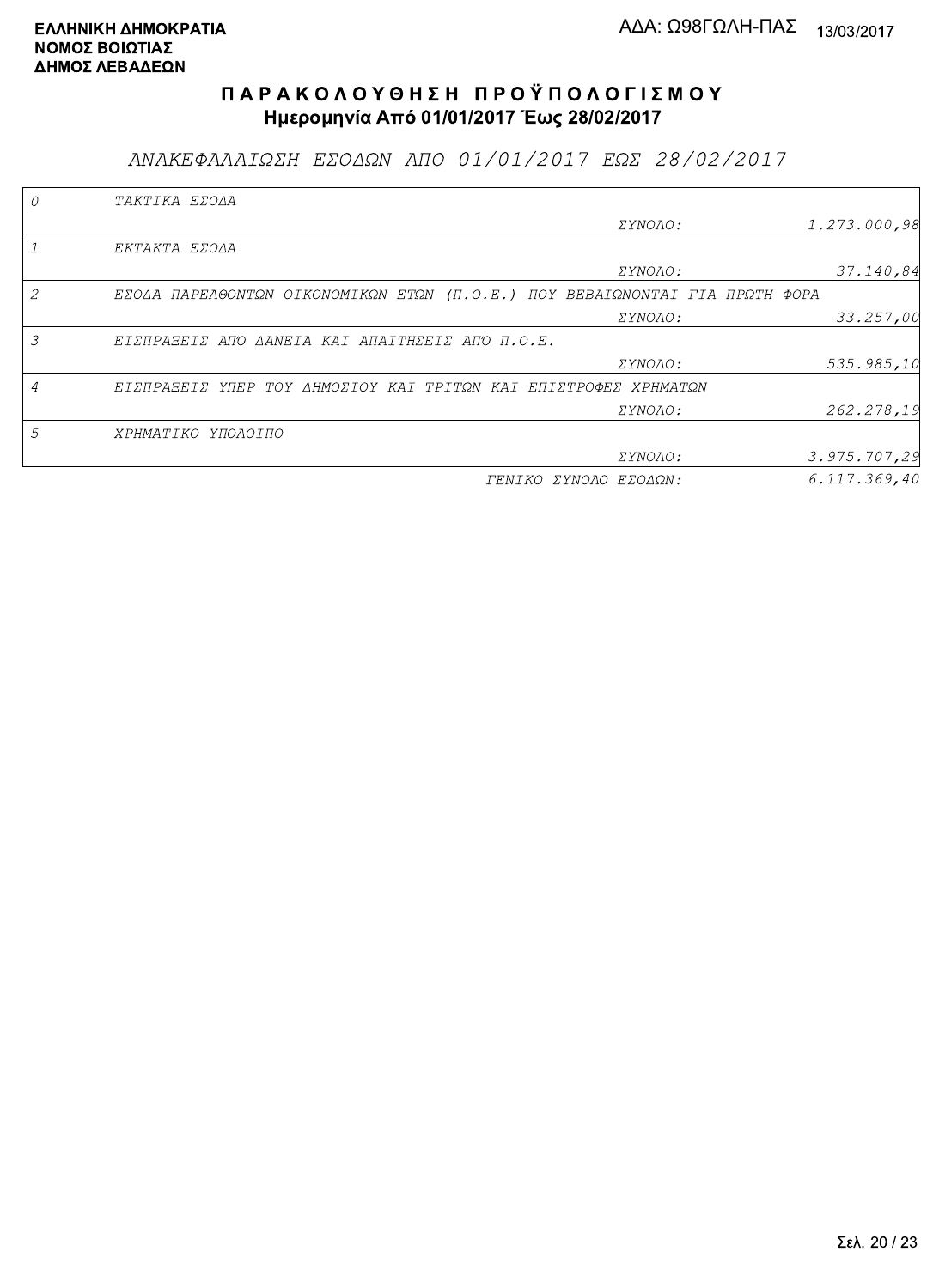## ΑΝΑΚΕΦΑΛΑΙΩΣΗ ΕΞΟΔΩΝ ΑΠΟ 01/01/2017 ΕΩΣ 28/02/2017

| 6                         | Έξοδα χρήσης                                                                                                        |              |
|---------------------------|---------------------------------------------------------------------------------------------------------------------|--------------|
| 61                        | Αμοιβές αιρετών και τρίτων                                                                                          | 29.511,89    |
| 66                        | Δαπάνες προμήθειας αναλωσίμων                                                                                       | 1.430,13     |
| 63                        | $\Phi$ όροι - Τέλη                                                                                                  | 0,00         |
| 67                        | Πληρωμές για μεταβιβάσεις εισοδημάτων σε τρίτους Παραχωρήσεις<br>- Παροχές - Επιχορηγήσεις - Επιδοτήσεις - Δωρεές   | 528.280,25   |
| 60                        | Αμοιβές και έξοδα προσωπικού                                                                                        | 754.349,84   |
| 64                        | Λοιπά γενικά έξοδα                                                                                                  | 1.250, 13    |
| 65                        | Πληρωμές για την εξυπηρέτηση της δημόσιας πίστης                                                                    | 118.836,24   |
| 62                        | Παροχές τρίτων                                                                                                      | 168.679,42   |
| 68                        | Λοιπά έξοδα                                                                                                         | 0,00         |
|                           | ΣΥΝΟΛΟ:                                                                                                             | 1.602.337,90 |
| $\overline{7}$            | Επενδύσεις                                                                                                          |              |
| 73                        | Έργα                                                                                                                | 0,00         |
| 71                        | Αγορές κτιρίων τεχνικών έργων και προμήθειες παγίων                                                                 | 0,00         |
| 75                        | Τίτλοι πάγιας επένδυσης (συμμετοχές σε επιχειρήσεις)                                                                | 0,00         |
| $\overline{74}$           | Μελέτες, έρευνες, πειραματικές εργασίες και ειδικές δαπάνες                                                         | 0,00         |
|                           | ΣΥΝΟΛΟ:                                                                                                             | 0,00         |
| $\mathcal S$              | Πληρωμές υποχρεώσεων (Π.Ο.Ε.)                                                                                       |              |
| $\mathcal{S} \mathcal{1}$ | Πληρωμές υποχρεώσεων (Π.Ο.Ε.)                                                                                       | 52.629,93    |
| 82                        | Λοιπές αποδόσεις                                                                                                    | 307.268,17   |
| 83                        | Επιχορηγούμενες Πληρωμές Υποχρεώσεων Π.Ο.Ε.                                                                         | 0,00         |
| 85                        | Προβλέψεις μη είσπραξης εισπρακτέων υπολοίπων βεβαιωμένων<br>κατά τα ΠΟΕ εντός του οικονομικού έτους                | 0,00         |
|                           | ΣΥΝΟΛΟ:                                                                                                             | 359.898,10   |
| $\mathcal S$              | ΠΛΗΡΩΜΕΣ Π.Ο.Ε & ΛΟΙΠΕΣ ΑΠΟΔΟΣΕΙΣ ΚΑΙ ΠΡΟΒΛΕΨΕΙΣ                                                                    |              |
| 81                        | Πληρωμές υποχρεώσεων (Π.Ο.Ε.)                                                                                       | 52.629,93    |
| $\overline{82}$           | Λοιπές αποδόσεις                                                                                                    | 307.268,17   |
| 83                        | Επιχορηγούμενες Πληρωμές Υποχρεώσεων Π.Ο.Ε.                                                                         | 0,00         |
| 85                        | Προβλέψεις μη είσπραξης εισπρακτέων υπολοίπων βεβαιωμένων<br>κατά τα ΠΟΕ εντός του οικονομικού έτους                | 0,00         |
|                           | ΣΥΝΟΛΟ:                                                                                                             | 359.898,10   |
| 9                         | Αποθεματικό                                                                                                         |              |
| 91                        | Ποσό διαθέσιμο για αναπλήρωση των ανεπαρκών πιστώσεων για τη<br>δημιουργία νέων μη προβλεπόμενων στον προϋπολογισμό | 0,00         |
|                           | ΣΥΝΟΛΟ:                                                                                                             | 0,00         |
|                           | ΓΕΝΙΚΟ ΣΥΝΟΛΟ ΕΞΟΔΩΝ:                                                                                               | 2.322.134,10 |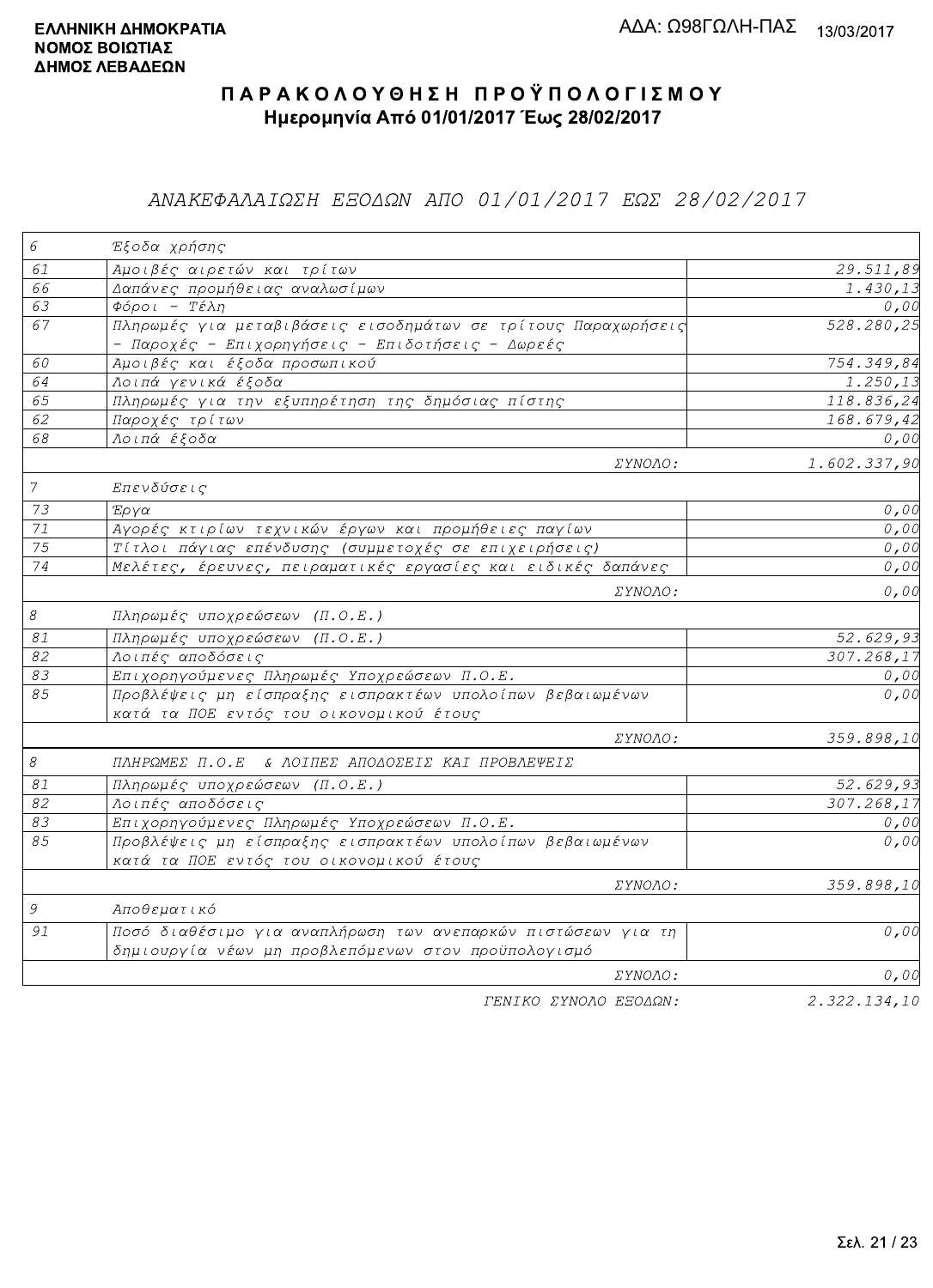ΣΥΝΟΛΑ ΑΝΑ ΥΠΗΡΕΣΙΑ ΑΠΟ 01/01/2017 ΕΩΣ 28/02/2017

| 00     | Γενικές υπηρεσίες                                             | 465.033,69  |
|--------|---------------------------------------------------------------|-------------|
| $10$   | Οικονομικές και Διοικητικές υπηρεσίες                         | 252.608, 11 |
| 15     | Υπηρεσίες Πολιτισμού, Αθλητισμού και κοινωνικής πολιτικής     | 687.234,39  |
| 20     | Υπηρεσία καθαριότητας και ηλεκτροφωτισμού                     | 289.814,62  |
| 25     | Υπηρεσίες 'Υδρευσης-άδρευσης-αποχέτευσης                      | 1.038,00    |
| 30     | Υπηρεσία Τεχνικών έργων                                       | 124.376,95  |
| 35     | Υπηρεσίες πρασίνου                                            | 31.641,32   |
| $4\,0$ | Υπηρεσία Πολεοδομίας                                          | 48.888,50   |
| 45     | Υπηρεσία Νεκροταφείων                                         | 9.191, 36   |
| 50     | Δημοτική Αστυνομία                                            | 0,00        |
| 60     | ΥΠΗΡΕΣΙΕΣ ΚΟΙΝΩΝΙΚΗΣ ΠΟΛΙΤΙΚΗΣ (Έργα και δράσεις              | 21.143,59   |
|        | χρηματοδοτούμενες απο ΠΔΕ)                                    |             |
| 61     | ΥΠΗΡΕΣΙΕΣ ΠΟΛΙΤΙΣΜΟΥ ΚΑΙ ΑΘΛΗΤΙΣΜΟΥ (Έργα και δράσεις         | 0,00        |
|        | χρηματοδοτούμενες απο ΠΔΕ)                                    |             |
| 62     | ΥΠΗΡΕΣΙΕΣ ΚΑΘΑΡΙΟΤΗΤΑΣ ΚΑΙ ΗΛΕΚΤΡΟΦΩΤΙΣΜΟΥ (Έργα και δράσεις) | 0,00        |
|        | χρηματοδοτούμενες απο ΠΔΕ)                                    |             |
| 63     | ΥΠΗΡΕΣΙΕΣ ΥΔΡΕΥΣΗΣ ΑΡΔΕΥΣΗΣ ΑΠΟΧΕΤΕΥΣΗΣ (Έργα και δράσεις     | 0,00        |
|        | χρηματοδοτούμενες απο ΠΔΕ)                                    |             |
| 64     | ΥΠΗΡΕΣΙΑ ΤΕΧΝΙΚΩΝ ΕΡΓΩΝ, ΠΡΑΣΙΝΟΥ ΚΑΙ ΠΟΛΕΟΔΟΜΙΑΣ (Έργα και   | 0,00        |
|        | δράσεις χρηματοδοτούμενες απο ΠΔΕ)                            |             |
| 69     | ΛΟΙΠΕΣ ΥΠΗΡΕΣΙΕΣ (Έργα και δράσεις χρηματοδοτούμενες απο      | 0,00        |
|        | $\Pi \Delta E$ )                                              |             |
| 70     | Λοιπές υπηρεσίες                                              | 31.265, 47  |
| 99     |                                                               | 0,00        |
|        | $    -$                                                       | 1.000000000 |

ΣΥΝΟΛΟ:

1.962.236,00